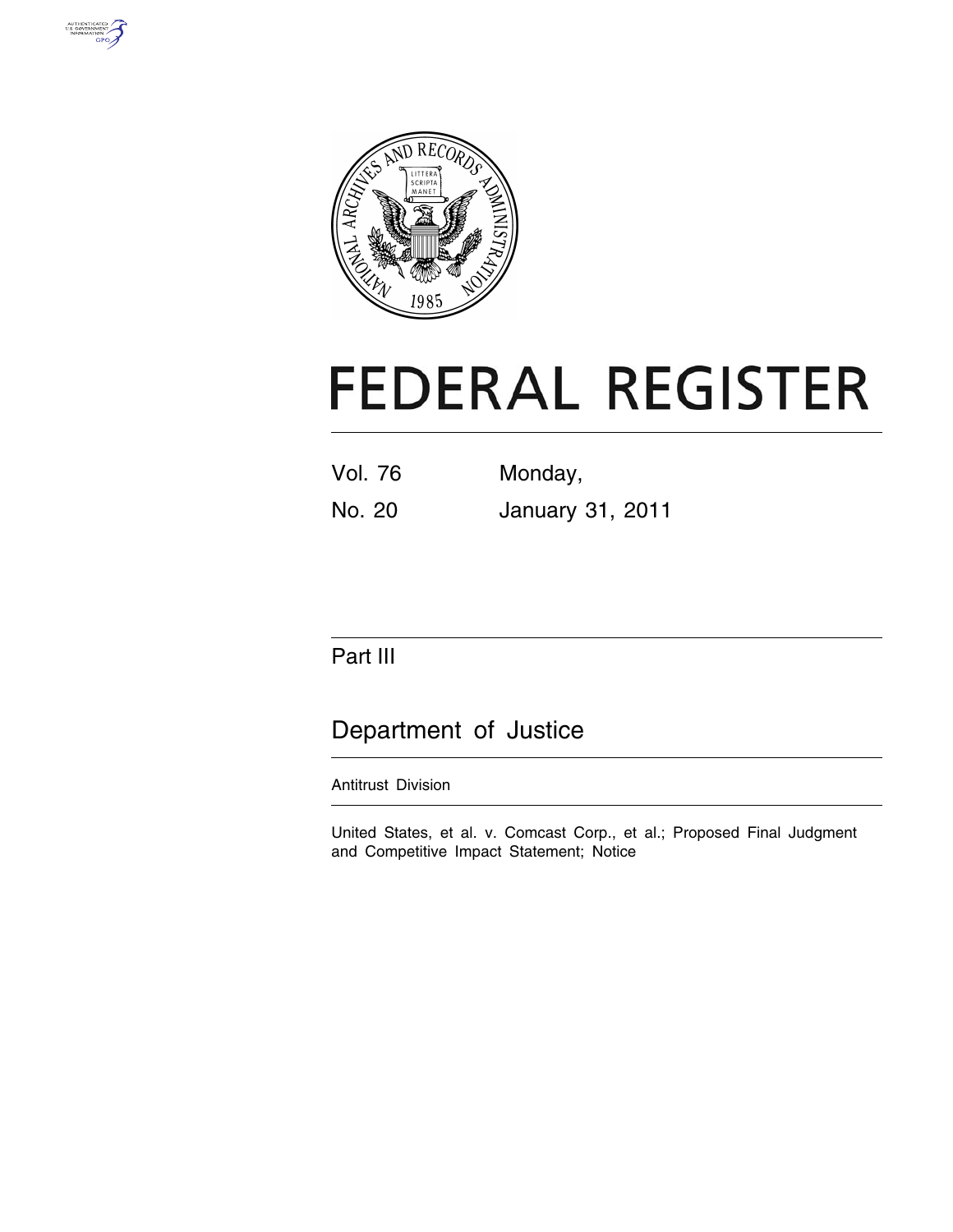#### **DEPARTMENT OF JUSTICE**

#### **Antitrust Division**

#### **United States, et al. v. Comcast Corp., et al.; Proposed Final Judgment and Competitive Impact Statement**

Notice is hereby given pursuant to the Antitrust Procedures and Penalties Act, 15 U.S.C.  $\S 16(b)$ –(h), that a proposed Final Judgment, Stipulation and Order, and Competitive Impact Statement have been filed with the United States District Court for the District of Columbia in *United States of America, et al.* v. *Comcast Corp., et al.,* Civil Action No. 1:11-cv-00106. On January 18, 2011, the United States filed a Complaint alleging that the proposed joint venture between Comcast Corp. and General Electric Co., which would give Comcast control over NBC Universal, Inc., would violate Section 7 of the Clayton Act, 15 U.S.C. 18. The proposed Final Judgment, filed simultaneously with the Complaint, requires the defendants to license the joint venture's content to online video programming distributors under certain conditions, relinquish its management rights in Hulu, LLC, and subject itself to Open Internet and anti-retaliation provisions, along with other requirements.

Copies of the Complaint, proposed Final Judgment, and Competitive Impact Statement are available for inspection at the Department of Justice, Antitrust Division, Antitrust Documents Group, 450 Fifth Street, NW., Suite 1010, Washington, DC 20530 (telephone: 202– 514–2481); on the Department of Justice's Web site at *[http://](http://www.usdoj.gov/atr)  [www.usdoj.gov/atr;](http://www.usdoj.gov/atr)* and at the Office of the Clerk of the United States District Court for the District of Columbia. Copies of these materials may be obtained from the Antitrust Division upon request and payment of the copying fee set by Department of Justice regulations.

Public comment is invited within sixty (60) days of the date of this notice. Such comments, and responses thereto, will be published in the **Federal Register** and filed with the Court. Comments should be directed to Nancy Goodman, Chief, Telecommunications & Media Enforcement Section, Antitrust Division, Department of Justice, 450 Fifth Street, NW., Suite 7000,

Washington, DC 20530 (telephone: 202– 514–5621).

#### **Patricia A. Brink,**

*Director of Civil Enforcement.* 

#### **United States District Court for the District of Columbia**

*United States of America, United States Department of Justice, Antitrust Division, 450 Fifth Street, NW., Suite 7000, Washington, DC 20530; State of California, Office of the Attorney General, CSB No. 184162, 300 South Spring Street, Suite 1702, Los Angeles, CA 90013; State of Florida, Antitrust Division, PL–01, The Capitol, Tallahassee, FL 32399–1050; State of Missouri, Missouri Attorney General's Office, P.O. Box 899, Jefferson City, MO 65109; State of Texas, Office of the Attorney General, 300 W. 15th Street, 7th Floor, Austin, TX 78701; and State of Washington, Office of the Attorney General of Washington, 800 Fifth Avenue, Suite 2000, Seattle, WA 98104–3188,* Plaintiffs, v. *Comcast Corp., 1 Comcast Center, Philadelphia, PA 19103; General Electric Co., 3135 Easton Turnpike, Fairfield, CT 06828; and NBC Universal, Inc., 30 Rockefeller Plaza, New York, NY 10112,* Defendants. Case: 1:11–cv–00106. Assigned to: Leon, Richard J. Assign. Date: 1/18/2011. Description: Antitrust.

#### **Complaint**

The United States of America, acting under the direction of the Attorney General of the United States, and the States of California, Florida, Missouri, Texas, and Washington, acting under the direction of their respective Attorneys General or other authorized officials (''Plaintiff States'') (collectively, ''Plaintiffs''), bring this civil action pursuant to the antitrust laws of the United States to permanently enjoin a proposed joint venture (''JV'') and related transactions between Comcast Corporation (''Comcast'') and General Electric Company (''GE'') that would allow Comcast, the largest cable company in the United States, to control some of the most popular video programming among consumers, including the NBC Television Network (''NBC broadcast network'') and the cable networks of NBC Universal, Inc. (''NBCU''). If the JV proceeds, tens of millions of U.S. consumers will pay higher prices for video programming distribution services, receive lowerquality services, and enjoy fewer benefits from innovation. To prevent this harm, the United States and the Plaintiff States allege as follows:

#### **I. Introduction and Background**

1. This case is about how, when, from whom, and at what price the vast majority of American consumers will receive and view television and movie content. Increasingly, consumers are

demanding new ways of viewing their favorite television shows and movies at times convenient to them and on devices of their own choosing. Consumers also are demanding alternatives to high monthly prices charged by cable providers, such as Comcast, for hundreds of channels of programming that many of them neither desire nor watch.

2. Today, consumers buy video programming services only from the distributors serving their local areas. Incumbent cable companies continue to serve a majority of customers, offering services consisting of multiple channels of linear or scheduled programming. Beginning in the mid-1990s, cable companies first faced competition from the direct broadcast satellite (''DBS'') providers. More recently, firms that traditionally offered only voice telephony services—the telephone companies or ''telcos,'' such as AT&T and Verizon—have emerged as competitors. The video programming offerings of these competitors are similar to the cable incumbents' programming packages, and their increased competition has pushed cable companies to offer new features, including additional channels, digital transmission, video-on-demand (''VOD'') offerings, and high-definition (''HD'') picture quality.

3. Most recently, online video programming distributors (''OVDs'') have begun to provide professional video programming to consumers over the Internet. This programming can be viewed at any time, on a variety of devices, wherever the consumer has high-speed access to the Internet. Cable companies, DBS providers, and telcos have responded to this entry with further innovation, including expanding their VOD offerings and allowing their subscribers to view programming over the Internet under certain conditions.

4. Through the JV, Comcast seeks to gain control of NBCU's programming, a potent tool that would allow it to disadvantage its traditional video programming distribution competitors, such as cable, DBS, and the telcos, and curb nascent OVD competition by denying access to, or raising the cost of, this important content. If Comcast is allowed to exercise control over this vital programming, innovation in the market for video programming distribution will be diminished, and consumers will pay higher prices for programming and face fewer choices.

5. Attractive content is vital to video programming distribution. Today, consumers subscribe to traditional video programming distributors in order to view their favorite programs (scheduled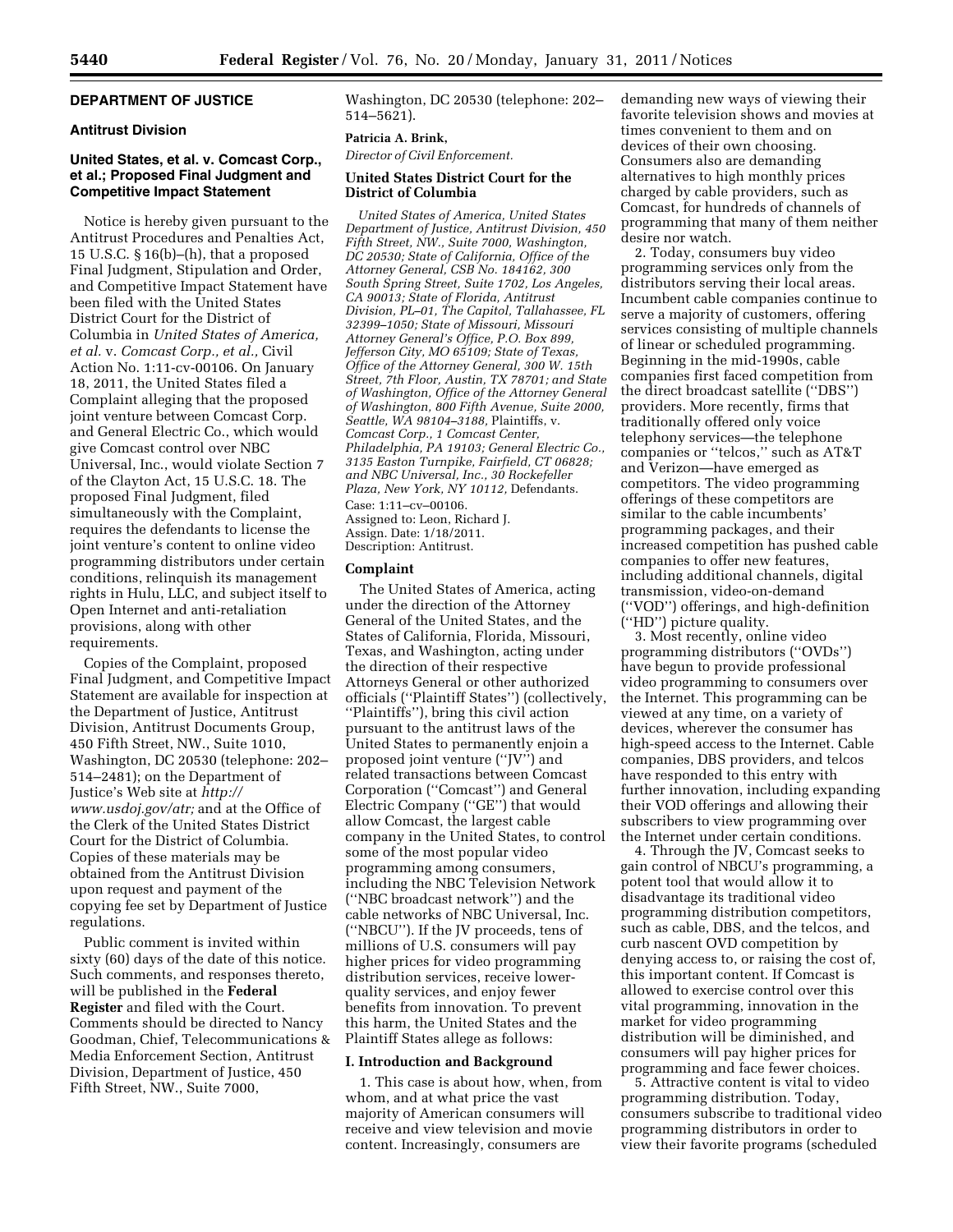or on demand), discover new shows and networks, view live sports and news, and watch old and newly available movies. Distributors compete for viewers by marketing the rich array of programming and other features available on their services. This marketing often promotes programming that is exclusive to the distributor or highlights the distributor's rivals' lack of specific programming or features.

6. NBCU content, especially the NBC broadcast network, is important to consumers and video programming distributors' ability to attract and retain customers. Programming is often at the center of disputes between subscription video programming distributors and broadcast and cable network owners. The public outcry when certain programming is unavailable, even temporarily, underscores the damage that can occur when a video distributor loses access to valuable programming. The JV will give Comcast control over access to valuable content, and the terms on which its rivals can purchase it, including the possibility of denying them the programming entirely.

7. NBCU content is especially important to OVDs. NBCU has been an industry leader in making its content available over the Internet. If OVDs cannot gain access to NBCU content, their ability to develop into stronger video programming distribution competitors will be impeded.

8. Comcast itself recognizes the importance of the NBC broadcast network, which it describes as an ''American icon.'' NBC broadcasts such highly rated programming as the Olympics, *Sunday Night Football, NBC Nightly News, The Office, 30 Rock,* and *The Today Show.* NBCU also owns other important programming, including the USA Network, the number-one-rated cable channel; CNBC, the leading cable financial news network; other top-rated cable networks, such as Bravo and SyFy; and The Weather Channel, in which it holds a significant stake and has management rights.

9. Comcast faces little video programming distribution competition in many of the areas it serves. Entry into traditional video programming distribution is expensive, and new entry is unlikely in most areas. OVDs' Internet-based offerings are likely the best hope for additional video programming distribution competition in Comcast's cable franchise areas.

10. Thus, the United States and the Plaintiff States ask this Court to enjoin the proposed JV permanently.

#### **II. Jurisdiction and Venue**

11. The United States brings this action under Section 15 of the Clayton Act, as amended, 15 U.S.C. 25, to prevent and restrain Comcast, GE, and NBCU from violating Section 7 of the Clayton Act, 15 U.S.C. 18.

12. The Plaintiff States, by and through their respective Attorneys General and other authorized officials, bring this action under Section 16 of the Clayton Act, 15 U.S.C. 26, to prevent and restrain Comcast, GE, and NBCU from violating Section 7 of the Clayton Act, 15 U.S.C. 18. The Plaintiff States bring this action in their sovereign capacities and as *parens patriae* on behalf of the citizens, general welfare, and economy of each of the Plaintiff States.

13. In addition to distributing video programming, Comcast owns programming. Comcast and NBCU sell programming to distributors in the flow of interstate commerce. Comcast's and NBCU's activities in selling programming to distributors, as well as Comcast's activities in distributing video programming to consumers, substantially affect interstate commerce and commerce in each of the Plaintiff States. The Court has subject-matter jurisdiction over this action and these defendants pursuant to Section 15 of the Clayton Act, as amended, 15 U.S.C. 25, and 28 U.S.C. 1331, 1337(a), and 1345.

14. Venue is proper in this District under Section 12 of the Clayton Act, 15 U.S.C. 22, and 28 U.S.C. 1391(b)(1) and (c). Defendants Comcast, GE, and NBCU transact business and are found within the District of Columbia. Comcast, GE, and NBCU have submitted to personal jurisdiction in this District.

#### **III. Defendants and the Proposed Joint Venture**

15. Comcast is a Pennsylvania corporation headquartered in Philadelphia, Pennsylvania. It is the largest video programming distributor in the nation, with approximately 23 million video subscribers. Comcast is also the largest high-speed Internet provider, with over 16 million subscribers for this service. Comcast wholly owns national cable programming networks, including E! Entertainment, G4, Golf, Style, and Versus, and has partial interests in Current Media, MLB Network, NHL Network, PBS KIDS Sprout, Retirement Living Television, and TV One. In addition, Comcast has controlling interests in the following regional sports networks (''RSNs''): Comcast SportsNet (''CSN'') Bay Area, CSN California, CSN Mid-Atlantic, CSN New England, CSN

Northwest, CSN Philadelphia, CSN Southeast, and CSN Southwest; and partial interests in three other RSNs: CSN Chicago, SportsNet New York, and The Mtn. Comcast also owns digital properties such as DailyCandy.com, Fandango.com, and Fancast, its online video Web site. In 2009, Comcast reported total revenues of \$36 billion. Over 94 percent of Comcast's revenues, or \$34 billion, were derived from its cable business, including \$19 billion from video services, \$8 billion from high-speed Internet services, and \$1.4 billion from local advertising on Comcast's cable systems. In contrast, Comcast's cable programming networks earned only about \$1.5 billion in revenues from advertising and fees collected from video programming distributors.

16. GE is a New York corporation with its principal place of business in Fairfield, Connecticut. GE is a global infrastructure, finance, and media company. GE owns 88 percent of NBCU, a Delaware corporation, with its headquarters in New York, New York. NBCU is principally involved in the production, packaging, and marketing of news, sports, and entertainment programming. NBCU wholly owns the NBC and Telemundo broadcast networks, as well as ten local NBC owned and operated television stations (''O&Os''), 16 Telemundo O&Os, and one independent Spanish-language television station. Seven of the NBC O&Os are located in areas in which Comcast has incumbent cable systems— Chicago, Hartford/New Haven, Miami, New York, Philadelphia, San Francisco, and Washington, DC. In addition, NBCU wholly owns national cable programming networks—Bravo, Chiller, CNBC, CNBC World, MSNBC, mun2, Oxygen, Sleuth, SyFy, and the USA Network—and partially owns A&E Television Networks (including the Biography, History, and Lifetime cable networks), The Weather Channel, and ShopNBC.

17. NBCU also owns Universal Pictures, Focus Films, and Universal Studios, which produce films for theatrical and digital video disk (''DVD'') release, as well as content for NBCU's and other companies' broadcast and cable programming networks. NBCU produces approximately threequarters of the original, primetime programming shown on the NBC broadcast network and the USA cable network—NBCU's two highest-rated networks. In addition to its programming-related assets, NBCU owns several theme parks and digital properties, such as iVillage.com. Finally, NBCU is a founding partner and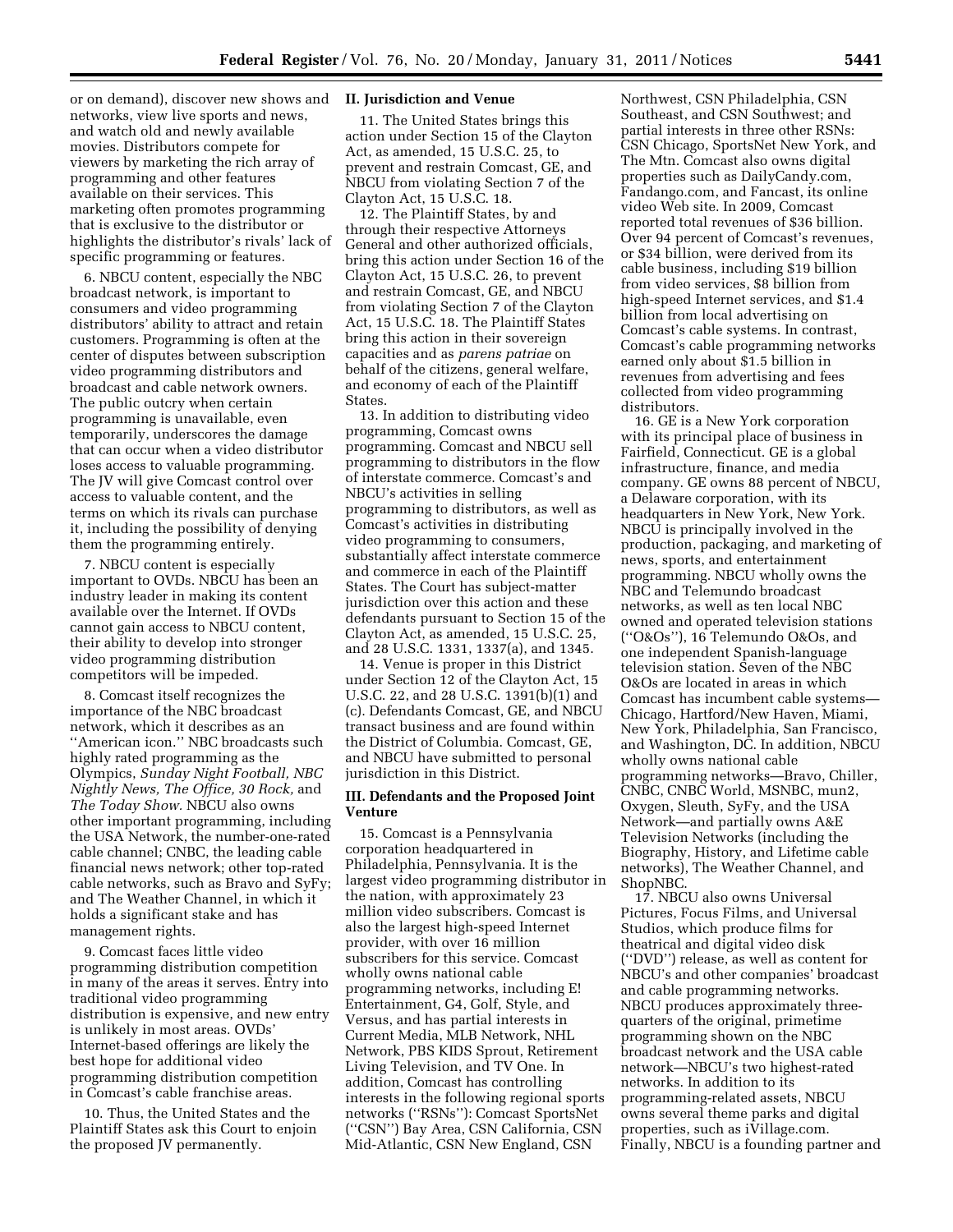32 percent owner of Hulu, LLC, an OVD. *A. Content Production*  In 2009, NBCU had total revenues of \$15.4 billion.

18. On December 3, 2009, Comcast, GE, NBCU, and Navy, LLC (''Newco''), a Delaware corporation, entered into a Master Agreement, whereby Comcast agreed to pay \$6.5 billion in cash to GE, and Comcast and GE each agreed to contribute certain assets to the JV to be called Newco. Specifically, GE agreed to contribute all of the assets of NBCU, including its interest in Hulu and the 12 percent interest in NBCU it does not currently own but has agreed to purchase from Vivendi SA. Comcast agreed to contribute all its cable programming assets, including its national networks as well as its RSNs, and some digital properties, but not its cable systems or its online video Web site, Fancast. As a result of the content contributions and cash payment by Comcast, Comcast will own 51 percent of the JV, and GE will retain a 49 percent interest. The JV will be managed by a separate board of directors initially consisting of three Comcast-designated directors and two GE-designated directors. Board decisions will be made by majority vote.

19. Comcast is precluded from transferring its interest in the JV for a four-year period, and GE is prohibited from transferring its interest for three and one-half years. Thereafter, either party may sell its respective interest in the JV, subject to Comcast's right to purchase at fair market value any interest that GE proposes to sell. Additionally, three and one-half years after closing, GE will have the right to require the JV to redeem 50 percent of GE's interest; after seven years, GE will have the right to require the JV to redeem all of its remaining interest. If GE elects to exercise its first right of redemption, Comcast will have the contemporaneous right to purchase the remainder of GE's ownership interest once a purchase price is determined. If GE does not exercise its first redemption right, Comcast will have the right to buy 50 percent of GE's initial ownership interest five years after closing and all of GE's remaining ownership interest eight years after closing. It is expected that Comcast ultimately will own 100 percent of the JV.

#### **IV. The Professional Video Programming Industry**

20. The professional video programming industry has had three different levels: Content production, content aggregation or networks, and distribution.

21. Television production studios produce television shows and license that content to broadcast and cable networks. Content producers typically retain the rights to license their content for syndication (*e.g.,* licensing of series to networks or television stations after the initial run of the programming) as well as for DVD distribution and VOD or pay-per-view (''PPV'') services. In addition to first-run rights (*i.e.,* the rights to premiere the content), content producers such as NBCU also license the syndication rights to their own programming to broadcast and cable networks. For example, *House* is produced by NBCU, licensed for its first run on the FOX broadcast network, and then rerun on the USA Network, a cable network owned by NBCU. These content licenses often include ancillary rights to related content (*e.g.,* short segments of programming or clips, extras such as cast interviews, camera angles, and alternative feeds), as well as the right to offer some programming on demand (both online and through traditional cable, satellite, and telco distribution methods).

22. A content owner controls which entity receives its programming and when, through a process known as ''windowing.'' Historically, the first television release window was reserved for broadcast on one of the four major broadcast networks (ABC, CBS, NBC, and FOX), followed by broadcast syndication, and, ultimately, cable syndication. Over the past couple of years, however, content owners have created new windows and begun to allow their content to be distributed over the Internet on either a catch-up (*e.g.,* next day) or syndicated (*e.g.,* next season) basis.

23. In addition to producing content for television and cable networks, NBCU produces and distributes first-run movies through Universal Pictures, Universal Studios, and Focus Films. Typically, these movies are distributed to theaters before being released on DVD, then licensed to VOD/PPV providers, then to premium cable channels (*e.g.,* Home Box Office (''HBO'')), then to regular cable channels, and finally to broadcast networks. As they have with television distribution, over the past several years content owners have experimented with different windows for distributing films over the Internet.

#### *B. Programming Networks*

24. Networks aggregate content to provide a 24-hour-per-day service that is attractive to consumers. The most

popular networks, by far, are the four broadcast networks. The first cable network was HBO, which launched in the early 1970s. Since then, cable networks have grown in popularity and number. As of the end of 2009, there were an estimated 600 national, plus another 100 regional, cable programming networks. More than 100 of these networks were also available in HD.

#### 1. Broadcast Networks

25. Owners of broadcast network programming or broadcasters (*e.g.,*  NBCU) license their broadcast networks (*e.g.,* NBC, Telemundo) either to thirdparty television stations affiliated with that network (''network affiliates''), or to their owned and operated television stations or O&Os. The network affiliates and O&Os distribute the broadcast network feeds over the air to the public and, importantly, retransmit them to professional video programming distributors such as cable companies and DBS providers, which in turn distribute the feeds to their subscribers.

26. The Cable Television Consumer Protection and Competition Act of 1992 (''1992 Cable Act''), Public Law 102– 385, 106 Stat. 1460 (1992), gave broadcast television stations, whether network affiliates or O&Os, the option to demand ''retransmission consent,'' a process through which a distributor negotiates with the station for the right to carry the station's programming for agreed-upon terms. Alternatively, stations can elect ''must carry'' status, which involves a process through which the station can demand to be carried without compensation. Stations affiliated with the four major broadcast networks, including the O&Os, all have elected retransmission consent. Historically, these stations negotiated for non-monetary reimbursement (*e.g.,*  carriage of new cable channels) in exchange for retransmission consent. Today, most broadcast stations seek fees based on the number of subscribers to the cable, DBS, or telco service distributing their content. Less popular broadcast networks generally have elected must carry status, although recently they also have begun to negotiate retransmission payments.

27. In the past, NBCU has negotiated the retransmission rights only for its O&Os, but it has expressed interest in and made efforts to obtain the rights from its NBC broadcast network affiliates to negotiate retransmission consent agreements on their behalf. NBCU could also seek to renegotiate its agreements with its affiliates to obtain a share of any retransmission consent fees the affiliates are able to command.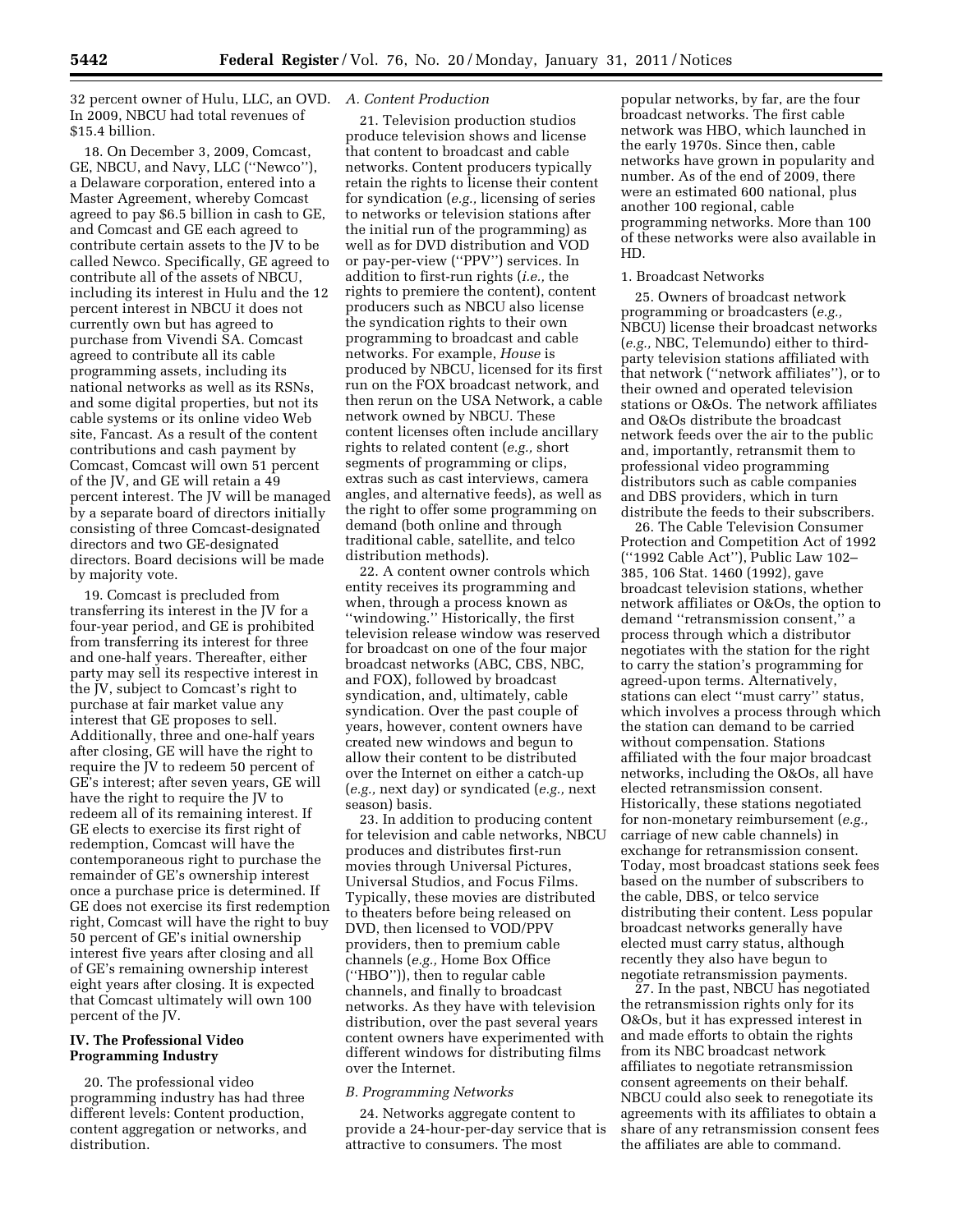#### 2. Cable Networks

28. In addition to the broadcast networks, programmers produce cable networks and sell them to video programming distributors. Most cable networks are based on a dual revenuestream business model. They derive roughly half their revenues from licensing fees paid by distributors and the other half from advertising fees. The revenue split varies depending on several factors, including the type of programming (*e.g.,* financial news or general entertainment) and whether the program is established or newly launched.

29. Generally, an owner of a cable network receives a monthly persubscriber fee that may vary based upon the popularity or ratings of a network's programming, the volume of subscribers served by the distributor, the packages in which the programming is included, the percentage of the distributor's subscribers receiving the programming, and other factors. In addition to the right to carry the network, a distributor of the cable network often receives two to three minutes of advertising time per hour on the network that it can sell to local businesses (*e.g.,* car dealers). A distributor may also receive marketing payments or discounts to encourage greater penetration of its potential consumers. In the case of a completely new cable network, a programmer may pay a distributor to carry the network or offer other discounts.

30. Over time, some video programming distributors, such as Comcast and Cablevision Corp., have purchased or launched their own cable networks. Vertical integration between content and distribution was a reason for the passage of Section 19 of the 1992 Cable Act, 47 U.S.C. 548. Pursuant to the Act, Congress directed the Federal Communications Commission (''FCC'') to promulgate rules that place restrictions on how cable programmers affiliated with a cable company can deal with unaffiliated distributors. These ''program access rules'' apply to a cable company that owns a cable network, and prohibit both the cable company and the network from engaging in unfair acts or practices, including (1) Entering into exclusive agreements for the cable network; (2) selling the cable network to the cable company's competitors on discriminatory terms and conditions; and (3) unduly influencing the cable network in deciding whom, and on what terms and conditions, to sell its programming. 47 CFR 76.1001–76.1002. The prohibition on exclusivity sunsets in October 2012, unless extended by the FCC after a rulemaking proceeding. The

program access rules do not apply to online distribution or to retransmission of broadcast station content.

#### *C. Professional Video Programming Distribution*

31. Video programming distributors acquire the rights to transmit professional, full-length broadcast and cable programming networks or individual programs or movies, aggregate the content, and distribute it to their subscribers or users.

#### 1. Multichannel Video Programming Distributors (''MVPDs'')

32. Traditional video programming distributors offer hundreds of channels of professional video programming to residential customers for a fee. They include incumbent cable companies, DBS providers, cable overbuilders, also known as broadband service providers or ''BSPs'' (*e.g.,* RCN), and telcos. These distributors are often collectively referred to as MVPDs (''multichannel video programming distributors''). In response to increasing consumer demand to record and view video content at different times, many MVPDs offer services such as digital video recorders (''DVRs'') that allow consumers to record programming and view it later, and VOD services that allow viewers to view broadcast or cable network programming or movies on demand at times of their choosing.

#### 2. Online Video Programming Distributors (''OVDs'')

33. OVDs offer numerous choices for on-demand professional (as opposed to user-generated, *e.g.,* typical YouTube videos), full-length (as opposed to clips) video programming over the Internet, whether streamed to Internet-connected televisions or other devices, or downloaded for later viewing. Currently, OVDs employ several business models, including free advertiser-supported streaming (*e.g.,*  Hulu), á la carte downloads or electronic sell-through (''EST'') (*e.g.,*  Apple iTunes, Amazon), subscription streaming models (*e.g.,* Hulu Plus, Netflix), per-program rentals (*e.g.,* Apple iTunes, Vudu), and hybrid hardware/ subscription models (*e.g.,* Tivo, Apple TV/iTunes).

34. Consumer desire for on-demand viewing and increased broadband speeds that have greatly improved the quality of the viewing experience have led to distribution of more professional content by OVDs. Online video viewing has grown enormously in the last several years and is expected to increase. Today, some consumers regard OVDs as acceptable substitutes for at

least a portion of their traditional video programming distribution services. These consumers buy smaller content packages from traditional distributors, decline to take certain premium channels, or purchase fewer VOD offerings, and instead watch that content online, a practice known as ''cord-shaving.'' A smaller but growing number of MVPD customers also are ''cutting the cable cord'' completely in favor of OVDs. These trends indicate the growing significance of competition between OVDs and MVPDs.

35. OVD services, individually or collectively, are likely to continue to develop into better substitutes for MVPD video services. Evolving consumer demand, improving technology (*e.g.,* higher Internet access speeds, better compression to improve picture quality, improved digital rights management to fight piracy), and advertisers' increasing willingness to place their ads on the Internet, likely will make OVDs stronger competitors to MVPDs for greater numbers of existing and new viewers.

36. Comcast and other MVPDs recognize the impact of OVDs. Their documents consistently portray the emergence of OVDs as a significant competitive threat. MVPDs, including Comcast, have responded by improving existing services and developing new, innovative services for their customers. For example, MVPDs have improved user interfaces and video search functionality, offered more VOD programming, and begun to offer programming online.

37. GE, through its ownership of NBCU, is a content producer and an owner of broadcast and cable channels. Comcast is primarily a distributor of video programming, although it owns some cable networks. Through the proposed JV, Comcast will control assets that produce and aggregate some of the most significant video content. Comcast also will continue to own the nation's largest distributor of video programming to residential customers.

#### **V. Relevant Market**

38. The relevant product market affected by this transaction is the timely distribution of professional, full-length video programming to residential customers (''video programming distribution''). Both MVPDs and OVDs are participants in this market. Video programming distribution is characterized by the aggregation of professionally produced content, consisting of entire episodes of shows and movies, rather than short clips. This content includes live programming, sports, and general entertainment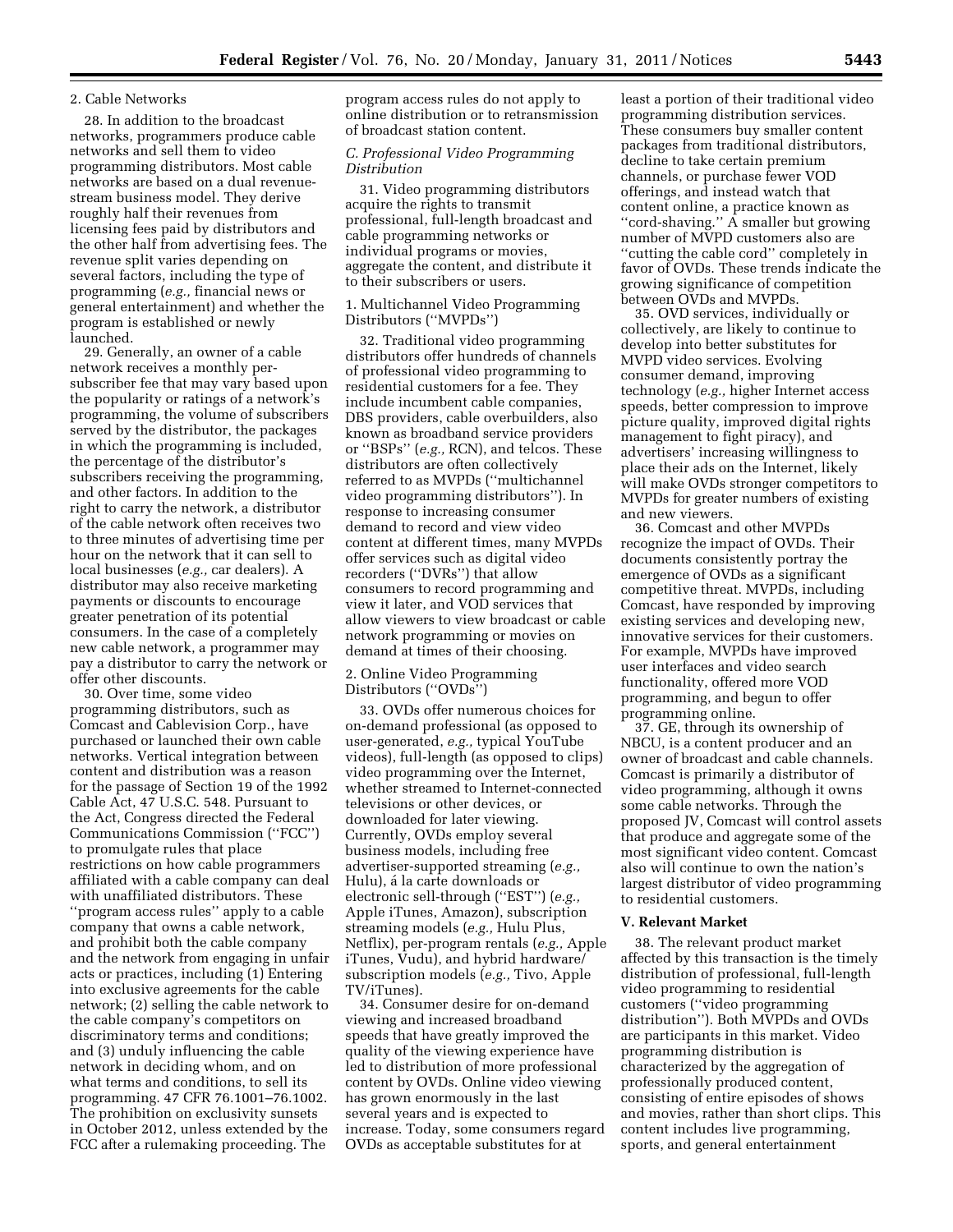programming from a mixture of broadcast and cable networks, as well as from movie studios. Video programming distributors typically offer various packages of content (*e.g.,* basic, expanded basic, digital), quality levels (*e.g.,* standard-definition, HD, 3D), and business models (*e.g.,* free ad-supported, subscription). Video programming can be viewed immediately by consumers, whether on demand or as scheduled (*i.e.,* in a cable network's linear stream).

39. A variety of companies distribute video programming—cable, DBS, overbuilder, telco, and online. Cable has remained the dominant distributor even as other companies have entered video programming distribution. In the mid-1990s, DirecTV and DISH Network began offering hundreds of channels using small satellite dishes. Around the same time, firms known as ''overbuilders'' began building their own wireline networks, primarily in urban areas, to compete with the incumbent cable operator and offer video, high-speed Internet, and voice telephony services—the ''triple-play.'' More recently, Verizon and AT&T entered the market with their own networks and also offer the triple-play. Competition from these video programming distributors has provoked incumbent cable operators across the country to upgrade their systems and thereby offer substantially more video programming channels, as well as the triple-play. Now, OVDs are introducing new and innovative business models and services to inject even more competition into the video programming distribution market.

40. Historically, over-the-air (''OTA'') distribution of broadcast network content has not served as a significant competitive constraint on MVPDs because of the limited number of channels offered. In addition, OTA distribution likely will not expand in the future, as no new broadcast networks are likely to be licensed for distribution. This diminishes the possibility that OTA could increase its content package substantially to compete with MVPDs. Thus, OTA is unlikely to become a significant video programming distributor. By contrast, OVDs, though they may offer more limited viewing options than MVPDs currently, are expanding rapidly and have the potential to provide increased and more innovative viewing options in the future.

41. Consumers purchasing video programming distribution services select from among those distributors that can offer such services directly to their home. The DBS operators, DirecTV and DISH, can reach almost any

customer in the continental United States who has an unobstructed line of sight to their satellites. OVDs are available to any consumer with a highspeed Internet service sufficient to receive video of an acceptable quality. However, wireline cable distributors such as Comcast and Verizon generally must obtain a franchise from local, municipal, or state authorities in order to construct and operate a wireline network in a specific area, and then build lines only to homes in that area. A consumer cannot purchase video programming distribution services from a wireline distributor operating outside its area because that firm does not have the facilities to reach the consumer's home. Thus, although the set of video programming distributors able to offer service to individual consumers' residences generally is the same within each local community, that set differs from one local community to another and can vary even within a local community.

42. For ease of analysis, it is useful to aggregate consumers who face the same competitive choices in video programming distribution by, for example, aggregating customers in a county or other jurisdiction served by the same group of distributors. The United States thus comprises numerous local geographic markets for video programming distribution, each consisting of a community whose residents face the same competitive choices. In the vast majority of local markets, customers can choose from among the local cable incumbent and the two DBS operators. Approximately 38 percent of consumers can also buy video services from a telco, and a much smaller percentage live in areas where overbuilders provide service. OVDs are emerging as another viable option for consumers who have access to highspeed Internet services. OVDs rely on other companies' high-speed Internet services to deliver content to consumers.

43. The geographic markets relevant to this transaction are the numerous local markets throughout the United States where Comcast is the incumbent cable operator, covering over 50 million U.S. television households (about 45 percent nationwide), and where Comcast will be able to withhold NBCU programming from, or raise the programming costs to, its rival distributors, both MVPDs and OVDs. Because these competitors serve areas outside Comcast's cable footprint, other local markets served by these rival distributors may be affected, with the competitive effects of the transaction potentially extending to all Americans.

44. A hypothetical monopolist of video programming distribution in any of these geographic areas could profitably raise prices by a small but not insignificant, non-transitory amount. While consumers naturally look for other options in response to higher prices, the number of consumers that would likely find these other options to be adequate substitutes is insufficient to make the higher prices unprofitable for the hypothetical monopolist. Thus, video programming distribution in any of these geographic areas is a welldefined antitrust market and is susceptible to the exercise of market power.

#### **VI. Market Concentration**

45. The incumbent cable companies often dominate any particular market with market shares within their franchise areas well above 50 percent. For example, Comcast has the market shares of 64 percent in Philadelphia, 62 percent in Chicago, 60 percent in Miami, and 58 percent in San Francisco (based on MVPD subscribers). Combined, the DBS providers account for approximately 31 percent of total video programming distribution subscribers nationwide, although their shares vary and may be lower in any particular local market. AT&T and Verizon have had great success and achieved penetration (*i.e.,* the percentage of households to which a provider's service is available that actually buys its service) as high as 40 percent in the selected communities they have entered, although they currently have limited expansion plans. Overbuilders serve only about one percent of U.S. television households nationwide.

46. Today, OVDs have a *de minimis*  share of the video programming distribution market in any geographic area. OVD services are available to any consumer who purchases a broadband connection. However, established distributors, such as Comcast, view OVDs as a growing competitive threat and have taken steps to respond to that threat. OVDs' current market shares, therefore, greatly understate both their future and current competitive significance in terms of the influence they are having on traditional video programming distributors' investment decisions to expand offerings and embrace Internet distribution themselves.

#### **VII. Anticompetitive Effects**

47. Today, Comcast competes with DBS, overbuilder, and telco competitors by upgrading its existing services (*e.g.,*  improving its network, expanding its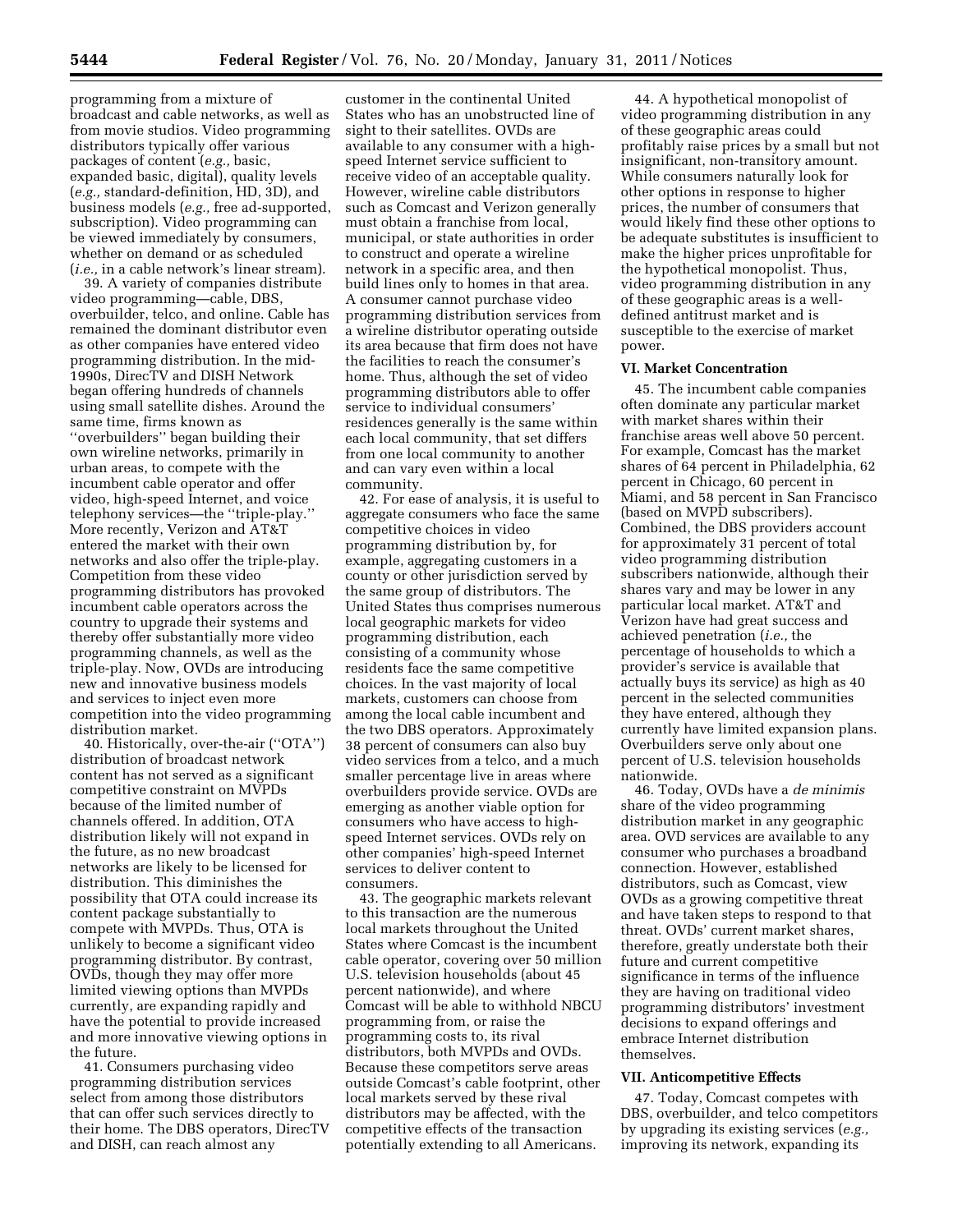VOD and HD offerings), and through promotional and other forms of price discounts. In particular, Comcast strives to provide a service that it can promote as better than its rivals' services in terms of variety of programming choices, higher-quality services, and unique features (*e.g.,* unique programming or ease of use). Consumers benefit from this competition by receiving better quality services and, in some cases, lower prices. This competition has also fostered innovation, including the development of digital transmission, HD and 3D programming, and the introduction of DVRs and VOD offerings.

48. The proposed JV would allow Comcast to limit competition from MVPD competitors and from the growing threat of OVDs. The JV would give Comcast control over NBCU content that is important to its competitors. Comcast has long recognized that by withholding certain content from competitors, it can gain additional cable subscribers and limit the growth of emerging competition. Comcast has refused to license one of its RSNs, CSN Philadelphia, to DirecTV or DISH. As a result, DirecTV's and DISH's market shares in Philadelphia are much lower than in other areas where they have access to RSN programming.

49. Control of NBCU programming will give Comcast an even greater ability to disadvantage its competitors. Carriage of NBCU programming, including the NBC broadcast network, is important for video programming distributors to compete effectively. Out of hundreds of networks, the NBC broadcast network consistently is ranked among the top four in consumer interest surveys. It receives high Nielsen ratings, which distributors and advertisers use as a proxy for a network's value. The importance of the NBC broadcast network to a distributor is underscored by the fact that NBCU has recently negotiated significant retransmission fees with certain distributors that when combined with its advertising revenues, rival the most valuable cable network programming. Economic studies show that distributors that lose important broadcast content for any significant period of time suffer substantial customer losses to their competitors.

50. NBCU's cable networks also are important to consumers and therefore to video programming distributors. USA Network has been the highest-rated cable network the past four years. CNBC is by far the highest-rated financial news cable network, and Bravo and SyFy are top-rated cable networks for their particular demographics. NBCU's cable

networks are widely distributed and command high fees.

51. As a result of the JV, Comcast will gain control over the NBC O&Os in local television markets where Comcast is the dominant video programming distributor. The JV will give Comcast the ability to raise the fees for retransmission consent for the NBC O&Os or effectively deny this programming entirely to certain video programming distribution competitors. In addition, Comcast may be able to gain the right to negotiate on behalf of its broadcast network affiliate stations or the ability to influence the affiliates' negotiations with its distribution competitors. In either case, these distributors would be less effective competitors to Comcast. Comcast also will control NBCU's cable networks and film content, increasing the ability of the JV to obtain higher fees for that programming. The JV will have less incentive to distribute NBCU programming to Comcast's video distribution rivals than a stand-alone NBCU. Faced with weakened competition, Comcast can charge consumers more and will have less incentive to innovate.

52. The impact of the JV on emerging competition from the OVDs is extremely troubling given the nascent stage of OVDs' development and the potential of these distributors to significantly increase competition through the introduction of new and innovative features, packaging, pricing, and delivery methods. NBCU has been one of the content providers most willing to support OVDs and experiment with different methods of online distribution. It was a founding partner in Hulu, the largest OVD today, and prior to the announcement of the transaction entered into several contracts with OVDs, such as Apple iTunes, Amazon, and Netflix.

53. Comcast and other MVPDs have significant concerns over emerging competition by OVDs. To the extent that consumers, now or in the future, view OVDs as substitutes for traditional video programming distributors, they will be able to challenge Comcast's dominant position as a video programming distributor. Comcast has taken several steps to keep its customers from cordshaving or cord-cutting in favor of OVDs. These efforts include launching its own online video portal (Fancast), improving its VOD library and online interactive interface (in order to compete with, *e.g.,* Netflix and Amazon), and deploying its ''authenticated'' online, on-demand service. Consumers have benefited from Comcast's competitive responses and,

absent the JV, would benefit from increased competition from OVDs.

54. Comcast has an incentive to encumber, through its control of the JV, the development of nascent distribution technologies and the business models that underlie them by denying OVDs access to NBCU content or substantially increasing the cost of obtaining such content. As a result, Comcast will face less competitive pressure to innovate, and the future evolution of OVDs will likely be muted. Comcast's incentives and ability to raise the cost of or deny NBCU programming to its distribution rivals, especially OVDs, will lessen competition in video programming distribution.

#### **VIII. Absence of Countervailing Factors**

#### *A. Entry*

55. Entry or expansion of traditional video programming distributors on a widespread scale or entry of programming networks comparable to NBCU's will not be timely, likely, or sufficient to reverse the competitive harm that would likely result from the proposed JV. OVDs are less likely to develop into significant competitors if denied access to NBCU content.

#### *B. Efficiencies*

56. The proposed JV will not generate verifiable, merger-specific efficiencies sufficient to reverse the competitive harm of the proposed JV.

#### **IX. Violations Alleged**

*Violation of Section 7 of the Clayton Act by Each Defendant* 

57. The United States and the Plaintiff States hereby incorporate paragraphs 1 through 56.

58. Pursuant to a Master Agreement dated December 3, 2009, Comcast, GE, and NBCU intend to form a joint venture.

59. The effect of the proposed JV and Comcast's acquisition of 51 percent of it would be to lessen competition substantially in interstate trade and commerce in numerous geographic markets for video programming distribution, in violation of Section 7 of the Clayton Act, 15 U.S.C. 18, and Sections 1 and 2 of the Sherman Act, 15 U.S.C. 1, 2.

60. This proposed JV threatens loss or damage to the general welfare and economies of each of the Plaintiff States, and to the citizens of each of the Plaintiff States. The Plaintiff States and their citizens will be subject to a continuing and substantial threat of irreparable injury to the general welfare and economy, and to competition, in their respective jurisdictions unless the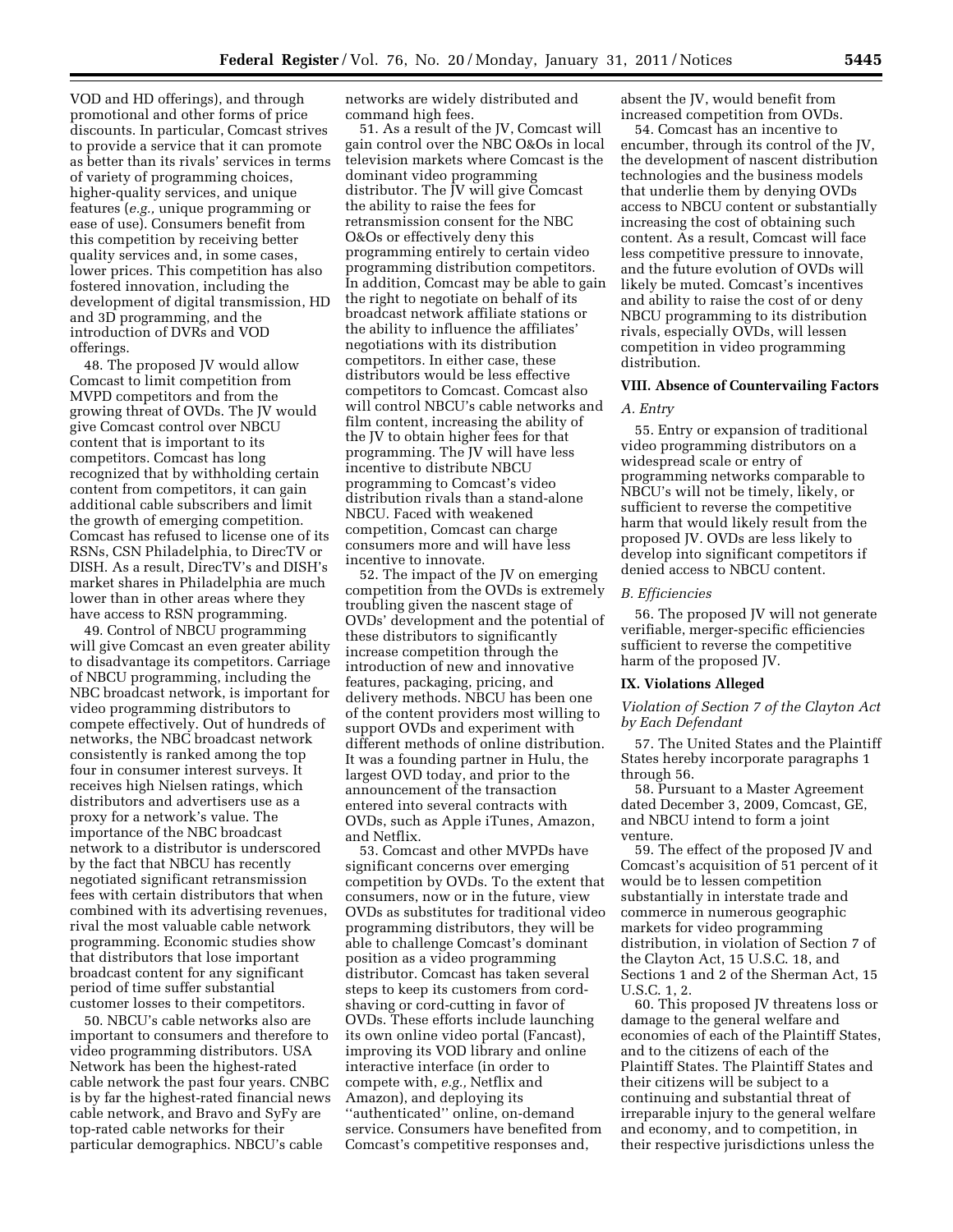Defendants are enjoined from carrying out this transaction, or from entering into or carrying out any agreement, understanding, or plan by which Comcast would acquire control over NBCU or any of its assets.

61. The proposed JV will likely have the following effects, among others:

a. Competition in the development, provision, and sale of video programming distribution services in each of the relevant geographic markets will likely be eliminated or substantially lessened;

b. Prices for video programming distribution services will likely increase to levels above those that would prevail absent the JV; and

c. Innovation and quality of video programming distribution services will likely decrease to levels below those that would prevail absent the JV.

#### **X. Requested Relief**

62. The United States and the Plaintiff States request that:

a. The proposed JV be adjudged to violate Section 7 of the Clayton Act, 15 U.S.C. 18;

b. Comcast, GE, NBCU, and Newco be permanently enjoined from carrying out the proposed JV and related transactions; carrying out any other agreement, understanding, or plan by which Comcast would acquire control over NBCU or any of its assets; or merging;

c. The United States and the Plaintiff States be awarded their costs of this action;

d. The Plaintiff States be awarded their reasonable attorneys' fees; and

e. The United States and the Plaintiff States receive such other and further relief as the case requires and the Court deems just and proper.

Dated: January 18, 2011 Respectfully submitted, For Plaintiff United States: /s/<br>Christine A. Varney (DC Bar #411654) *Assistant Attorney General for Antitrust*  /s/ lllllllllllllllllll Molly S. Boast *Deputy Assistant Attorney General*  /s/ lllllllllllllllllll Gene I. Kimmelman (DC Bar #358534) *Chief Counsel for Competition Policy and Intergovernmental Relations*  /s/<br>Patricia A. Brink *Director of Civil Enforcement*  /s/<br>Joseph J. Matelis (DC Bar #462199) *Counsel to the Assistant Attorney General*  /s/ lllllllllllllllllll Nancy M. Goodman *Chief* 

Laury E. Bobbish *Assistant Chief, Telecommunications & Media Enforcement*  /s/<br>John R. Read (DC Bar #419373) *Chief*  David C. Kully (DC Bar #448763) *Assistant Chief, Litigation III*  /s/<br>Yvette F. Tarlov\* (DC Bar #442452) *Attorney, Telecommunications & Media Enforcement, Antitrust Division, U.S. Department of Justice, 450 Fifth Street, NW., Suite 7000, Washington, DC 20530, Telephone: (202) 514–5621, Facsimile: (202) 514–6381, E-mail: [Yvette.Tarlov@usdoj.gov](mailto:Yvette.Tarlov@usdoj.gov)*  Matthew J. Bester (DC Bar #465374) Shobitha Bhat Hillary B. Burchuk (DC Bar #366755) Luin P. Fitch Paul T. Gallagher (DC Bar #439701) Peter A. Gray F. Patrick Hallagan Michael K. Hammaker (DC Bar #233684) Matthew C. Hammond Joyce B. Hundley Robert A. Lepore Erica S. Mintzer (DC Bar #450997) H. Joseph Pinto III Warren A. Rosborough IV (DC Bar #495063) Natalie Rosenfelt Blake W. Rushforth Anthony D. Scicchitano Jennifer A. Wamsley (DC Bar #486540) Frederick S. Young (DC Bar #421285) *Attorneys for the United States* 

\* Attorney of Record

For Plaintiff State of California

Kamala D. Harris *Attorney General* 

/s/<br>Jonathan M. Eisenberg *Deputy Attorney General, California Department of Justice, Office of the Attorney General, CSB No. 184162, 300 South Spring Street, Suite 1702, Los Angeles, California 90013, Phone: (213) 897–6505, Facsimile: (213) 620–6005,* 

*[jonathan.eisenberg@doj.ca.gov](mailto:jonathan.eisenberg@doj.ca.gov)* 

For Plaintiff State of Florida Pamela Jo Bondi *Attorney General, State of Florida* 

/s/<br>Patricia A. Conners *Associate Deputy Attorney General*  Eli A. Friedman *Assistant Attorney General*  Lizabeth A. Brady *Chief, Multistate Antitrust Enforcement, Antitrust Division, PL–01, The Capitol, Tallahassee, FL 32399–1050, Tel: (850) 414– 3300, Fax: (850)488–9134, E-mail: [Eli.Friedman@myfloridalegal.com](mailto:Eli.Friedman@myfloridalegal.com)* 

For Plaintiff State of Missouri

/s/<br>Chris Koster *Attorney General*  Anne E. Schneider *Assistant Attorney General/Antitrust Counsel*  Andrew M. Hartnett *Assistant Attorney General* 

*P.O. Box 899 Jefferson City, MO 65109 573/751–7445, F: 573/751–2041, [anne.schneider@ago.mo.gov,](mailto:anne.schneider@ago.mo.gov)*  For Plaintiff State of Texas

Greg Abbott *Attorney General of Texas*  Daniel T. Hodge *First Assistant Attorney General*  Bill Cobb *Deputy Attorney General for Civil Litigation* 

/s/ lllllllllllllllllll John T. Prud'homme, Jr. *Chief, Antitrust Division, Office of the Attorney General, 300 W. 15th St., 7th floor, Austin, Texas 78701, (512) 936–1697, (512) 320–0975—facsimile* 

For Plaintiff State of Washington

/s/ lllllllllllllllllll David M. Kerwin

*Assistant Attorney General, Antitrust Division, Office of the Attorney General of Washington, 800 Fifth Avenue, Suite 2000, Seattle, WA 98104–3188, 206/464–7030, [davidk3@atg.wa.gov](mailto:davidk3@atg.wa.gov)* 

#### **United States District Court for the District of Columbia**

*United States of America, State of California, State of Florida, State of Missouri, State of Texas, and State of Washington,* Plaintiffs, v. *Comcast Corp., General Electric Co., and NBC Universal, Inc.,* Defendants.

Case: 1:11–cv–00106. Assigned To: Leon, Richard J. Assign. Date: 1/18/2011. Description: Antitrust.

#### **Competitive Impact Statement**

The United States of America (''United States''), acting under the direction of the Attorney General of the United States, pursuant to Section 2(b) of the Antitrust Procedures and Penalties Act ("APPA" or "Tunney Act"), 15 U.S.C. 16(b)–(h), files this Competitive Impact Statement relating to the proposed Final Judgment (attached hereto as Exhibit A) submitted for entry in this civil antitrust proceeding.

#### **I. Nature and Purpose of the Proceeding**

On December 3, 2009, Comcast Corporation (''Comcast''), General Electric Company (''GE''), NBC Universal, Inc. (''NBCU''), and Navy, LLC (''Newco''), announced plans to form a new Joint Venture ("JV") to which Comcast and GE will contribute broadcast and cable network assets. As a result of the transaction, Comcast—the nation's largest cable company—will have majority control of a JV holding highly valued video programming needed by Comcast's video distribution rivals to compete effectively.

The United States filed a civil antitrust Complaint on January 18, 2011, seeking to enjoin the proposed transaction because its likely effect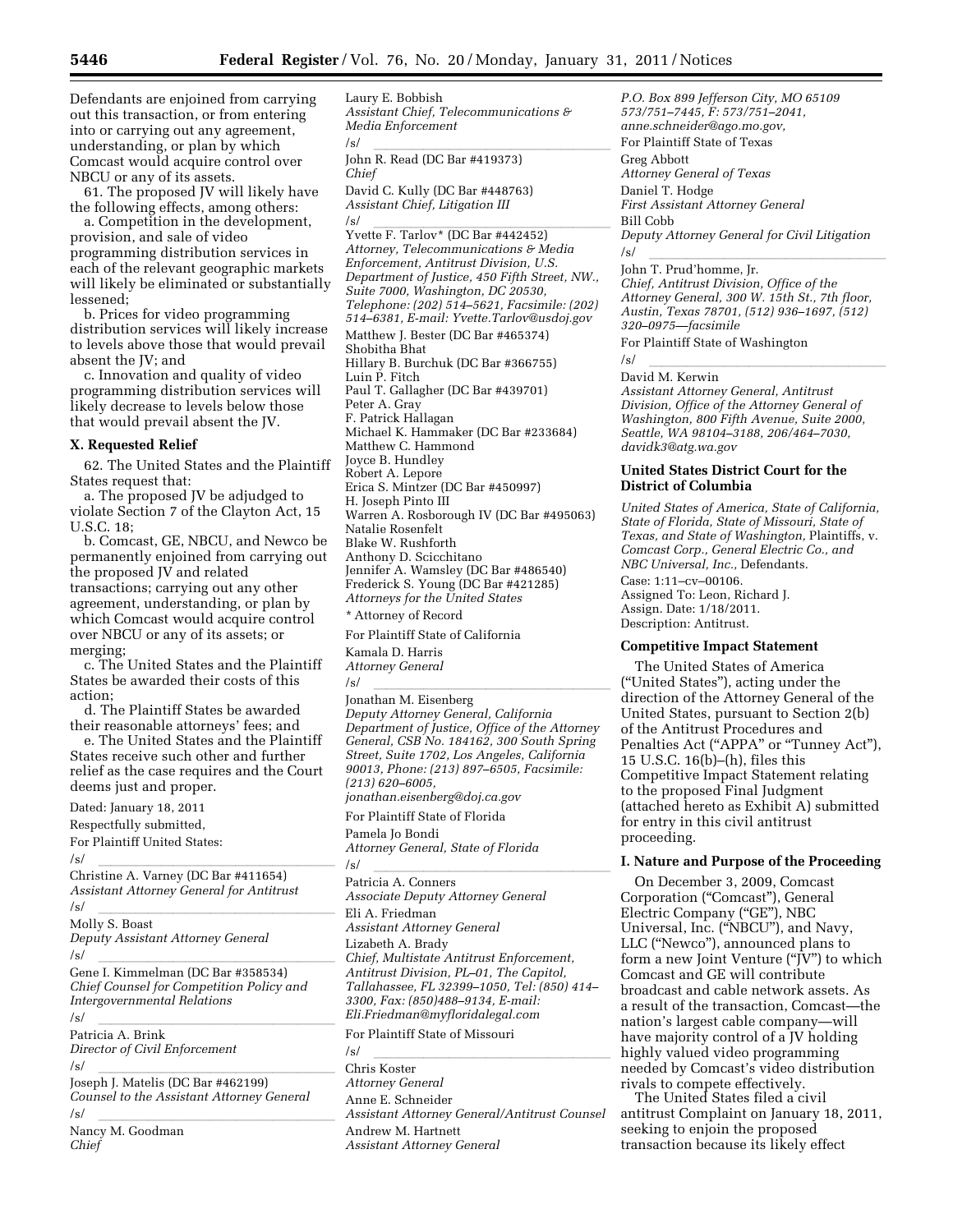would be to lessen competition substantially in the market for timely distribution of professional, full-length video programming to residential customers (''video programming distribution'') in major portions of the United States in violation of Section 7 of the Clayton Act, 15 U.S.C. 18. The transaction would allow Comcast to disadvantage its traditional competitors (direct broadcast satellite (''DBS'') and telephone companies (''telcos'') that provide video services), as well as competing emerging online video distributors (''OVDs''). This loss of current and future competition likely would result in lower-quality services, fewer choices, and higher prices for consumers, as well as reduced investment and less innovation in this dynamic industry.

On January 18, 2011, the Federal Communications Commission (''FCC'') adopted a Memorandum Opinion and Order relating to the foregoing transaction.1 The FCC's Order approved the transaction subject to certain conditions.

Under the proposed Final Judgment filed by the United States Department of Justice simultaneously with this Competitive Impact Statement and explained more fully below, Defendants will be required, among other things, to license the JV's programming to Comcast's emerging OVD competitors in certain circumstances. When Defendants and OVDs cannot reach agreement on the terms and conditions of the license, the aggrieved OVD may apply to the Department for permission to submit its dispute to commercial arbitration under the proposed Final Judgment. The FCC Order contains a similar provision. For so long as commercial arbitration is available for the resolution of such disputes in a timely manner under the FCC's rules and orders, the Department will ordinarily defer to the FCC's commercial arbitration process to resolve such disputes. However, the Department reserves the right, in its sole discretion, to permit arbitration under the proposed Final Judgment to advance the Final Judgment's competitive objectives. In addition, the Department may seek relief from the Court to address violations of any provisions of the proposed Final Judgment. The

proposed Final Judgment also contains provisions to prevent Defendants from interfering with an OVD's ability to obtain content or deliver its services over the Internet.

The proposed Final Judgment will provide a prompt, certain, and effective remedy for consumers by diminishing Comcast's ability to use the JV's programming to harm competition. The United States and Defendants have stipulated that the proposed Final Judgment may be entered after compliance with the APPA. Entry of the proposed Final Judgment would terminate this action, except that the Court would retain jurisdiction to construe, modify, or enforce the provisions of the proposed Final Judgment, and to punish and remedy violations thereof.

#### **II. Description of Events Giving Rise to the Alleged Violation**

*A. Defendants, the Proposed Transaction, and the Department's Investigation* 

#### 1. Comcast

Comcast is a Pennsylvania corporation headquartered in Philadelphia, Pennsylvania. It is the largest cable company in the nation, with approximately 23 million video subscribers. Comcast is also the largest Internet service provider (''ISP''), with over 16 million subscribers. Comcast also wholly owns national cable programming networks, including E! Entertainment, G4, Golf, Style, and Versus, and has partial ownership interests in Current Media, MLB Network, NHL Network, PBS KIDS Sprout, Retirement Living Television, and TV One. In addition, Comcast has controlling and partial interests in regional sports networks (''RSNs'').2 Comcast also owns digital properties such as DailyCandy.com, Fandango.com, and Fancast, its online video Web site. In 2009, Comcast reported total revenues of \$36 billion. Over 94 percent of Comcast's revenues, or \$34 billion, were derived from its cable business, including \$19 billion from video services, \$8 billion from high-speed Internet services, and \$1.4 billion from local advertising on Comcast's cable systems. In contrast, Comcast's cable programming networks earned only about \$1.5 billion in revenues from advertising and fees

collected from video programming distributors.

#### 2. GE and NBCU

GE is a New York corporation with its principal place of business in Fairfield, Connecticut. GE is a global infrastructure, finance, and media company. GE owns 88 percent of NBCU, a Delaware corporation, headquartered in New York, New York. NBCU is principally involved in the production, packaging, and marketing of news, sports, and entertainment programming.

NBCU wholly owns the NBC and Telemundo broadcast networks, as well as ten local NBC owned and operated television stations (''O&Os''), 16 Telemundo O&Os, and one independent Spanish language television station. In addition, NBCU wholly owns national cable programming networks—Bravo, Chiller, CNBC, CNBC World, MSNBC, mun2, Oxygen, Sleuth, SyFy, and USA Network—and partially owns A&E Television Networks (including the Biography, History, and Lifetime cable networks), The Weather Channel, and ShopNBC.

NBCU also owns Universal Pictures, Focus Films, and Universal Studios, which produce films for theatrical and digital video disk (''DVD'') release, as well as content for NBCU's and other companies' broadcast and cable programming networks. NBCU produces approximately three-quarters of the original primetime programming shown on the NBC broadcast network and the USA cable network, NBCU's two highest-rated networks. In addition to its programming assets, NBCU owns several theme parks and digital assets, such as iVillage.com. In 2009, NBCU had total revenues of \$15.4 billion.

NBCU also is a founding partner and 32 percent owner of Hulu, LLC, currently one of the most successful OVDs. Hulu is a joint venture between NBCU, News Corp., The Walt Disney Company, and a private equity investor. Each of the media partners has representation on the Hulu Board, possesses management rights, and licenses content for Hulu to deliver over the Internet.

#### 3. The Proposed Transaction

On December 3, 2009, Comcast, GE, NBCU, and Newco, entered into a Master Agreement (''Agreement''), whereby Comcast agreed to pay \$6.5 billion in cash to GE, and Comcast and GE each agreed to contribute certain assets to the JV. Specifically, GE agreed to contribute all of the assets of NBCU, including its interest in Hulu, and the 12 percent interest in NBCU that GE does not own but has agreed to purchase

<sup>1</sup>Memorandum Opinion and Order, *In re Applications of Comcast Corp., General Electric Co. and NBC Universal, Inc. for Consent to Assign Licenses and Transfer Control of Licensees,* FCC MB Docket No. 10–56 (adopted Jan. 18, 2011). Under the Communications Act, the FCC has jurisdiction to determine whether mergers involving the transfer of a telecommunications license are in the ''public interest, convenience, and necessity.'' 47 U.S.C. 310(d).

<sup>2</sup>Comcast owns Comcast SportsNet (''CSN'') Bay Area, CSN California, CSN Mid-Atlantic, CSN New England, CSN Northwest, CSN Philadelphia, CSN Southeast, and CSN Southwest, and holds partial ownership interests in CSN Chicago, SportsNet New York, and The Mtn.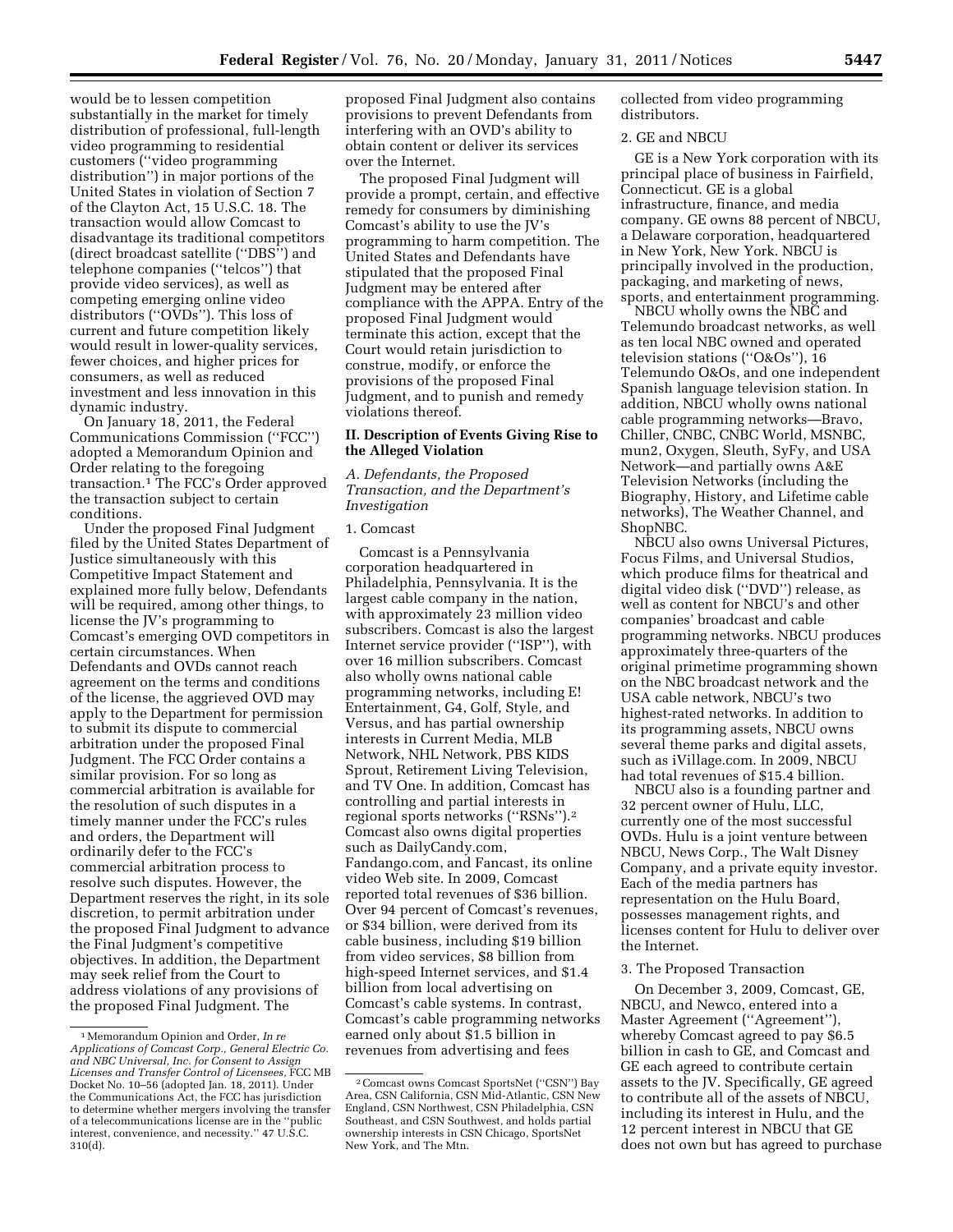from Vivendi SA. Comcast agreed to contribute all its cable programming assets, including its national programming networks, its RSNs, and some digital properties, but not its cable systems or its Internet video service, Fancast. As a result of the content contributions and cash payment by Comcast, Comcast will own 51 percent of the JV, and GE will retain a 49 percent interest. The JV will be managed by a separate Board of Directors consisting initially of three Comcastdesignated directors and two GEdesignated directors. Board decisions will be made by majority vote.

The Agreement precludes Comcast from transferring its interest in the JV for a four-year period, and prohibits GE from transferring its interest for three and one-half years. Thereafter, either party may sell its respective interest in the JV, subject to Comcast's right to purchase at fair market value any interest that GE proposes to sell. Additionally, three and one-half years after closing, GE will have the right to require the JV to redeem 50 percent of GE's interest and, after seven years, GE will have the right to require the JV to redeem all of its remaining interest. If GE elects to exercise its first right of redemption, Comcast will have the contemporaneous right to purchase the remainder of GE's ownership interest once a purchase price is determined. If GE does not exercise its first redemption right, Comcast will have the right to buy 50 percent of GE's initial ownership interest five years after closing and all of GE's remaining ownership interest eight years after closing. It is expected that Comcast ultimately will own 100 percent of the JV.

#### 4. The Department's Investigation

The Department opened an investigation soon after the JV was announced and conducted a thorough and comprehensive review of the video programming distribution industry and the potential implications of the transaction. The Department interviewed more than 125 companies and individuals involved in the industry, obtained testimony from Defendants' officers, required Defendants to provide the Department with responses to numerous questions, reviewed over one million business documents from Defendants' officers and employees, obtained and reviewed tens of thousands of third-party documents, obtained and extensively analyzed large volumes of industry financial and economic data, consulted with industry and economic experts, organized product demonstrations, and conducted independent industry

research. The Department also consulted extensively with the FCC to ensure that the agencies conducted their reviews in a coordinated and complementary fashion and created remedies that were both comprehensive and consistent.

#### *B. The Video Programming Industry*

NBCU and Comcast are participants in the video programming industry, in which content is produced and distributed to viewers through their television sets or, increasingly, through Internet-connected devices. Historically, the video programming industry has had three different levels: content production, content aggregation or networks, and distribution.

#### 1. Content Production

Television production studios produce television shows and coordinate how, when, and where their content is licensed in order to maximize revenues. They usually license to broadcast and cable networks the right to show a program first (*i.e.,* the first-run rights). Content producers also license their content for subsequent ''windows'' such as syndication (*e.g.,* licensing series to broadcast and cable networks after the first run of the programming), as well as for DVD distribution, video on demand (''VOD''), and pay per view (''PPV'') services. For example, the television show *House* is produced by NBCU, licensed for its first run on the FOX broadcast network and then rerun on the USA Network, a cable network owned by NBCU. These content licenses often include ancillary rights such as the right to offer some programming on demand.

Historically, first-run licenses were reserved for one of the four major broadcast networks (ABC, CBS, NBC, and FOX), followed by broadcast syndication and, ultimately, cable syndication. Over the past several years, however, content owners have begun to license their content for first run on cable networks and distribution over the Internet on either a catch-up (*e.g.,* next day) or syndicated (*e.g.,* next season) basis.

In addition to producing content for television and cable networks, NBCU produces and distributes first-run movies through Universal Pictures, Universal Studios, and Focus Films. Typically, producers distribute movies to theaters before releasing them on DVD, then license them to VOD/PPV providers, then to premium cable channels (*e.g.,* Home Box Office (''HBO'')), then to regular cable channels, and finally to broadcast networks. As with television

distribution, studios have experimented with different windows for film distribution over the past several years.

#### 2. Programming Networks

Networks aggregate content to provide a 24-hour service that is attractive to consumers. The most popular networks, by far, are the four broadcast networks.3 However, cable networks have grown in popularity and number, and at the end of 2009 there were an estimated 600 national, plus another 100 regional, cable programming networks.

#### a. Broadcast Networks

Owners of broadcast network programming or broadcasters like NBCU license their broadcast networks either to third-party television stations affiliated with that network (''network affiliates''), or to their owned and operated television stations (''O&Os''). The network affiliates and O&Os distribute the broadcast network feeds over the air (''OTA'') to the public and also retransmit them to video programming distributors, such as cable companies and DBS providers, which in turn distribute the feeds to their subscribers.

Under the Cable Television Consumer Protection and Competition Act of 1992 (''1992 Cable Act''), Public Law 102– 385, 106 Stat. 1460 (1992), broadcast television stations, whether network affiliates or O&Os, may elect to obtain ''retransmission consent'' from a programming distributor, in which case a distributor negotiates with a station for the right to carry the station's programming for agreed-upon terms. Alternatively, stations may elect ''must carry'' status and demand carriage but without compensation. Stations affiliated with the four major broadcast networks and the networks' O&Os have elected retransmission consent. Historically, these stations negotiated for non-monetary compensation (*e.g.,*  carriage of new cable channels owned by the broadcaster) in exchange for retransmission consent. Today, most broadcast stations seek retransmission consent fees based on the number of subscribers to the cable, DBS, or telco service distributing their content.<sup>4</sup> Less

 $^{\rm 3}$  The four largest broadcast networks attract 8 to 12 million viewers each, whereas the most popular cable networks typically attract approximately 2 million viewers each. SNL Kagan, *Economics of Basic Cable Networks* 43 (2009); The Nielsen Company, *Snapshot of Television Use in the U.S.*  2 (Sept. 2010), *[http://blog.nielsen.com/nielsenwire/](http://blog.nielsen.com/nielsenwire/wp-content/uploads/2010/09/Nielsen-State-of-TV-09232010.pdf) [wp-content/uploads/2010/09/Nielsen-State-of-TV-](http://blog.nielsen.com/nielsenwire/wp-content/uploads/2010/09/Nielsen-State-of-TV-09232010.pdf)[09232010.pdf.](http://blog.nielsen.com/nielsenwire/wp-content/uploads/2010/09/Nielsen-State-of-TV-09232010.pdf)* 

<sup>4</sup> In the past, NBCU negotiated the retransmission rights only for its O&Os, but recently it has made efforts to obtain the rights from its network affiliates to negotiate retransmission consent agreements on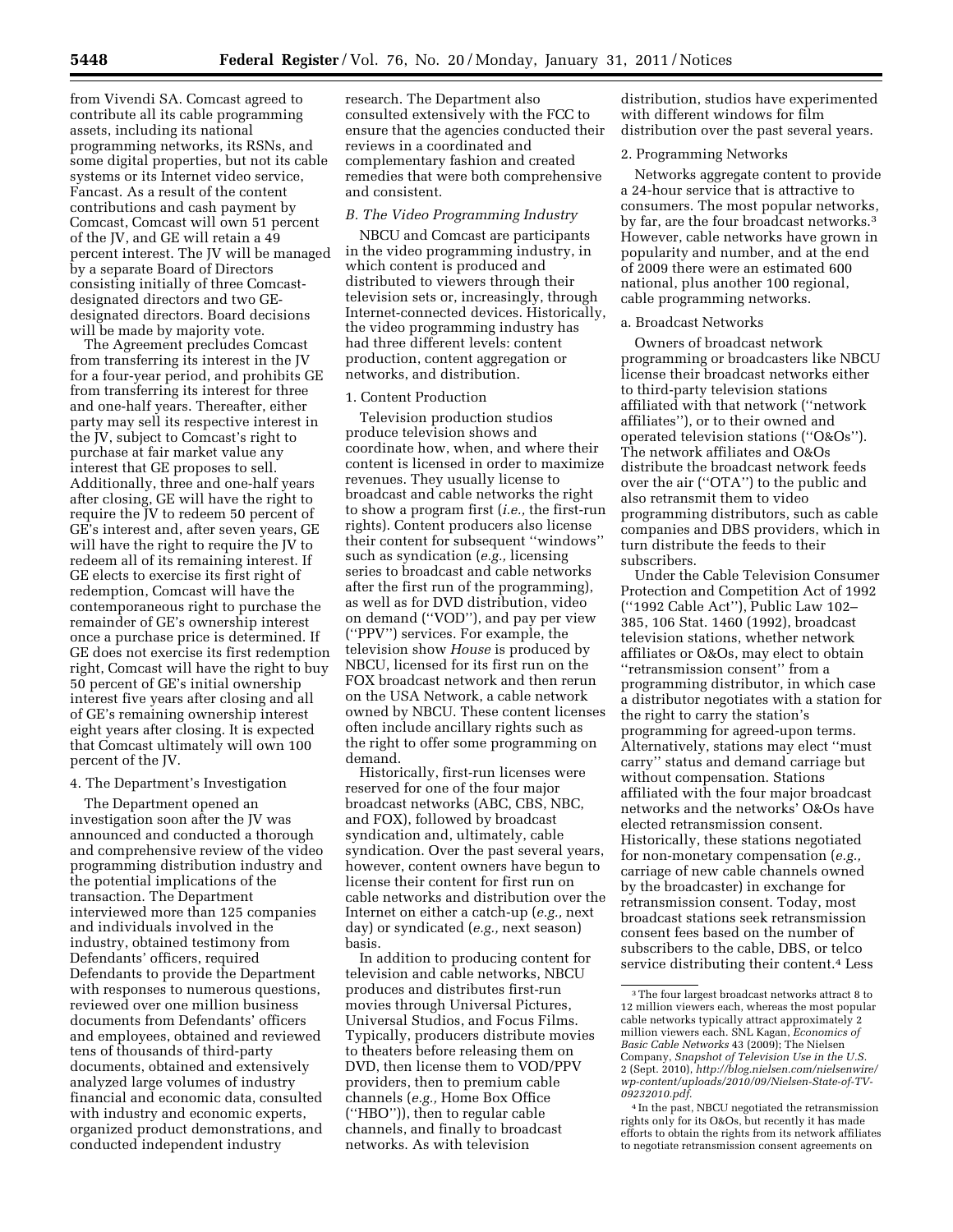popular broadcast networks generally elect must carry status, although recently they also have begun to negotiate retransmission payments. Despite these retransmission payments, broadcast stations earn the majority of their revenues from local advertising sales. The broadcast networks earn most of their revenues from national advertising sales.

#### b. Cable Networks

Popular cable networks include ESPN, USA, MTV, CNN, and Bravo. Cable networks typically derive roughly one half of their revenues from licensing fees paid by video programming distributors and the other half from advertising fees. Generally, a distributor pays an owner of cable networks a monthly per-subscriber fee that may vary based upon the number of subscribers served by the distributor, the programming packages in which the program is included, the percentage of the distributor's subscribers receiving the programming, and other factors. Typically, the popularity or ratings of a network's programming affects the ability of a content owner to negotiate higher license fees. In addition to the right to carry the network, a distributor of the cable network often receives two to three minutes of advertising time per hour on the network for sale to local businesses (*e.g.,* car dealers). A distributor also may receive marketing payments or discounts to encourage wider distribution of the programming. In the case of a completely new cable network, a programmer may pay a distributor to carry the network or offer other discounts.

#### 3. Video Programming Distribution

Video programming distributors acquire the rights to transmit professional (as opposed to usergenerated videos such as those typically seen on YouTube), full-length (as opposed to clips) broadcast and cable programming networks or individual programs or movies, aggregate the content, and distribute it to their subscribers or users. This content includes live programming, sports, and general entertainment programming from a variety of broadcast and cable networks and from movie studios, and can be viewed either on demand or as scheduled in a broadcast or cable network's linear stream. Video programming distributors offer various packages of content (*e.g.,* basic,

expanded basic, digital) with different quality levels (*e.g.,* standard definition, HD, 3D), and employ different business models (*e.g.,* ad-supported, subscription).

a. Multichannel Video Programming Distributors

Traditional video programming distributors include incumbent cable companies, DBS providers, cable overbuilders, also known as broadband service providers ("BSPs," such as RCN), and telcos. These distributors are referred to as multichannel video programming distributors (''MVPDs''), and typically offer hundreds of channels of professional video programming to residential customers for a fee.

#### b. Online Video Programming Distributors

OVDs are relatively recent entrants into the video programming distribution market. They deliver a variety of ondemand professional, full-length video programming over the Internet, whether streamed to Internet-connected televisions or other devices, or downloaded for later viewing. Hulu, Netflix, Amazon, and Apple are examples of OVDs, although the content delivered and business model used varies greatly among them.

Unlike MVPDs, OVDs do not own distribution facilities and are dependent upon ISPs for the delivery of their content to viewers. Therefore, the future growth of OVDs depends, in part, on how quickly ISPs expand and upgrade their broadband facilities and the preservation of their incentives to innovate and invest.5 The higher the bandwidth available from the ISP, the greater the speed and the better the quality of the picture delivered to an OVD's users.

ISPs' management and pricing of broadband services may also affect OVDs. In particular, OVDs would be harmed competitively if ISPs that are also MVPDs (*e.g.,* cable companies, telcos) were to impair or delay the delivery of video because OVDs pose a threat to those MVPDs' traditional video programming distribution businesses. Because Comcast is the country's largest ISP, an inherent conflict exists between Comcast's provision of broadband services to its customers, who may use this service to view video programming provided by OVDs, and its desire to continue to sell them MVPD services.

Growth of OVDs also will depend, in part, on their ability to acquire programming from content producers. Some cable companies, such as Comcast

and Cablevision Corp., have purchased or launched their own cable networks. This vertical integration of content and distribution was one reason for the passage of Section 19 of the 1992 Cable Act, 47 U.S.C. 548. Pursuant to the Act, Congress directed the FCC to promulgate rules that place restrictions on how cable programmers affiliated with a cable company deal with unaffiliated distributors. These ''program access rules'' were designed to prevent vertically integrated cable companies from refusing to provide popular programming to their competitors. The rules prohibit both the cable company and a cable network owned by it from engaging in unfair acts and practices, including: (1) Entering into exclusive agreements to distribute the cable network; (2) selling the cable network to the cable company's competitors on discriminatory terms and conditions; and (3) unduly influencing the cable network in deciding to whom, and on what terms and conditions, to sell its programming.6 The FCC program access rules do not apply to online distribution or to retransmission of broadcast station content.

#### *C. The Market for Video Programming Distribution in the United States*

The relevant product market affected by this transaction is the market for timely distribution of professional, fulllength video programming to residential customers (''video programming distribution''). Professionally produced content is video programming that is created or produced by media and entertainment companies using professional equipment, talent, and production crews, and for which those companies hold or maintain distribution and syndication rights. Video programming distribution is characterized by the aggregation of professionally produced content consisting of entire episodes of shows and movies, rather than short clips. The market for video programming distribution includes both MVPDs and OVDs.

#### 1. Traditional Video Programming Distribution

Cable companies first began operating in the 1940s and initially were granted exclusive franchises to serve local communities. Although they now face competition, the incumbent cable companies continue to serve a dominant

their behalf. NBCU also may seek to renegotiate its agreements with its affiliates to obtain a share of any retransmission consent fees the affiliates are

<sup>&</sup>lt;sup>5</sup> See discussion *infra* Section II.C.2.b.

<sup>6</sup> 47 CFR 76.1001–76.1002. The prohibition on exclusivity sunsets in October 2012, unless extended by the FCC pursuant to a rulemaking. *Id.*   $§ 76.1002(c)(6).$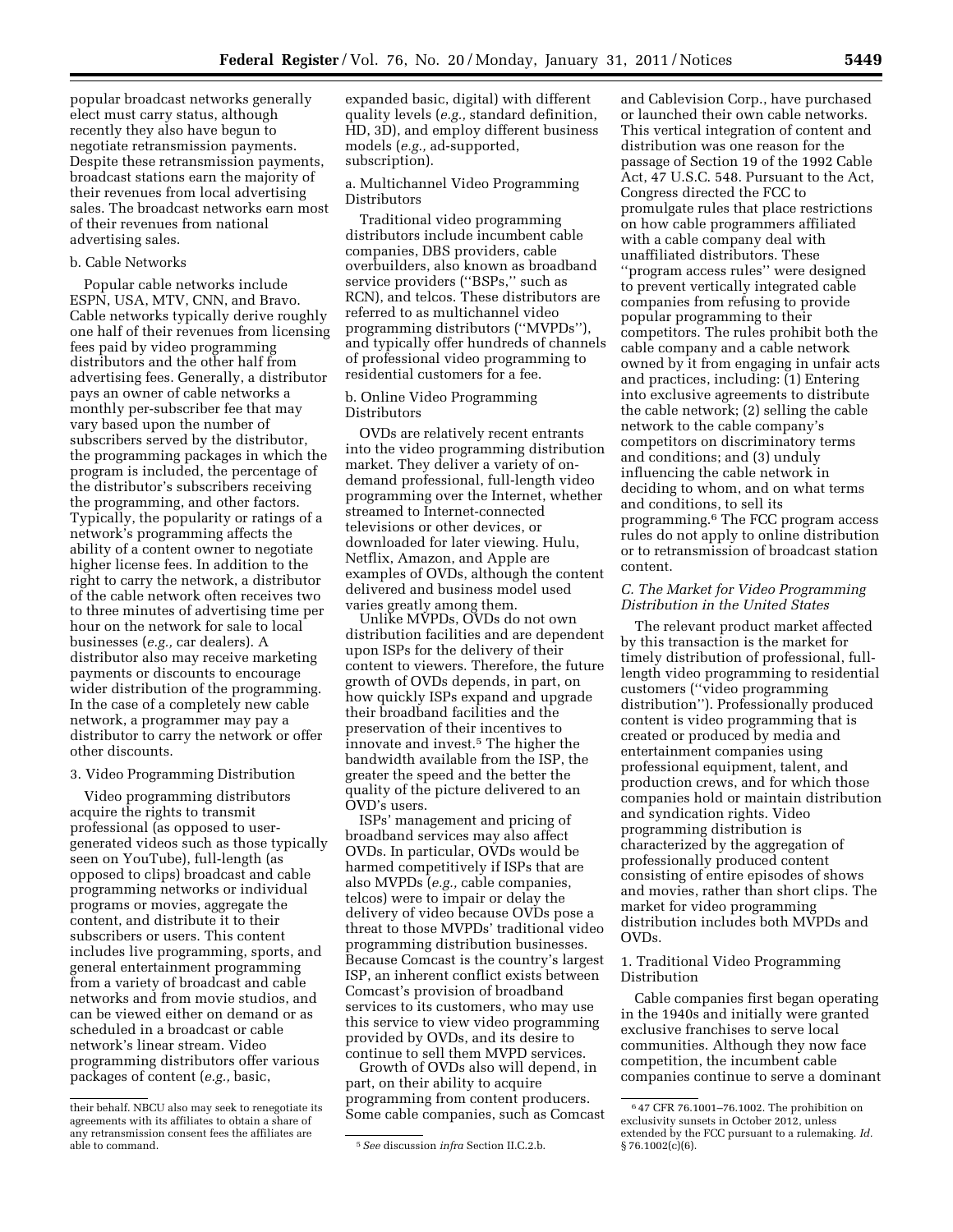share of subscribers in most areas. In the mid-1990s, DirecTV and DISH Network began to offer competing services using small satellite dishes installed on consumers' homes. Around the same time, cable overbuilders began building their own wireline networks in order to compete with the incumbent cable operator and offer video, high-speed Internet, and telephony services—the ''triple-play.'' More recently, Verizon and AT&T entered the market with their own video distribution services, also offering the triple-play. Competition from these video programming distributors encouraged incumbent cable operators across the country to upgrade their systems and offer many more video programming channels, as well as the triple-play. Further innovations have included digital video recorders (''DVRs'') that allow consumers to record programming and view it later, and VOD services that enable viewers to watch broadcast or cable network programming or movies on demand at the consumer's convenience for a limited time.

A consumer purchasing video programming distribution services selects from those distributors offering such services directly to that consumer's home. The DBS operators—DirecTV and DISH—can reach almost any consumer who lives in the continental United States and has an unobstructed line of sight to the DBS operators' satellites. However, wireline cable distributors, such as Comcast and Verizon, generally must obtain a franchise from local or state authorities to construct and operate a wireline network in a specific area, and can build lines only to the homes in that area. A consumer cannot purchase video programming distribution services from a wireline distributor operating outside its area because that firm does not have the facilities to reach the consumer's home. Consequently, although the set of video programming distributors able to offer service to individual consumers' residences generally is the same within each local community, that set differs from one local community to another and can even vary within a local community. The markets for video programming distribution therefore are local.

The geographic markets relevant to this transaction are the numerous local markets throughout the United States where Comcast is the incumbent cable operator and where Comcast through the JV will be able to withhold NBCU programming from, or raise programming costs to, Comcast's rival distributors. Comcast service areas cover 50 million U.S. television households or

about 45 percent of households nationwide, with nearly half of those households (23 million) subscribing to at least one Comcast service. Competitive effects also may be felt in other areas because Comcast's competitors serve territories outside its cable footprint. If Comcast can disadvantage these rivals, for example by raising their costs, competition will be reduced everywhere these competitors provide service reflecting these higher costs. Thus, the potential anticompetitive effects of the transaction could extend to almost all Americans.

The incumbent cable companies often dominate any particular market and typically hold well over 50 percent market shares within their franchise areas. For example, Comcast has market shares of 64 percent in Philadelphia, 62 percent in Chicago, 60 percent in Miami, and 58 percent in San Francisco (based on MVPD subscribers). Combined, the DBS providers account for approximately 31 percent of video programming subscribers nationwide, although their shares vary and may be lower in any particular local market. Although AT&T and Verizon have had great success and achieved penetration (*i.e.,* the percentage of households to which a provider's service is available that actually buys its service) as high as 40 percent in the selected communities they have entered, they currently have limited expansion plans. Overbuilders serve an even smaller portion of the United States.

#### 2. Competition From OVDs

OVDs are relatively recent entrants into the video programming distribution market. Their services are available to any consumer with high-speed Internet service sufficient to receive video of an acceptable quality. OVDs have increased substantially the amount of full-length professional content they distribute online. Viewership of video content distributed over the Internet has grown enormously and is expected to continue to grow. The number of adult Internet users who watch full-length television shows online is expected to increase from 41.1 million in 2008 to 72.2 million in 2011.7 The total number of unique U.S. viewers of video who watch full-length television shows online grew 21 percent from 2008 to 2009.8 OVD revenues also have increased dramatically. Revenue associated with video content delivered over the

Internet to televisions is expected to grow from \$2 billion in 2009 to over \$17 billion in 2014.9

One reason for the dramatic growth of online distribution is the increased consumer interest in on-demand viewing, especially among younger viewers who have grown up with the Internet, and are accustomed to viewing video at a time and on a device of their choosing.10 In response to competition by OVDs, MVPDs increasingly are offering more on-demand choices.

a. OVD Business Models and Participants

Recognizing the enormous potential of OVDs, dozens of companies are innovating and experimenting with products and services that either distribute online video programming or facilitate such distribution. New developments, products, and models are announced on almost a daily basis by companies seeking to satisfy consumer demand. A number of companies are committing significant resources to this industry.

OVDs provide content using a variety of different business models. Some offer content on an ad-supported basis pursuant to which consumers pay nothing. One firm using this model is Hulu, which aggregates primarily current-season broadcast content from NBC, FOX, ABC, and others. Hulu has experienced substantial growth since its launch in 2008, reaching 39 million unique viewers by February 2010.11

Netflix has pursued a different business model. It initially offered DVDs delivered by mail and then added unlimited streaming of a limited library of content over the Internet for a monthly subscription fee. Netflix has expanded its online library and introduced an Internet-only subscription service. Netflix content primarily consists of relatively recent movies, older movies, and past-season television shows. Netflix recently announced a deal with premium cable network EPIX for access to more movie

<sup>7</sup>*Reaching Online Video Viewers with Long-Form Content,* eMarketer.com (July 26, 2010), *[http://](http://www3.emarketer.com/Article.aspx?R=1007830) [www3.emarketer.com/Article.aspx?R=1007830](http://www3.emarketer.com/Article.aspx?R=1007830)*. 8 *Id.* 

<sup>9</sup>Robert Briel, *Faster growth for web-to-TV video,*  Broadband TV News (Aug. 17, 2010), *[http://](http://www.broadbandtvnews.com/2010/08/17/faster-growth-for-web-to-tv-video)  [www.broadbandtvnews.com/2010/08/17/faster](http://www.broadbandtvnews.com/2010/08/17/faster-growth-for-web-to-tv-video)[growth-for-web-to-tv-video](http://www.broadbandtvnews.com/2010/08/17/faster-growth-for-web-to-tv-video)*.

<sup>10</sup>*See* R. Thomas Umstead, *Younger Viewers Watching More TV on the Web,* Multichannel News (Apr. 12, 2010), *[http://www.multichannel.com/](http://www.multichannel.com/article/451376-Younger_Viewers_Watching_More_Television_On_The_Web.php) [article/451376–Younger](http://www.multichannel.com/article/451376-Younger_Viewers_Watching_More_Television_On_The_Web.php)*\_*Viewers*\_*Watching*\_*More*\_ *[Television](http://www.multichannel.com/article/451376-Younger_Viewers_Watching_More_Television_On_The_Web.php)*\_*On*\_*The*\_*Web.php* (survey of more than 1,000 people shows 23 percent under the age of 25 watch most of their television online).

<sup>11</sup>Press Release, *comScore Releases February 2010 U.S. Online Video Rankings, Hulu Viewer Engagement Up 120 percent vs. Year Ago to 2.4 Hours of Video per Viewer in February* (Apr. 13, 2010), *[http://www.comscore.com/Press](http://www.comscore.com/Press_Events/Press_Releases/2010/4/comScore_February_2010_U.S._Online_Video_Rankings)*\_*Events/ Press*\_*[Releases/2010/4/comScore](http://www.comscore.com/Press_Events/Press_Releases/2010/4/comScore_February_2010_U.S._Online_Video_Rankings)*\_*February* \_*2010*\_*U.S.*\_*Online*\_*Video*\_*[Rankings.](http://www.comscore.com/Press_Events/Press_Releases/2010/4/comScore_February_2010_U.S._Online_Video_Rankings)*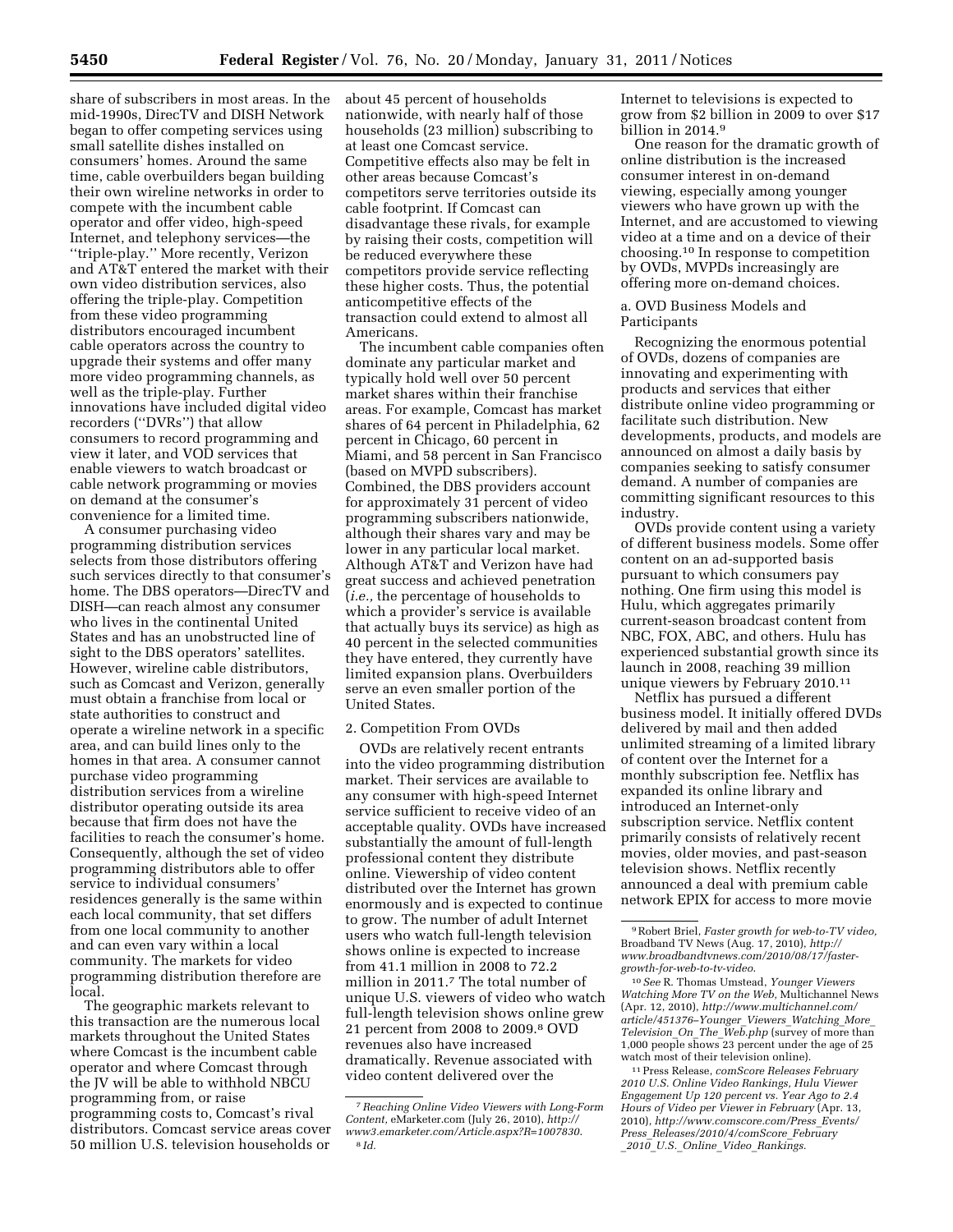content that it will distribute over the Internet.12 Netflix also has grown substantially in the last several years, from 7.5 million subscribers at the end of 2007 to 16.9 million in the third quarter of 2010.13

Apple also is experimenting with different business models for video programming distribution. For several years it has offered content on an electronic sell-through (''EST'') basis through its Apple iTunes Store. Customers pay a per-transaction fee to buy television shows and movies and download them onto various electronic devices (*e.g.,* iPod). Apple recently announced a service that allows consumers to rent television content on a per-transaction basis (*e.g.,* \$0.99 per show) and view it for a limited time. Other major companies are offering or planning to offer OVD services.14

b. The Impact of OVDs

Some of these OVD products and services undoubtedly will be viewed by consumers as closer substitutes for MVPD services than others. The extent to which an OVD service has the potential to become a better substitute for MVPD service will depend on a number of factors, such as the OVD's

13Netflix, Inc., Form 10–K at 32 (Feb. 22, 2010); Press Release, Netflix, Inc. Netflix Announces Q3 2010 Financial Results, at 1 (Oct 20, 2010), *available at [http://files.shareholder.com/](http://files.shareholder.com/downloads/NFLX/1118542273x0x411037/5a757dd5-b423-40d7-bb60-3418356e582e/3Q10_Earnings_Release.pdf)  [downloads/NFLX/1118542273x0x411037/](http://files.shareholder.com/downloads/NFLX/1118542273x0x411037/5a757dd5-b423-40d7-bb60-3418356e582e/3Q10_Earnings_Release.pdf) [5a757dd5-b423-40d7-bb60-3418356e582e/](http://files.shareholder.com/downloads/NFLX/1118542273x0x411037/5a757dd5-b423-40d7-bb60-3418356e582e/3Q10_Earnings_Release.pdf)  3Q10*\_*Earnings*\_*[Release.pdf](http://files.shareholder.com/downloads/NFLX/1118542273x0x411037/5a757dd5-b423-40d7-bb60-3418356e582e/3Q10_Earnings_Release.pdf)*.

<sup>14</sup> For example, Google recently launched GoogleTV, a device that enables viewers simultaneously to search the Internet and their MVPD service for content, and to switch back and forth on their televisions between content delivered over the Internet and content delivered by their MVPD. Press Release, Google, *Industry Leaders Announce Open Platform to Bring Web to TV* (May 20, 2010), *[http://www.google.com/intl/en/press/](http://www.google.com/intl/en/press/pressrel/20100520_googletv.html) [pressrel/20100520](http://www.google.com/intl/en/press/pressrel/20100520_googletv.html)*\_*googletv.html*. Walmart recently acquired VUDU, an OVD service, and is making content available for EST and rental to VUDUenabled devices. Press Release, *Walmart Announces Acquisition of Digital Entertainment Provider*, VUDU (Feb. 22, 2010), *[http://www.walmartstores.](http://www.walmartstores.com/pressroom/news/9661.aspx) [com/pressroom/news/9661.aspx](http://www.walmartstores.com/pressroom/news/9661.aspx)*. Amazon is reportedly developing an OVD service that allows Amazon service subscribers to stream television and movie content over the Internet. Nick Wingfield & Sam Schechner, *No Longer Tiny, Netflix Gets Respect—and Creates Fear,* Wall St. J. (Dec. 6, 2010), *[http://online.wsj.com/article/SB10001](http://online.wsj.com/article/SB10001424052748704493004576001781352962132.html) [424052748704493004576001781352962132.html](http://online.wsj.com/article/SB10001424052748704493004576001781352962132.html)*. Sears and Kmart recently announced the launch of an online video store, called Alphaline, which sells and rents movies and television shows. Paul Bond, *Sears, Kmart launch Alphaline online video store,Reuters* (Dec. 30, 2010), *[http://](http://www.reuters.com/article/idUSTRE6BT03C20101230)  [www.reuters.com/article/idUSTRE6BT03C20](http://www.reuters.com/article/idUSTRE6BT03C20101230) [101230](http://www.reuters.com/article/idUSTRE6BT03C20101230)*.

ability to obtain popular content, its ability to protect the licensed content from piracy, its financial strength, and its technical capabilities to deliver highquality content. Moreover, as noted previously, OVDs' future competitive significance depends, in part, on robust broadband capacity. Accordingly, the competitive significance of OVDs is fostered by protecting broadband providers' economic incentives to upgrade and improve their broadband infrastructure, and obtain fair returns on that investment.

Today, some consumers regard OVDs as acceptable substitutes for at least a portion of their traditional video programming distribution services. These consumers buy smaller content packages from traditional distributors, decline to take certain premium channels, or purchase fewer VOD offerings, and instead watch that content online, a practice known as ''cord-shaving.'' A small but growing number of MVPD customers are also ''cutting the cable cord'' completely in favor of OVDs. These customers may rely on an individual OVD or may view video content from a number of OVDs (*e.g.,* Hulu ad-supported service, Netflix subscription service, Apple EST service) as a replacement for their MVPD service.

When measured by the number of customers who are cord-shaving or cord-cutting, OVDs currently have a *de minimis* share of the video programming distribution market. Their current market share, however, greatly understates their potential competitive significance in this market. Whether viewers buy individual or a combination of OVD services, OVDs are likely to continue to develop into better substitutes for MVPD video services. Evolving consumer demand, improving technology (*e.g.,* higher Internet access speeds, better compression technologies to improve picture quality, improved digital rights management to combat piracy), the increased choice of viewing devices, and advertisers' increasing willingness to place their ads on the Internet likely will make OVDs stronger competitors to MVPDs for an increasing number of viewers.15

The development of the video programming distribution market—and in particular the success of OVDs—may influence any future analysis of consolidation in this market. Such analysis would follow standard merger evaluation principles and consider not only the role of OVDs, but also factors such as the extent to which the merging firms' offerings are close substitutes and compete directly. In this case, Defendants' own assessments—as reflected in numerous internal documents and their executives' testimony—of the importance of OVDs and their potential to alter dramatically the existing competitive landscape are particularly important to determining the relevant product market.

#### c. Comcast's and Other MVPDs' Reactions to the Growth of OVDs

Comcast and other MVPDs recognize the threat posed to their video distribution business from the growth of OVDs. Many internal documents reflect Comcast's assessment that OVDs are growing quickly and pose a competitive threat to traditional forms of video programming distribution. In response to this threat, Comcast has taken significant steps to improve the quality of Fancast, its own Internet video service. Among other things, Comcast has attempted to obtain additional—and at times exclusive—content from programmers, and has made Fancast's user interface easier to navigate. Comcast also has increased the quality and quantity of the VOD content it offers as an adjunct to its traditional cable service.

In addition, Comcast has created and implemented an ''authentication'' system that enables its existing cable subscribers to view some video content over the Internet if the subscriber already pays for and receives the same content from Comcast through its traditional cable service. Internal documents expressly acknowledge that "authentication" is Comcast's and other MVPDs' attempt to counter the perceived threat posed by OVDs.

Comcast's and other MVPDs' reactions to the emergence of OVDs demonstrate that they view OVDs as a future competitive threat and are adjusting their investment decisions today in response to that threat. Because OVDs today affect MVPDs' decisions, they are appropriately treated as participants in the market. Market definition considers future substitution patterns, and the investment decisions of MVPDs are strong evidence of market participants' view of the increased likelihood of consumer substitution

<sup>12</sup>Netflix, Inc., Q3 10 Management's commentary and financial highlights, at 2 (Oct. 20, 2010), *available at [http://files.shareholder.com/](http://files.shareholder.com/downloads/NFLX/1118542273x0x411049/157a4bc4-4cad-4d7b-9496-b59006d73344/Q310%20Management%27s%20commentary%20and%20%20highlights.pdf) [downloads/NFLX/1118542273x0x411049/](http://files.shareholder.com/downloads/NFLX/1118542273x0x411049/157a4bc4-4cad-4d7b-9496-b59006d73344/Q310%20Management%27s%20commentary%20and%20%20highlights.pdf) [157a4bc4-4cad-4d7b-9496-b59006d73344/](http://files.shareholder.com/downloads/NFLX/1118542273x0x411049/157a4bc4-4cad-4d7b-9496-b59006d73344/Q310%20Management%27s%20commentary%20and%20%20highlights.pdf)  [Q310%20Management%](http://files.shareholder.com/downloads/NFLX/1118542273x0x411049/157a4bc4-4cad-4d7b-9496-b59006d73344/Q310%20Management%27s%20commentary%20and%20%20highlights.pdf)*

*[<sup>27</sup>s%20commentary%20and%20%20highlights.](http://files.shareholder.com/downloads/NFLX/1118542273x0x411049/157a4bc4-4cad-4d7b-9496-b59006d73344/Q310%20Management%27s%20commentary%20and%20%20highlights.pdf) [pdf](http://files.shareholder.com/downloads/NFLX/1118542273x0x411049/157a4bc4-4cad-4d7b-9496-b59006d73344/Q310%20Management%27s%20commentary%20and%20%20highlights.pdf)*.

 $^{\rm 15}\,$  Historically, OTA distribution of broadcast network content has not served as a significant competitive constraint on MVPDs because of the limited number of channels offered. In addition, OTA distribution likely will not expand in the future because no new broadcast networks are likely to be licensed for distribution. Thus, OTA is unlikely to become a more significant video programming distributor. By contrast, OVDs are expanding rapidly and have the potential to provide increased and more innovative viewing options in the future.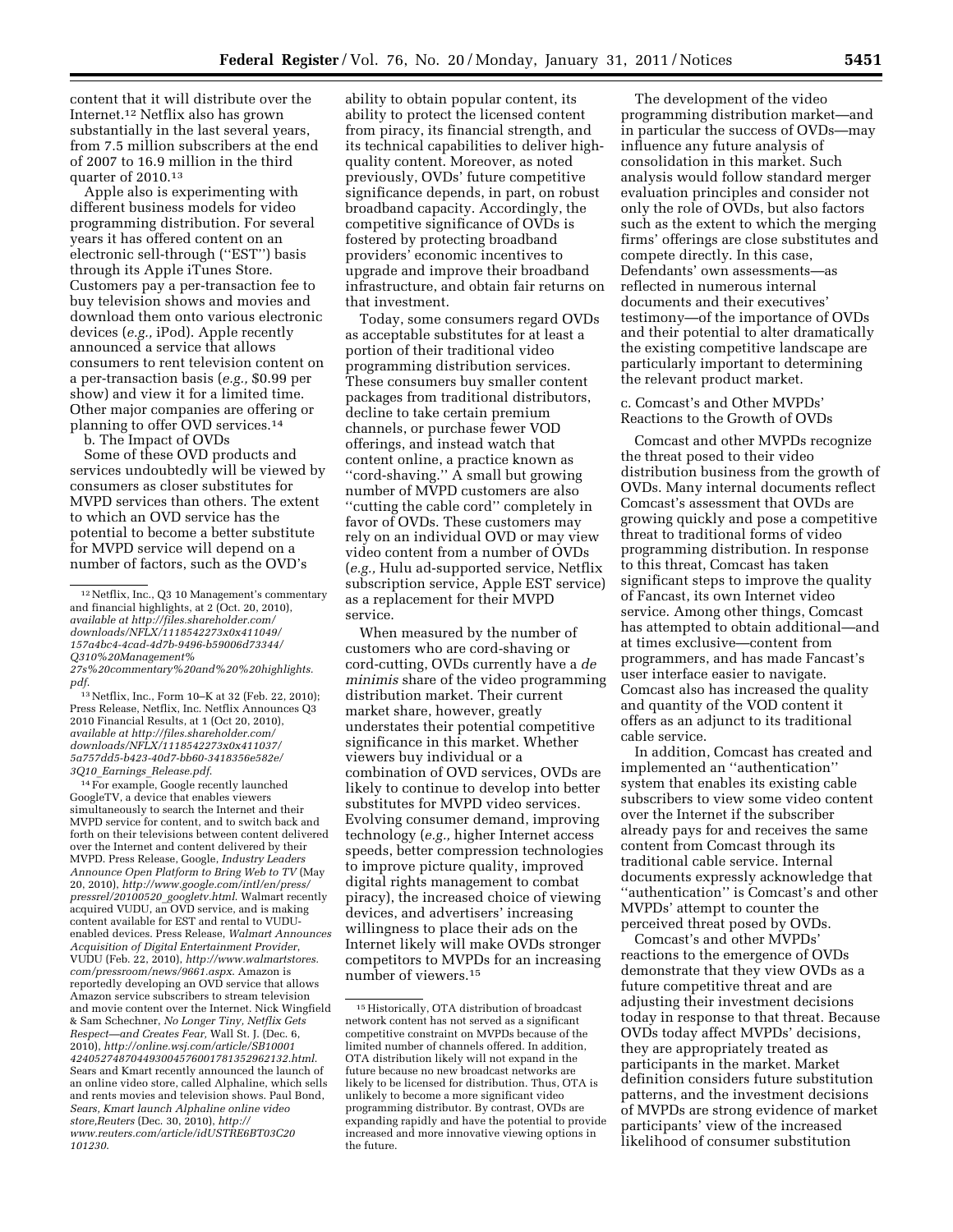between MVPD and OVD services.16 This effect on investment is significant and could be diminished or even lost altogether if Comcast, through the JV, acquires the ability to delay or deter the development of OVDs.

#### *D. The Anticompetitive Effects of the Proposed Transaction*

Antitrust law, including Section 7 of the Clayton Act, protects consumers from anticompetitive conduct, such as firms' acquisition of the ability to raise prices above levels that would prevail in a competitive market. It also ensures that firms do not acquire the ability to stifle innovation. Vertical mergers are those that occur between firms at different stages of the chain of production and distribution. Vertical mergers have the potential to harm competition by changing the merged firm's ability or incentives to deal with upstream or downstream rivals. For example, the merger may give the vertically integrated entity the ability to establish or protect market power in a downstream market by denying or raising the price of an input to downstream rivals that a stand-alone upstream firm otherwise would sell to those downstream firms. The merged firm may find it profitable to forego the benefits of dealing with its rivals in order to hobble them as competitors to its own downstream operations.

A merged firm can more readily harm competition when its rivals offer new products or technologies whose competitive potential is evolving. Nascent competitors may be relatively easy to quash. For example, denying an important input, such as a popular television show, to a nascent competitor with a small customer base is much less costly in terms of foregone revenues than denying that same show to a more established rival with a larger customer base. Even if a vertical merger only delays nascent competition, an increase in the duration of a firm's market power can result in significant competitive harm. The application and enforcement of antitrust law is appropriate in such situations because promoting innovation is one of its important goals.17 The crucial role of innovation

17U.S. Dep't of Justice & Fed. Trade Comm'n, *Antitrust Guidelines for the Licensing of Intellectual* 

has led at least one noted commentator to argue that restraints on innovation ''very likely produce a far greater amount of economic harm than classical restraints on competition,'' and thus deserve special attention.18 By quashing or delaying the progress of rivals that attempt to introduce new products and technologies, the merged firm could slow the pace of innovation in the market and thus harm consumers.19

1. The Importance of Access to NBCU Content

Generally, programmers want to distribute their content in multiple ways to maximize viewers' exposure to the content and the impact of any advertising revenues. Likewise, distributors must be able to license a sufficient quantity and quality of content to create a compelling video programming service. A distributor also must gain access to a sufficient variety of content from different sources. This ''aggregation'' of a variety of content is important to a distributor's ability to succeed.

NBCU content is extremely valuable to video programming distributors. NBC is one of the original three broadcast networks and has decades of history and brand name recognition. It carries general interest content that appeals to a wide variety of viewers. Surveys routinely rank the NBC network as one of the top four of all broadcast and cable networks. Similarly, NBCU's USA Network is highly valued and has been rated the top cable network for four of the past five years. Many of NBCU's other networks—Bravo, CNBC, MSNBC,

18Herbert Hovenkamp, *Restraints on Innovation,*  29 Cardozo L. Rev. 247, 253–54, 260 (2007) (''[N]o one doubts [the] basic conclusion that innovation and technological progress very likely contribute much more to economic growth than policy pressures that drive investment and output toward the competitive level.''); *see also* 4B Phillip E. Areeda et al., *Antitrust Law*, ¶ 407a (3d ed. 2007); Willow A. Sheremata, *Barriers to innovation: a monopoly, network externalities, and the speed of innovation,* 42 Antitrust Bull. 937, 938 (1997) ('''[I]n the long run it is dynamic performance that counts.' The speed of innovation is important to social welfare.'' (quoting F.M. Scherer & David Ross, Industrial Market Structure & Economic Performance 613 (3d ed. 1990))).

19*See* Sheremata, *supra* note 18, at 944 (''When owners of current technology raise artificial barriers to entry of new technology, opportunities for innovation decline to the detriment of consumers.'').

SyFy—also are highly rated and valued by their audiences.

The proposed transaction would give Comcast, through the JV, control of an important portfolio of current and library content. The ratings of each NBCU network are based on the popularity of the particular slate of shows currently on that network and can increase or decrease significantly from one television season to the next based on the gain or loss of hit shows. NBCU also has the ability to switch programming from one network to another, or otherwise make popular content from one network available to another. Through the JV, Comcast would gain the ability to impair emerging OVD competition by withholding or raising the prices of individual NBCU shows, or of linear feeds of one or more NBCU cable or broadcast networks. It is reasonable to examine the competitive impact of withholding NBCU content in the aggregate, rather than analyzing the value of any individual show or network to a competitor, because an aggregate withholding strategy would have the greatest impact on Comcast's downstream rivals.

2. The Proposed Transaction Increases the JV's Incentive and Ability To Harm Competitors

a. Ability and Incentive To Harm Rival MVPDs

If the proposed transaction is approved, Comcast through the JV will gain control of NBCU's content, including a substantial amount of valuable broadcast and cable programming. Competing MVPDs will be forced to obtain licenses for NBCU content from their rival, Comcast. Unlike a stand-alone programmer, Comcast's pricing and distribution decisions will take into account the impact of those decisions on the competitiveness of rival MVPDs. As a result, Comcast will have a strong incentive to disadvantage its competitors by denying them access to valuable programming or raising their licensing fees above what a stand-alone NBCU would have found it profitable to charge.

A stand-alone programmer typically attempts to maximize the combined license fee and advertising revenues from its programming by making its content available in multiple ways. The JV would continue to value widespread distribution of NBCU content, but it also would likely consider how access to that content makes Comcast's MVPD rivals better competitors. This could lead the JV to withhold content

<sup>16</sup>*Cf.* U.S. Dep't of Justice & Fed. Trade Comm'n, *Horizontal Merger Guidelines* § 5.2 (Aug. 19, 2010), *available at [http://www.justice.gov/atr/public/](http://www.justice.gov/atr/public/guidelines/hmg-2010.html) [guidelines/hmg-2010.html](http://www.justice.gov/atr/public/guidelines/hmg-2010.html)* (''However, recent or ongoing changes in market conditions may indicate that the current market share of a particular firm either understates or overstates the firm's future competitive significance. The Agencies consider reasonably predictable effects or ongoing changes in market conditions when calculating and interpreting market share data.'').

*Property* § 1 (Apr. 1995), *available at [http://](http://www.justice.gov/atr/atr/public/guidelines/0558.htm)  [www.justice.gov/atr/atr/public/guidelines/0558.htm](http://www.justice.gov/atr/atr/public/guidelines/0558.htm)*  (''The antitrust laws promote innovation and consumer welfare by prohibiting certain actions that may harm competition with respect to either existing or new ways of serving consumers.''); *see also* 19A Phillip E. Areeda et al., *Antitrust Law,* ¶ 1902a (2d ed. 2005) (''Our capitalist economic system places a very strong value on competition, not only to reduce costs but also to innovate new products and processes.'').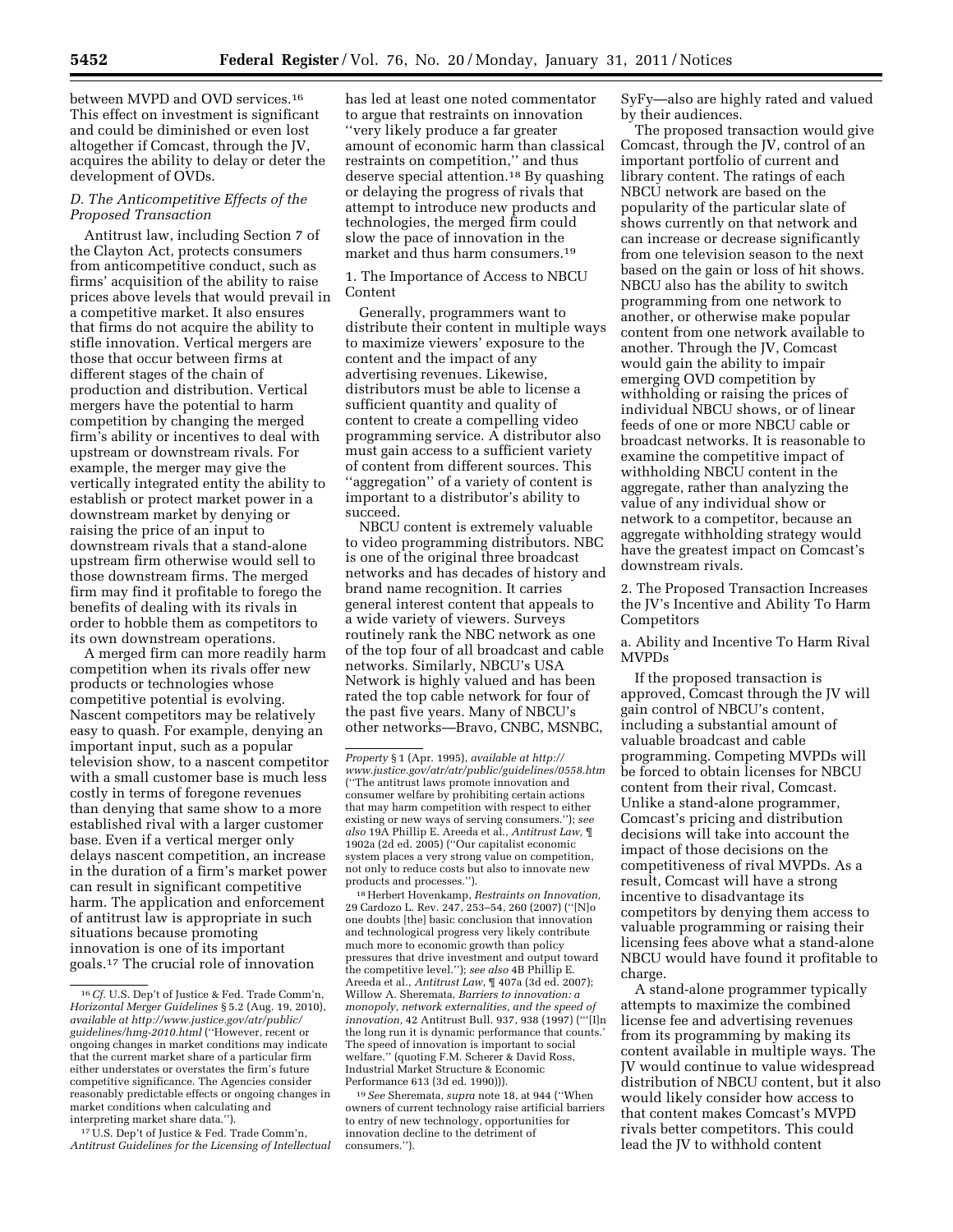altogether or, more likely, to insist on higher fees for the NBCU content from Comcast's MVPD competitors. Whether Comcast's rival MVPDs refuse to purchase the programming or agree to pay the higher fees, Comcast would benefit from weakening its MVPD rivals. Likewise, high licensing fees charged to other MVPDs and OVDs will also induce customers to switch to (or stay with) Comcast. These higher licensing fees will be reflected either in higher subscriber fees or, in the case of MVPDs building alternative cable distribution infrastructures, a smaller level of investment and, consequently, a smaller coverage area for the MVPD competing with Comcast. In either case, higher licensing fees will reduce pricing pressure on Comcast's MVPD business and increase its ability to raise prices to its subscribers.

By disadvantaging competitors in this manner, Comcast through the JV will cause some of its rivals' customers to seek an alternative MVPD provider. Many of these dissatisfied customers likely will become Comcast subscribers, making it profitable for Comcast and the JV to increase licensing fees above the stand-alone NBCU levels. Those increased fees likely will lead to higher prices for subscribers of other MVPDs and perhaps further migration by those subscribers to Comcast.

Licensing disputes in which a major broadcast network has pulled a network signal from an MVPD have resulted in the MVPD's loss of significant numbers of subscribers to its competitors. Through the formation of the JV, Comcast gains the rights to negotiate on behalf of the seven O&Os that operate in areas where it is the dominant cable company. It also becomes the owner of the NBC network, which may give it leverage to seek the rights to negotiate on behalf of NBCU's NBC network affiliate television stations, or at least the ability to influence affiliate negotiations, for retransmission consent rights in other areas of the United States. Comcast, through the JV, can withhold or raise the price of the NBC network to its rivals, thereby causing customers to shift away from the rival. Other NBCU programming also is important to consumers, and similar switching behavior could result if the JV were to withhold it from Comcast's rival MVPDs.

Comcast has engaged in such strategies in the past. For example, Comcast has withheld its RSN in Philadelphia in order to discriminate against, and thereby disadvantage, DBS providers against which Comcast competes in that city. The DBS providers' market shares are lower and

Comcast's subscription fees are higher in Philadelphia than in comparable markets. This appears to have been a profitable strategy for Comcast because the overall benefit to its cable business of retaining subscribers seems to have outweighed the substantial losses associated with failing to earn licensing fees for the withheld RSN from DBS companies.

Post-transaction, Comcast's rival MVPDs would realize that, unlike the stand-alone NBCU, the JV will set higher licensing fees for NBCU that take into consideration Comcast's business profits. Some MVPDs might find it unprofitable to carry the programming at the prices the JV could command. Other MVPDs might agree to the JV's increased prices for the NBCU content given the likelihood that they would lose a large number of their subscribers if they did not carry the NBCU content.

Lowering the profitability of Comcast's MVPD rivals also would weaken the incentives of some existing and future entrants to build out their systems, especially in areas Comcast currently serves, weakening the competitive constraints faced by Comcast. This weakened state of competition would allow Comcast, in turn, to decrease its investments and innovation to improve its own offerings. Higher subscription fees for Comcast services or decreased investment in improving their quality are less likely to induce customer switching to Comcast's MVPD rivals where those rivals are unable to match its programming or prices. As a result, Comcast could reinforce and even increase its dominant market share of video programming distribution in all areas of the country in which it operates.

#### b. Incentive and Ability To Harm OVDs

Comcast, through the JV, also could discriminate against competing OVDs in similar ways, thereby diminishing the competitive threat posed by individual OVDs and impeding the development of OVDs, generally. The JV could charge OVDs higher content fees than the stand-alone NBCU would have charged, or impose different terms for NBCU content than Comcast negotiates for itself. The JV also could withhold NBCU content completely, thereby diminishing OVDs' ability to compete for video programming distribution customers, again to Comcast's benefit. Either situation could delay significantly the development of OVDs as a competitive alternative to traditional video programming distribution services.

Over the last several years, NBCU has been one of the content providers most

willing to experiment with different methods of online distribution. It was a driving force behind the creation and success of Hulu, and is now a partner in, and major content contributor to, the recently launched Hulu Plus, a subscription version of Hulu. Prior to the JV announcement, NBCU entered into several contracts with OVDs to distribute its content online through Apple iTunes and Amazon, and on a subscription basis through Netflix. Allowing the JV to proceed removes NBCU content from the control of a company that supported the development of OVDs and places it in the control of a company that views OVDs as a serious competitive threat.

Finally, Comcast, through the JV, would gain control of NBCU's governance rights and 32 percent ownership interest in Hulu, a current and future competitor to Comcast's MVPD services. Hulu has achieved significant success since its launch in early 2008.

Each of the media partners in Hulu, including NBCU, contributes content to Hulu and holds three seats on Hulu's Board of Directors. Significantly, any important or strategic decisions by Hulu require the unanimous approval of all members of the Board. Comcast's acquisition of NBCU's interest in Hulu would give it the ability to hamper Hulu's strategic and competitive development by refusing to agree to major actions by Hulu, or by blocking Hulu's access to NBCU content.

3. How the Formation of the JV Changes Comcast's Incentives and Abilities

Post-transaction, the JV would gain increased bargaining leverage sufficient to negotiate higher prices or withhold NBCU content from Comcast's MVPD competitors. Comcast's rival distributors would have to pay the increased prices or not carry the programming. In either case, the MVPDs likely would be less effective competitors to Comcast, and Comcast would be able to delay or otherwise substantially impede the development of OVDs as alternatives to MVPDs.

All of these activities could have a substantial anticompetitive effect on consumers and the market. Because Comcast would face less competition from other video programming distributors, it would be less constrained in its pricing decisions and have a reduced incentive to innovate. As a result, consumers likely would be forced to pay higher prices to obtain their video content or receive fewer benefits of innovation. They also would have fewer choices in the types of content and providers to which they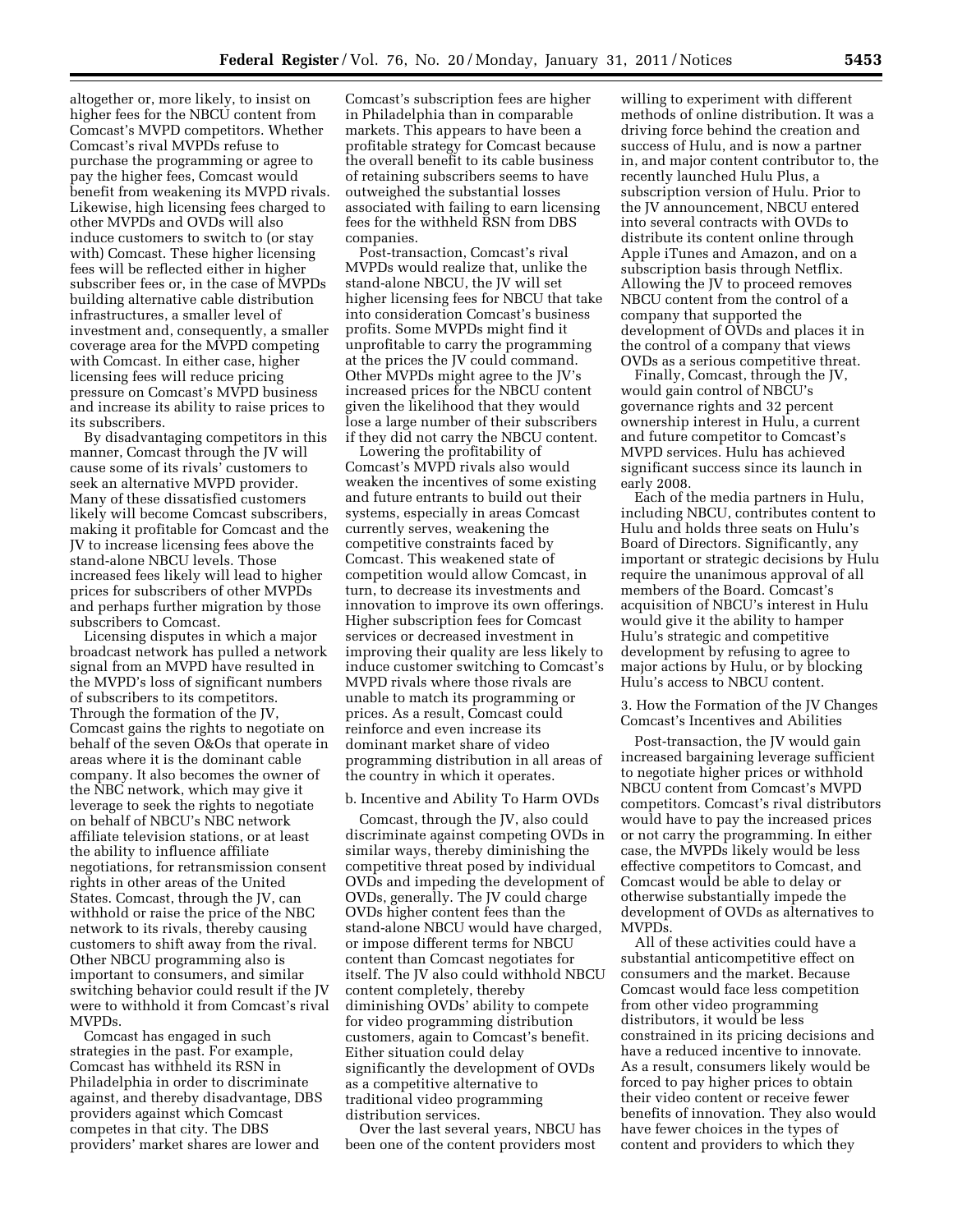would have access, and there would be lower levels of investment, less experimentation with new models of delivering content, and less diversity in the types and range of product offerings.

4. Entry Is Unlikely To Reverse the Anticompetitive Effects of the JV

Over the last decade, Comcast and other traditional video distributors benefited from an industry with limited competition and increasing prices,20 in part because successful entry into the traditional video programming distribution business is difficult and requires an enormous investment to create a distribution infrastructure such as building out wireline facilities or obtaining spectrum and launching satellites. Accordingly, additional entry into wireline or DBS distribution is not likely in the foreseeable future.<sup>21</sup> Telcos have been willing to incur some of the enormous costs to modify their existing telephone infrastructure to distribute video, but only in certain areas, and they have recently indicated that further expansion will be limited for the foreseeable future.22

OVDs, therefore, represent the most likely prospect for successful competitive entry into the existing video programming distribution market. However, they face the difficulty of obtaining access to a sufficient amount of content to become viable distribution businesses. In addition, OVDs rely upon the infrastructure of others, including Comcast, to deliver service to their customers. After the JV is formed, Comcast will control some of the most significant content needed by OVDs to successfully position themselves as a replacement for traditional video distribution providers.

5. Any Efficiencies Arising From the Deal Are Negligible or Not Merger-Specific

The Department considers expected efficiencies in determining whether to challenge a vertical merger. The potential anticompetitive harms from a proposed transaction are balanced against the asserted efficiencies of the transaction. The evidence does not show substantial efficiencies from the transaction.

In particular, the JV is unlikely to achieve substantial savings from the elimination of double marginalization. Double marginalization occurs when two independent companies at different points in a product's supply chain each extract a profit margin above marginal cost. Because each firm in the supply chain treats the other firm's price (in lieu of its marginal cost) as a cost of producing the final good, each firm finds it profitable to produce a lower output than the firms would have produced had they accurately accounted for the social cost of producing the output. This ultimately results in a lower output (and a higher price to consumers) than would have occurred if the product had been produced by a combined firm. Despite a higher price, the lower output from double marginalization ultimately results in lower total profits for the entire supply chain.

Vertical mergers often are procompetitive because they enable the merged firm to properly account for costs when determining output and setting a final product price. The combined firm no longer treats the profit of the other firm as part of the cost of production. Because the combined firm faces lower marginal costs, it may find it profitable to expand output and reduce the final product price. Lower marginal costs may result in better service, greater product quality or innovation, or other improvements.

In certain industries, however, including the one at issue here, vertical mergers are far less likely to reduce or eliminate double marginalization. Documents, data, and testimony obtained from Defendants and third parties demonstrate that much, if not all, of any potential double marginalization is reduced, if not completely eliminated, through the course of contract negotiations between programmers and distributors over quantity and penetration discounts, tiering requirements, and other explicit and verifiable conditions.

Other efficiencies claimed by Comcast are not specific to this transaction or not verifiable, or both. It is unlikely that the

efficiencies associated with this transaction would be sufficient to undo the competitive harm that otherwise would result from the JV.

#### **III. Explanation of the Proposed Final Judgment**

The proposed Final Judgment ensures that Comcast, through the JV, will not impede the development of emerging online video distribution competition by denying access to the JV's content to such competitors. The proposed Final Judgment also contains provisions that protect Comcast's traditional video distribution competitors. The proposed Final Judgment thereby protects consumers by eliminating the likely anticompetitive effects of the proposed transaction.

#### *A. The Proposed Final Judgment Protects Emerging Online Video Competition*

1. The Proposed Final Judgment Ensures That OVDs Have Access to the JV's Video Programming

The proposed Final Judgment requires the JV to license its broadcast, cable, and film content to OVDs on terms comparable to those in similar licensing arrangements with MVPDs or OVDs. It provides two options through which an OVD will be able to obtain the JV's content.

Under the first option, set forth in Section IV.A of the proposed Final Judgment, the JV must license linear feeds of video programming to any requesting OVD on terms that are economically equivalent to the terms on which the JV licenses that programming to MVPDs. Subject to some exceptions, the JV must make available to an OVD any channel or bundle of channels, and all quality levels and VOD rights, it provides to any MVPD with more than one million subscribers.

The terms of the JV's license with the OVD need not match precisely any existing license between the JV and the MVPD, but it must reasonably approximate, in the aggregate, an existing licensing agreement. That approximation must account for factors, such as advertising revenues and any technical and economic limitations of the OVD seeking a license.

The first option ensures that the JV will not be able to use its control of content to impede competitive pressure exerted on traditional forms of video programming distribution from OVDs that choose to offer linear channels and associated VOD content. The proposed Final Judgment uses Defendants' own contracts with MVPDs, including MVPDs that do not compete with

<sup>20</sup>*See, e.g.,* Report on Cable Industry Prices, *In re Implementation of Section 3 of the Cable Television Consumer Protection and Competition Act of 1992,*  24 F.C.C.R. 259, ¶ 2 & chart 1 (rel. Jan. 16, 2009), *[http://hraunfoss.fcc.gov/edocs](http://hraunfoss.fcc.gov/edocs_public/attachmatch/DA-09-53A1.pdf)*\_*public/attachmatch/ [DA-09-53A1.pdf](http://hraunfoss.fcc.gov/edocs_public/attachmatch/DA-09-53A1.pdf)* (data showing price of expanded basic service increased more than three times the consumer price index (CPI) between 1995 and 2008).

<sup>21</sup>Similarly, it is unlikely that an entrant would attempt to provide a traditional MVPD service with wireless technology, particularly given the difficulty in acquiring spectrum and the costs and risks of constructing such a system. *See generally*  U.S. Dep't of Justice, *Ex Parte* Submission, *In re Economic Issues in Broadband Competition, A National Broadband Plan for our Future,* FCC GN Docket No. 09–51, at 8–11 (filed Jan. 4, 2010), available at *[http://www.justice.gov/atr/public/](http://www.justice.gov/atr/public/comments/_.htm) [comments/](http://www.justice.gov/atr/public/comments/_.htm)*\_*.htm.* 

<sup>22</sup>*See, e.g.,* Transcript, *Verizon at Credit Suisse Group Global Media and Communications Conference,* at 11 (Mar. 8, 2010), *available at [http://investor.verizon.com/news/20100308/](http://investor.verizon.com/news/20100308/_;20100308_transcript.pdf)*\_*; 20100308*\_*[transcript.pdf](http://investor.verizon.com/news/20100308/_;20100308_transcript.pdf)*.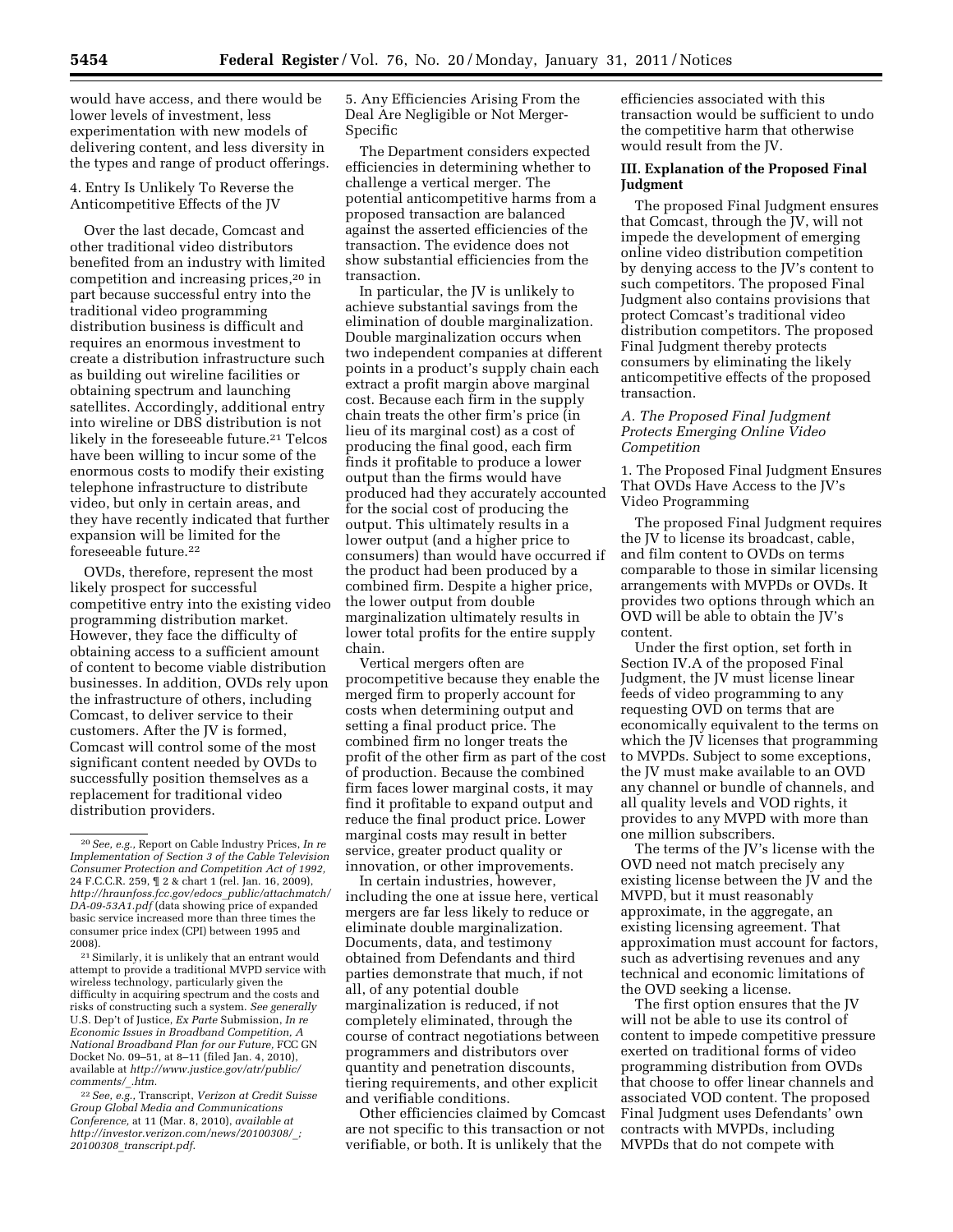Comcast, as proxies for the content and terms the JV would be willing to provide to distributors if it did not have the incentive or ability to disadvantage them in order to maintain customers in or drive customers to Comcast's service.

Under the second option, set forth in Section IV.B, the proposed Final Judgment requires the JV to license to an OVD, broadcast, cable, or film content comparable in scope and quality to the content the OVD receives from one of the JV's programming peers. For example, if an OVD receives each episode of five primetime television series from CBS for display in a subscription VOD service within 48 hours of the original airing, the JV must provide the OVD a comparable set of NBC broadcast television programs, as measured by volume and economic value, for display during the same subscription VOD window. The requirement applies to all JV content, even non-NBCU content, in order to ensure that the JV cannot undermine the purposes of the proposed Final Judgment by shifting content from one network to another.

While the first option ensures that Comcast, through the JV, will not disadvantage OVD competitors in relation to MVPDs, the second option ensures that the programming licensed by the JV to OVDs will reflect the licensing trends of its peers as the industry evolves. Because the OVD industry is still developing, the contracts of the JV's peers also provide an appropriate benchmark for determining the terms and conditions under which content should be licensed to OVDs. The programming peers include the owners of the three major non-NBC broadcast networks (CBS, FOX, and ABC), the largest cable network groups (including News Corporation, Time Warner, Inc., Viacom, and The Walt Disney Company), and the six largest production studios (including News Corporation, Viacom, Sony Corporation of America, Time Warner Inc., and The Walt Disney Company).

If an OVD and the JV are unable to reach an agreement for carriage of the JV's programming under either of these options, an OVD may apply to the Department for permission to submit its dispute to commercial arbitration in accordance with Section VII of the proposed Final Judgment. The FCC Order requires the JV to license content on reasonable terms to OVDs and includes an arbitration mechanism for resolution of disputes over access to programming. The FCC is the expert communications industry agency, and the Department worked very closely

with the FCC in designing effective relief in this case. For so long as commercial arbitration is available for resolution of disputes in a timely manner under the FCC's rules and orders, the Department will ordinarily defer to the FCC's commercial arbitration process to resolve such disputes. OVDs are nascent competitors, however, and consistent with the Department's competition law enforcement mandate, the Department reserves the right, in its sole discretion, to permit arbitration pursuant to Section VII to advance the competitive objectives of the proposed Final Judgment. Although the Department may seek enforcement of the Final Judgment through traditional judicial process, the arbitration process will help ensure that OVDs can obtain content from the JV at a competitive price, without involving the Department or the Court in expensive and timeconsuming litigation.23 To support the proposed Final Judgment's requirement that the JV license its programming to OVDs and assist the Department's oversight of this nascent competition, Comcast and NBCU are required, pursuant to Sections IV.M and IV.N, to maintain copies of agreements the JV has with any OVD as well as the identities of any OVD that has requested video programming from the JV.

2. The Proposed Final Judgment Prevents Comcast, Through the JV, From Adversely Affecting Hulu

Section IV.D of the proposed Final Judgment requires Defendants to relinquish their voting and other governance rights in Hulu, and Section IV.E prohibits them from receiving confidential or competitively sensitive information concerning Hulu. As noted above, Hulu is one of the most successful OVDs to date. Comcast has an incentive to prevent Hulu from becoming an even more attractive avenue for viewing video programming because Hulu would then exert

increased competitive pressure on Comcast's cable business. If the proposed transaction were to be consummated without conditions, Defendants would hold seats on Hulu's Board of Directors and could exercise their voting and other governance rights to compromise strategic and competitive initiatives Hulu may wish to pursue. Requiring Defendants to relinquish their voting and governance rights in Hulu, and barring access to competitively sensitive information, will prevent Comcast, through the JV, from interfering with Hulu's competitive and strategic plans.

At the same time, NBCU should not be permitted to abandon its commitments to provide Hulu video programming under agreements currently in place and deny Hulu customers the value of the JV's content. Therefore, Section IV.G of the proposed Final Judgment requires the JV to continue to supply Hulu with content commensurate with the supply of content provided to Hulu by its other media owners.

3. The Proposed Final Judgment Prohibits Defendants From Discriminating Against, Retaliating Against, or Punishing Video Programmers and OVDs

The proposed Final Judgment protects the development of OVDs by prohibiting Defendants from engaging in certain conduct that would deter video programmers and OVDs from contracting with each other. Section V.A of the proposed Final Judgment prohibits Defendants from discriminating against, retaliating against, or punishing any content provider for providing programming to any OVD. Section V.A also prohibits Defendants from discriminating against, retaliating against, or punishing any OVD for obtaining video programming, for invoking any provisions of the proposed Final Judgment or any FCC rule or order, or for furnishing information to the Department concerning Defendants' compliance with the proposed Final Judgment.

4. The Proposed Final Judgment Prohibits Defendants From Limiting Distribution to OVDs Through Restrictive Licensing Practices

The proposed Final Judgment further protects the development of OVDs by preventing Comcast from using its influence either as the nation's largest MVPD or as the licensor, through the JV, of important video programming to enter into agreements containing restrictive contracting terms. Video programming agreements often grant

<sup>23</sup>Under Section VI of the proposed Final Judgment, Defendants are required to license only video programming subject to their management or control or over which Defendants possess the power or authority to negotiate content licenses. NBCU has management rights in The Weather Channel, including the right to negotiate programming contracts on its behalf. NBCU currently is not exercising these rights. However, Section V.F provides that if the JV exercises them or otherwise influences The Weather Channel, this programming will be covered under the requirements of the proposed Final Judgment. Similarly, Section V.E exempts The Weather Channel, TV One, FearNet, the Pittsburgh Cable News Channel, and Hulu from the definitions of ''Defendants'' and other related terms unless the Defendants gain control over those channels or the ability to negotiate or influence carriage contracts for those channels.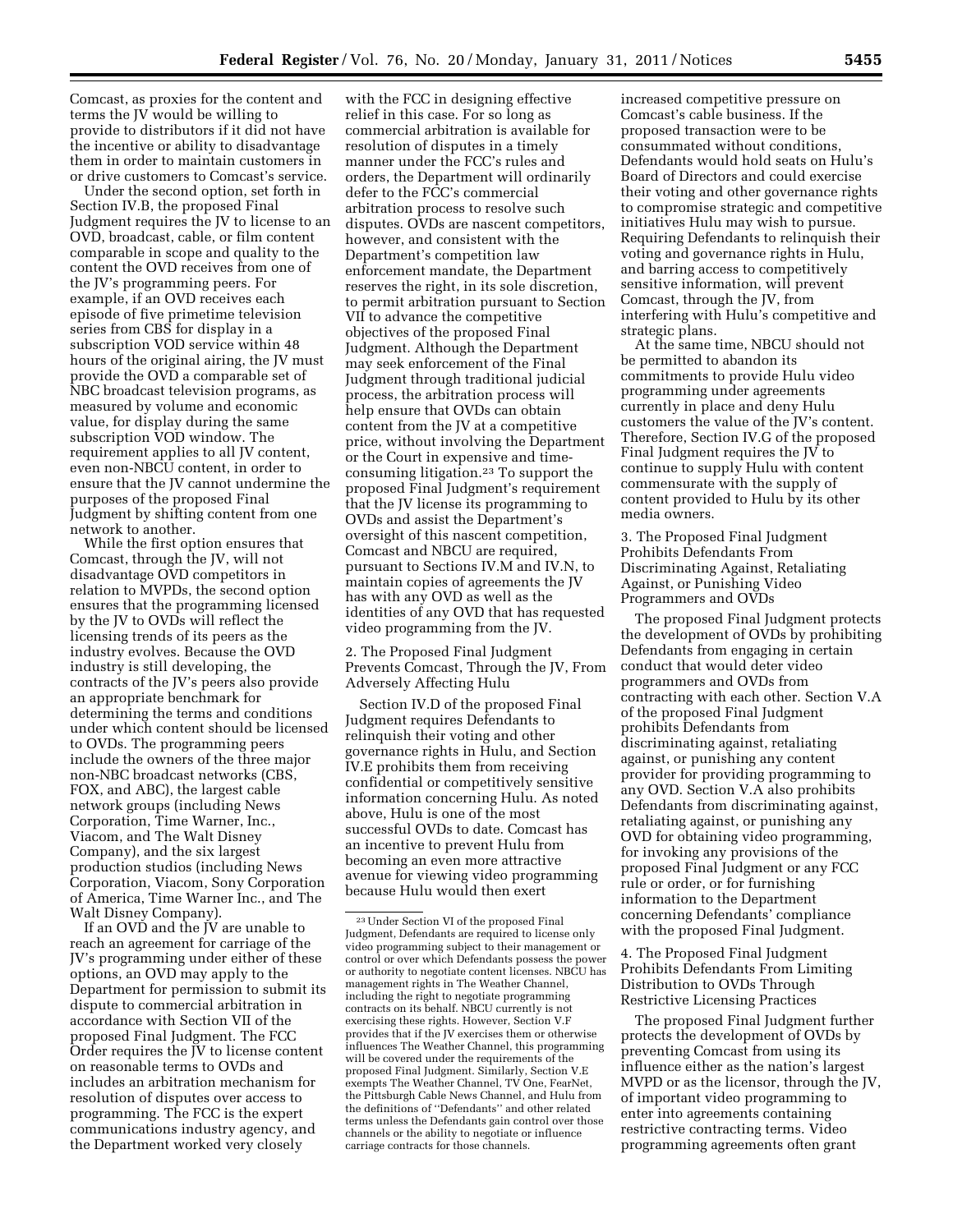licensees preferred or exclusive access to the programming content for a particular time period. Such exclusivity provisions can be competitively neutral, but also can have either pro- or anticompetitive purposes or effects. Sections V.B and V.C of the proposed Final Judgment set forth broad prohibitions on restrictive contracting practices, including exclusives, but then delineate a narrowly tailored set of exceptions to those bans. These provisions ensure that Comcast, through the JV, cannot use restrictive contract terms to harm the development of OVDs and, at the same time, preserve the JV's incentives to produce and exploit quality programming.

The video programming distribution industry frequently uses exclusive contract terms that can be procompetitive. For instance, as discussed above, content producers often sequence the release of their content to various distribution platforms, a practice known as ''windowing.'' These windows of exclusivity enable a content producer to maximize the revenues it earns on its content by separating customers based on their willingness to pay and effectively increasing the price charged to the customers that place a higher value on receiving content earlier. Exclusivity also encourages the various distributors, such as cable companies, to promote the content during a distribution window by assuring the distributor that the content will not be available through other distribution channels at a lower price. This ability to price discriminate across types of customers and increase promotion of the content increases the profitability of producing quality programming and encourages the production of more highquality programming than otherwise would be the case. Exclusivity also may help a new competitor gain entry to a market by encouraging users to try a service they would not otherwise consider. For example, an OVD may desire a limited exclusivity window in order to market its exclusive access to certain programming provided by its service. This unique content makes the service more attractive to consumers and gives them a reason to replace their existing service or try something new.

However, exclusivity restrictions also can serve anticompetitive ends. As a cable company, Comcast has the incentive to seek exclusivity provisions that would prevent content producers from licensing their content to alternative distributors, such as OVDs, for a longer period than the content producer ordinarily would find economically reasonable, in order to

hinder OVD development. If Comcast could use exclusivity provisions to prevent the JV's peers from licensing content to OVDs that otherwise would obtain the rights to offer the programming, other provisions of the proposed Final Judgment designed to preserve and foster OVD competition could be effectively nullified.

The proposed Final Judgment strikes a balance by allowing reasonable and customary exclusivity provisions that enhance competition while prohibiting those provisions that, without any offsetting procompetitive benefits, hinder the development of effective competition from OVDs. Section V.B of the proposed Final Judgment prohibits the JV from entering into any agreement containing terms that forbid, limit, or create economic incentives for the licensee to limit distribution of the JV's video programming through OVDs, unless such terms are common and reasonable in the industry. Evidence of what is common and reasonable industry practice includes, among other things, Defendants' contracting practices prior to the date that the JV was announced, as well as practices of the JV's video programming peers. This provision allows the JV to employ those pricing and contractual strategies used by its peers to maximize the value of the content it produces, while limiting Comcast's incentives, through the JV, to craft unusually restrictive contractual terms in the JV's contracts with third parties, the purpose of which is to limit the access of OVDs to content produced by the JV. Section V.C of the proposed Final Judgment prohibits Comcast from entering into or enforcing agreements for carriage of video programming on its cable systems that forbid, limit, or create incentives that limit the provision of video programming to OVDs. Section V.C establishes three narrow exceptions to this broad prohibition. First, Comcast may obtain a 30-day exclusive from free online display if Comcast pays for the video programming. Second, Comcast may enter into an agreement in which the programmer provides content exclusively to Comcast, and to no other MVPD or OVD, for 14 days or less. Third, Comcast may condition carriage of programming on its cable system on terms which require it to be treated in material parity with other similarly situated MVPDs, except to the extent such terms would be inconsistent with the purpose of the proposed Final Judgment. These provisions are designed to ensure that Comcast, either alone or in conjunction with the JV, cannot use existing or new contracts to dictate the terms of the video

programming agreements that the JV's peers are able to offer OVDs, thereby hindering the development of OVDs.

5. The Proposed Final Judgment Prohibits Unreasonable Discrimination in Internet Broadband Access

Section V.G of the proposed Final Judgment requires Comcast to abide by certain restrictions on the operation and management of its Internet facilities. Without these restrictions Comcast would have the ability and the incentive to undermine the effectiveness of the proposed Final Judgment. Comcast is the dominant high-speed ISP in much of its footprint and therefore could disadvantage OVDs in ways that would prevent them from becoming better competitive alternatives to Comcast's video programming distribution services. OVDs are dependent upon ISPs' access networks to deliver video content to their subscribers. Without the protections secured in the proposed Final Judgment, Comcast would have the ability, for instance, to give priority to non-OVD traffic on its network, thus adversely affecting the quality of OVD services that compete with Comcast's own MVPD or OVD services. Comcast also would be able to favor its own services by not subjecting them to the network management practices imposed on other services.

Section V.G.1 of the proposed Final Judgment prohibits Comcast from unreasonably discriminating in the transmission of lawful traffic over its Internet access service, with the proviso that reasonable network management practices do not constitute unreasonable discrimination. This provision requires Comcast to treat all Internet traffic the same and, in particular, to ensure that OVD traffic is treated no worse than any other traffic on Comcast's Internet access service, including traffic from Comcast and NBCU sites. Similarly, Section V.G.2 prohibits Comcast from excluding their own services from any caps, tiers, metering, or other usagebased billing plans, and requires them to ensure that OVD traffic is counted in the same way as Comcast's traffic, and that billing plans are not used to disadvantage an OVD in favor of Comcast. Many high-speed Internet providers are evaluating usage-based billing plans. These plans may more efficiently apportion infrastructure costs across users, offer lower-cost service to low-volume subscribers, or divert highvolume usage to non-peak hours. However, these plans also have the potential to increase the cost of highvolume services, such as video distribution, that may compete with an MVPD's video services. Section V.G.2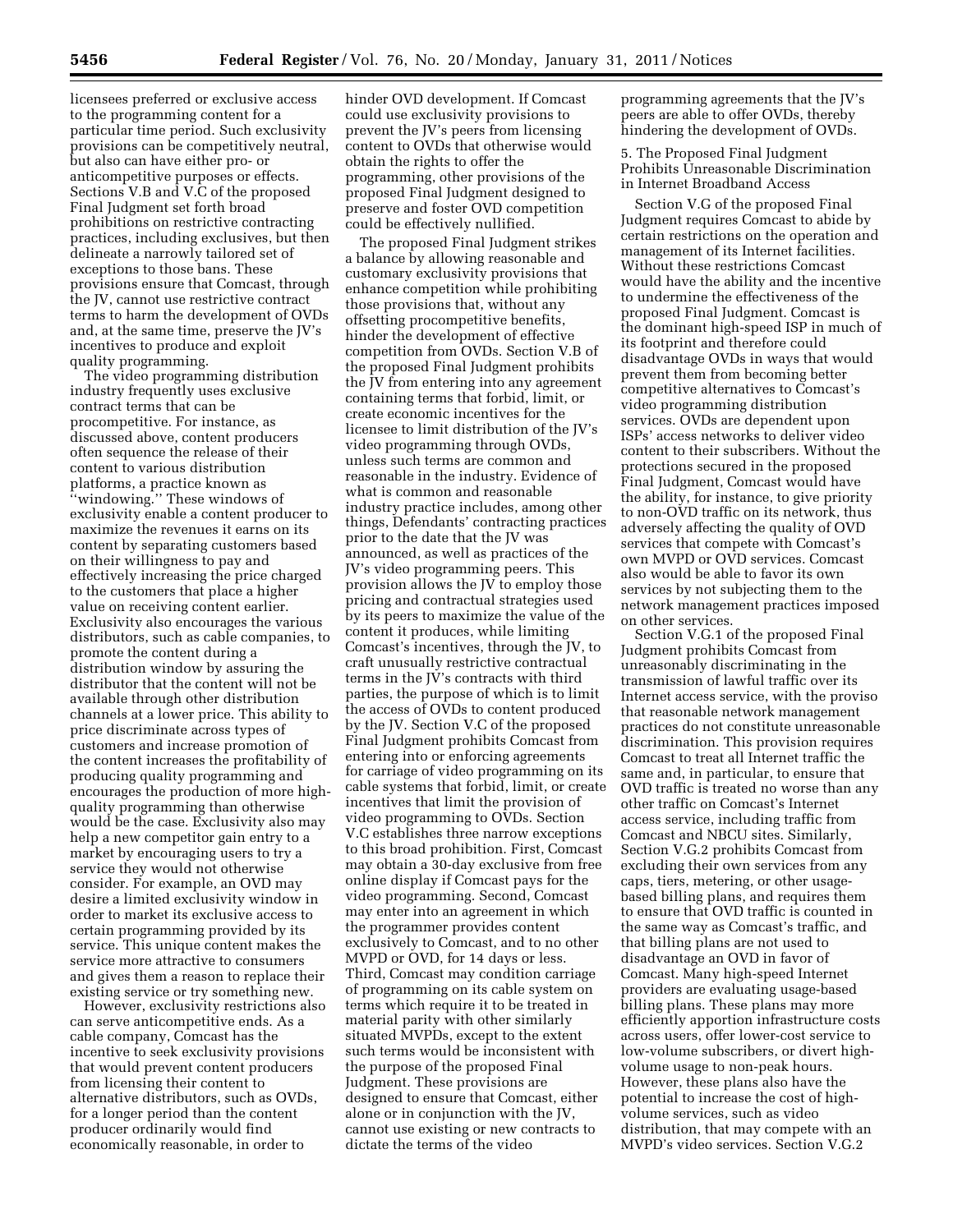addresses this concern by ensuring that under these plans Comcast must treat other OVD services just as it treats its own Internet-based video services.

Specialized Services are offered to consumers over the same last-mile facilities as Internet access services, but are separate from the public Internet. The potential benefits of Specialized Services include the facilitation of services that might not otherwise be technically or economically feasible on current networks and the development of new and innovative services, such as services that may compete directly with Comcast's own MVPD offerings. If Comcast were to offer online video services through Specialized Services, however, it could effectively avoid the prohibitions in Sections V.G.1 and V.G.2. Sections V.G.3 and V.G.4 recognize both the potential benefits and the risks of Specialized Services and strike a balance to protect the beneficial development of these services while preventing Comcast from using them anticompetitively to benefit its own content. Section V.G.3 prohibits Comcast from offering Specialized Services that are comprised substantially or entirely of the JV's content. Section V.G.4 requires Comcast to allow any OVD access to a Specialized Service if other OVDs, including Comcast, are being offered access. Together, these two provisions ensure that OVDs will have access to any Specialized Service Comcast may offer that includes comparable services.

Finally, Section V.G.5 ensures that Comcast will maintain its public Internet access service at a level that typically would allow any user on the network to download content from the public Internet at speeds of at least 12 megabits per second in markets where it has deployed DOCSIS 3.0. The requirement to maintain service at this speed may be adjusted by the Court upon a showing that other comparable high-speed Internet access providers offer higher or lower speeds. These speeds are sufficient to ensure that Comcast's Internet access services can support the development of OVDs as well as other services that are potentially competitive with Comcast's own offerings.

In interpreting Section V.G and the terms used therein, the Department will be informed by the FCC's Report and Order, *In re Preserving the Open Internet Broadband Industry Practices,*  GN Docket No. 90–191 & WC Docket No. 07–52, adopted December 21, 2010.

#### *B. The Proposed Final Judgment Preserves Traditional Video Competition*

A number of FCC orders issued in prior mergers established a commercial arbitration process for resolution of disputes over access to broadcast network programming and regional sports networks. The FCC Order approving this transaction requires the JV to license all of its programming to MVPDs, including its cable networks, and includes an arbitration mechanism that contains several enhancements to its existing commercial arbitration process when licensing disputes between Defendants and other MVPDs arise.24 The Department believes that these enhancements, combined with the FCC's experience in MVPD arbitration disputes, should protect MVPDs' access to the JV's programming without need of another commercial arbitration mechanism for MVPDs under this proposed Final Judgment.

In addition to the protections contained in the FCC Order, the proposed Final Judgment, in Section V.A, prohibits Defendants from discriminating against, retaliating against, or punishing any MVPD for obtaining video programming, for furnishing any information to the United States about any noncompliance with the proposed Final Judgment, or for invoking the arbitration provisions of the FCC Order. Section V.D also prevents Defendants from requiring or encouraging their local broadcast network affiliates to deny MVPDs the right to carry the local network signals. To aid the enforcement of this prohibition, pursuant to Sections IV.J and IV.K, Comcast and NBCU are required to maintain not only their network affiliate agreements, but also all documents discussing whether any of their affiliates has withheld or threatened to withhold retransmission consent from any MVPD.

#### *C. Term of the Proposed Final Judgment*

Section XI of the proposed Final Judgment provides that the Final Judgment will expire seven years from the date of entry unless extended by the Court. The FCC Order also lasts for seven years. The Department believes this time period is long enough to ensure that the JV cannot deny access to Comcast's OVD competitors at a crucial point in their development but otherwise short enough to account for the rapidly evolving nature of the video distribution market.

#### **IV. Remedies Available to Potential Private Litigants**

Section 4 of the Clayton Act, 15 U.S.C. 15, provides that any person who has been injured as a result of conduct prohibited by the antitrust laws may bring suit in federal court to recover three times the damages the person has suffered, as well as costs and reasonable attorneys' fees. Entry of the proposed Final Judgment will neither impair nor assist the bringing of any private antitrust damage action. Under the provisions of Section 5(a) of the Clayton Act, 15 U.S.C. 16(a), the proposed Final Judgment has no prima facie effect in any subsequent private lawsuit that may be brought against Defendants.

#### **V. Procedures Available for Modification of the Proposed Final Judgment**

The Department and Defendants have stipulated that the proposed Final Judgment may be entered by the Court after compliance with the provisions of the APPA, provided that the Department has not withdrawn its consent. The APPA conditions entry upon the Court's determination that the proposed Final Judgment is in the public interest.

The APPA provides a period of at least 60 days preceding the effective date of the proposed Final Judgment within which any person may submit to the Department written comments regarding the proposed Final Judgment. Any person who wishes to comment should do so within 60 days of the date of publication of this Competitive Impact Statement in the **Federal Register**, or the last date of publication in a newspaper of the summary of this Competitive Impact Statement, whichever is later. All comments received during this period will be considered by the Department, which remains free to withdraw its consent to the proposed Final Judgment at any time prior to the Court's entry of judgment. The comments and the response of the Department will be filed with the Court and published in the **Federal Register.** 

Written comments should be submitted to: Nancy M. Goodman, Chief, Telecommunications and Media Enforcement Section, Antitrust Division, United States Department of Justice, 450 Fifth Street, NW., Suite 7000, Washington, DC 20530.

The proposed Final Judgment provides that the Court retains

<sup>24</sup>For example, the FCC Order allows an MVPD claimant to demand arbitration of programming on a stand-alone basis in certain circumstances. It also allows a claimant whose contract with the JV has expired to continue to carry the JV's programming during the pendency of the dispute, subject to a true-up. The FCC Order also contains further modifications to the arbitration process relating to smaller MVPDs.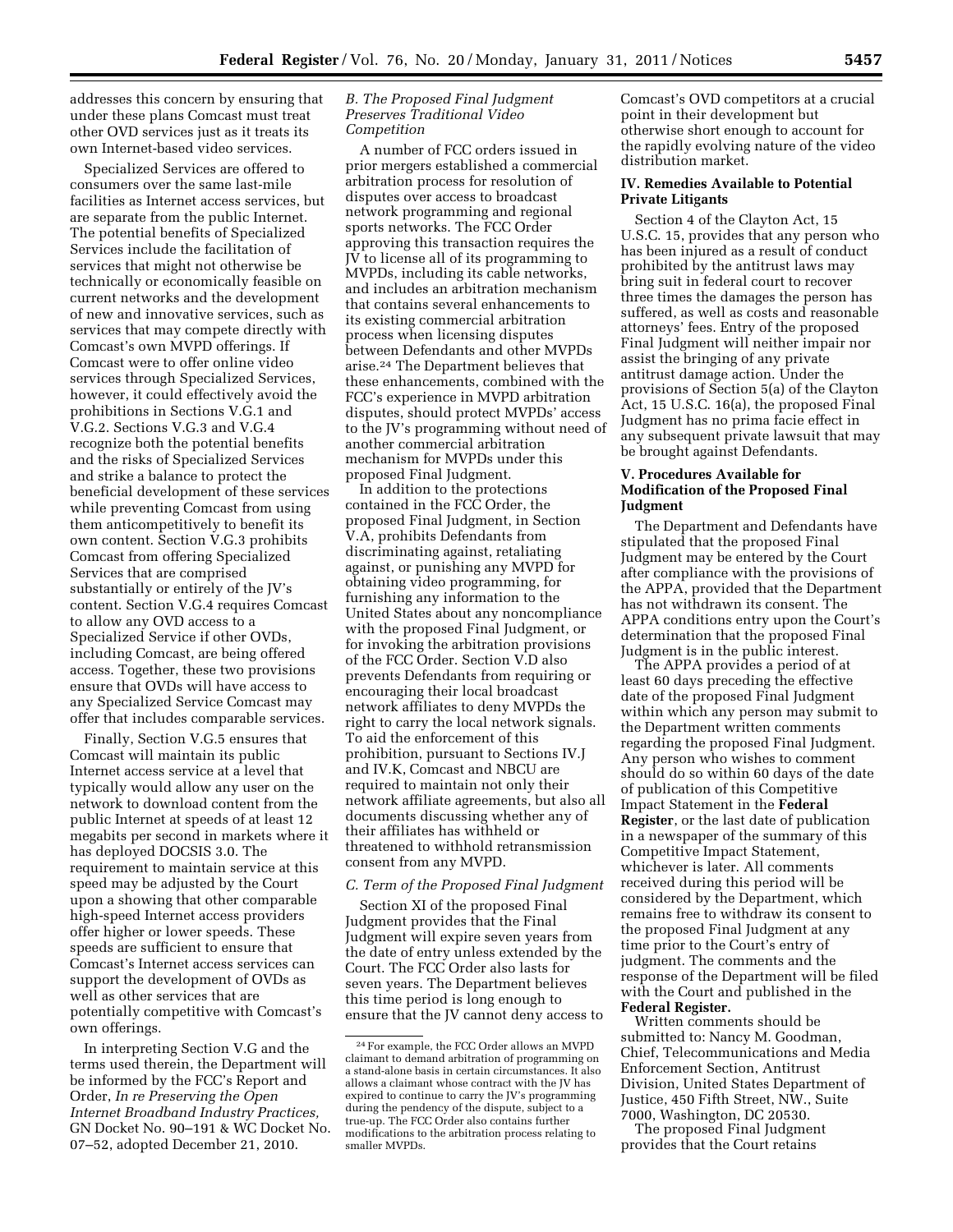jurisdiction over this action, and the parties may apply to the Court for any order necessary or appropriate for the modification, interpretation, or enforcement of the Final Judgment.

#### **VI. Alternatives to the Proposed Final Judgment**

The United States considered, as an alternative to the proposed Final Judgment, seeking preliminary and permanent injunctions against Defendants' transaction and proceeding to a full trial on the merits. The United States is satisfied, however, that the relief in the proposed Final Judgment will preserve competition for the provision of video programming distribution services in the United States. Thus, the proposed Final Judgment would protect competition as effectively as would any remedy available through litigation, but avoids the time, expense, and uncertainty of a full trial on the merits.

#### **VII. Standard of Review Under the APPA for the Proposed Final Judgment**

The Clayton Act, as amended by the APPA, requires that proposed consent judgments in antitrust cases brought by the United States be subject to a sixtyday comment period, after which the court shall determine whether entry of the proposed Final Judgment ''is in the public interest.'' 15 U.S.C. 16(e)(1). In making that determination, the court, in accordance with the statute as amended in 2004, is required to consider:

(A) the competitive impact of such judgment, including termination of alleged violations, provisions for enforcement and modification, duration of relief sought, anticipated effects of alternative remedies actually considered, whether its terms are ambiguous, and any other competitive considerations bearing upon the adequacy of such judgment that the court deems necessary to a determination of whether the consent judgment is in the public interest; and

(B) the impact of entry of such judgment upon competition in the relevant market or markets, upon the public generally and individuals alleging specific injury from the violations set forth in the complaint including consideration of the public benefit, if any, to be derived from a determination of the issues at trial.

15 U.S.C. 16(e)(1)(A), (B). In considering these statutory factors, the court's inquiry is necessarily a limited one as the government is entitled to ''broad discretion to settle with the defendant within the reaches of the public interest.'' *United States* v. *Microsoft Corp.,* 56 F.3d 1448, 1461 (DC Cir. 1995); *see also United States* v. *InBev N.V./S.A.,* No. 08–1965 (JR), 2009–2 Trade Cas. (CCH) ¶ 76,736, 2009 U.S.

Dist. LEXIS 84787, at \*3 (D.D.C. Aug. 11, 2009) (noting that the court's review of a consent judgment is limited and only inquires ''into whether the government's determination that the proposed remedies will cure the antitrust violations alleged in the complaint was reasonable, and whether the mechanisms to enforce the final judgment are clear and manageable.''). *See generally United States* v. *SBC Comm., Inc.,* 489 F. Supp. 2d 1 (D.D.C. 2007) (assessing public interest standard under the Tunney Act).25

As the United States Court of Appeals for the District of Columbia Circuit has held, under the APPA a court considers, among other things, the relationship between the remedy secured and the specific allegations set forth in the government's complaint, whether the decree is sufficiently clear, whether enforcement mechanisms are sufficient, and whether the decree may positively harm third parties. *Microsoft,* 56 F.3d at 1458–62. With respect to the adequacy of the relief secured by the decree, a court may not ''engage in an unrestricted evaluation of what relief would best serve the public.'' *United States* v. *BNS, Inc.,* 858 F.2d 456, 462 (9th Cir. 1988) (citing *United States* v. *Bechtel Corp.,* 648 F.2d 660, 666 (9th Cir. 1981)); *see also Microsoft,* 56 F.3d at 1460–62; *United States* v. *Alcoa, Inc.,*  152 F. Supp. 2d 37, 40 (D.D.C. 2001); *InBev,* 2009 U.S. Dist. LEXIS 84787, at \*3. Courts have held that:

[t]he balancing of competing social and political interests affected by a proposed antitrust consent decree must be left, in the first instance, to the discretion of the Attorney General. The court's role in protecting the public interest is one of insuring that the government has not breached its duty to the public in consenting to the decree. The court is required to determine not whether a particular decree is the one that will best serve society, but whether the settlement is ''*within the reaches of the public interest.''* More elaborate requirements might undermine the effectiveness of antitrust enforcement by consent decree.

*Bechtel,* 648 F.2d at 666 (emphasis added) (citations omitted).26 In

determining whether a proposed settlement is in the public interest, a district court ''must accord deference to the government's predictions about the efficacy of its remedies, and may not require that the remedies perfectly match the alleged violations.'' *SBC Comm.,* 489 F. Supp. 2d at 17; *see also Microsoft,* 56 F.3d at 1461 (noting the need for courts to be ''deferential to the government's predictions as to the effect of the proposed remedies''); *United States* v. *Archer-Daniels-Midland Co.,*  272 F. Supp. 2d 1, 6 (D.D.C. 2003) (noting that the court should grant ''due respect to the government's prediction as to the effect of proposed remedies, its perception of the market structure, and its views of the nature of the case'').

Courts have greater flexibility in approving proposed consent decrees than in crafting their own decrees following a finding of liability in a litigated matter. ''[A] proposed decree must be approved even if it falls short of the remedy the court would impose on its own, as long as it falls within the range of acceptability or is 'within the reaches of public interest.''' *United States* v. *Am. Tel. & Tel. Co.,* 552 F. Supp. 131, 151 (D.D.C. 1982) (citations omitted) (quoting *United States* v. *Gillette Co.,* 406 F. Supp. 713, 716 (D. Mass. 1975)), *aff'd sub nom. Maryland*  v. *United States,* 460 U.S. 1001 (1983); *see also United States* v. *Alcan Aluminum Ltd.,* 605 F. Supp. 619, 622 (W.D. Ky. 1985) (approving the consent decree even though the court might have imposed a greater remedy if the matter had been litigated). To meet this standard, the Department ''need only provide a factual basis for concluding that the settlements are reasonably adequate remedies for the alleged harms.'' *SBC Comm.,* 489 F. Supp. 2d at 17.

Moreover, the court's role under the APPA is limited to reviewing the remedy in relationship to the violations that the United States has alleged in its Complaint, and does not authorize the court to ''construct [its] own hypothetical case and then evaluate the decree against that case.'' *Microsoft,* 56 F.3d at 1459; *see also InBev,* 2009 U.S. Dist. LEXIS 84787, at \*20 (''[T]he 'public interest' is not to be measured by comparing the violations alleged in the complaint against those the court believes could have, or even should have, been alleged.''). Because the ''court's authority to review the decree

<sup>25</sup>The 2004 amendments substituted ''shall'' for ''may'' in directing relevant factors for court to consider and amended the list of factors to focus on competitive considerations and to address potentially ambiguous judgment terms. *Compare* 15 U.S.C. 16(e) (2004), *with* 15 U.S.C. 16(e)(1) (2006); *see also SBC Comm.,* 489 F. Supp. 2d at 11 (concluding that the 2004 amendments ''effected minimal changes'' to Tunney Act review).

<sup>26</sup>*Cf. BNS,* 858 F.2d at 464 (holding that the court's ''ultimate authority under the [APPA] is limited to approving or disapproving the consent decree''); *United States* v. *Gillette Co.,* 406 F. Supp. 713, 716 (D. Mass. 1975) (noting that, in this way, the court is constrained to ''look at the overall

picture not hypercritically, nor with a microscope, but with an artist's reducing glass''). *See generally Microsoft,* 56 F.3d at 1461 (discussing whether ''the remedies [obtained in the decree are] so inconsonant with the allegations charged as to fall outside of the 'reaches of the public interest' '').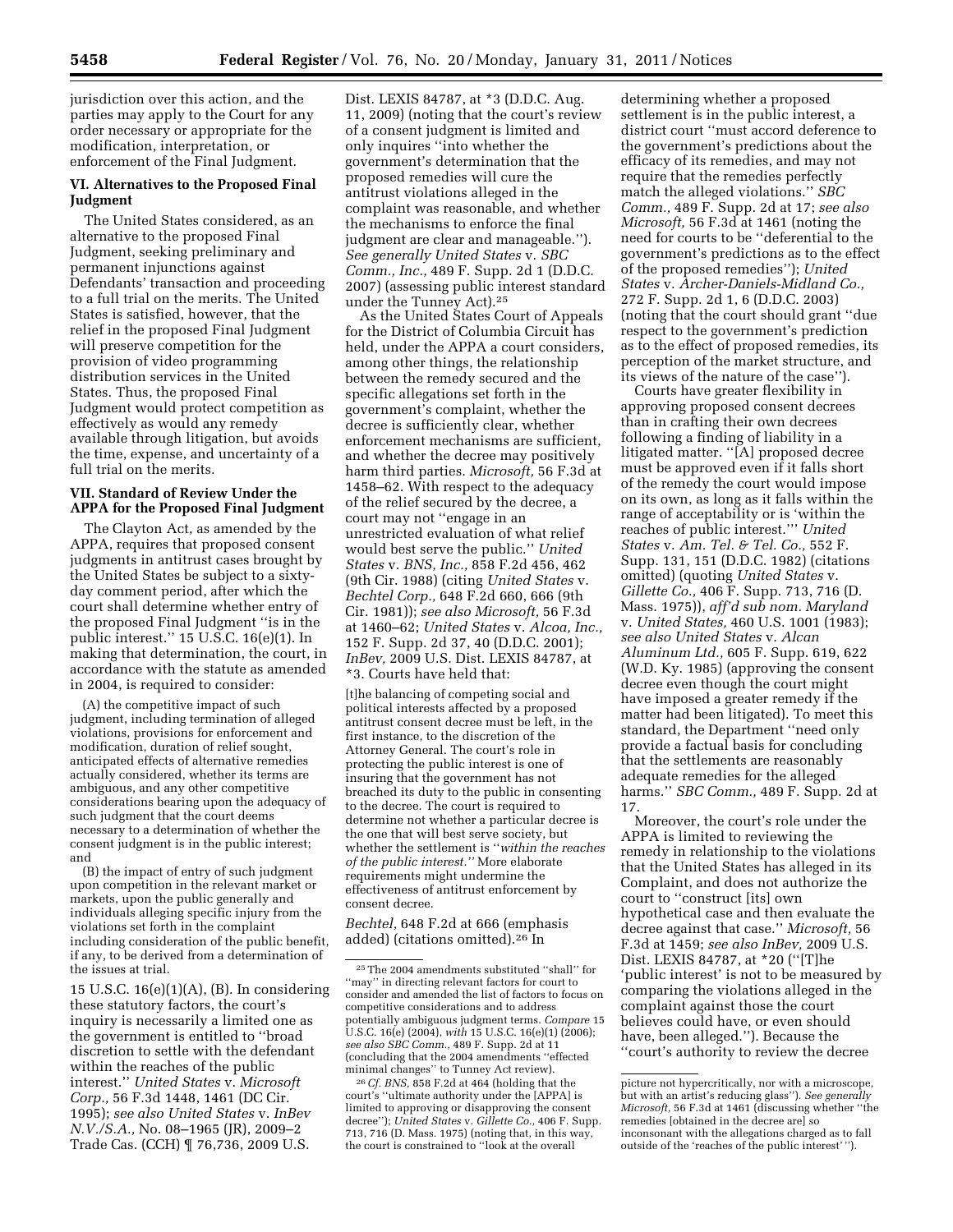depends entirely on the government's exercising its prosecutorial discretion by bringing a case in the first place,'' it follows that ''the court is only authorized to review the decree itself,'' and not to ''effectively redraft the complaint'' to inquire into other matters that the United States did not pursue. *Microsoft,* 56 F.3d at 1459–60. As this Court recently confirmed in *SBC Communications,* courts ''cannot look beyond the complaint in making the public interest determination unless the complaint is drafted so narrowly as to make a mockery of judicial power.'' *SBC Comm.,* 489 F. Supp. 2d at 15. In its 2004 amendments, Congress made clear its intent to preserve the practical benefits of utilizing consent decrees in antitrust enforcement, adding the unambiguous instruction that ''[n]othing in this section shall be construed to require the court to conduct an evidentiary hearing or to require the court to permit anyone to intervene.'' 15 U.S.C. 16(e)(2). The language wrote into the statute what Congress intended when it enacted the Tunney Act in 1974, as Senator Tunney explained: ''[t]he court is nowhere compelled to go to trial or to engage in extended proceedings which might have the effect of vitiating the benefits of prompt and less costly settlement through the consent decree process.'' 119 Cong. Rec. 24,598 (1973) (statement of Senator Tunney). Rather, the procedure for the public interest determination is left to the discretion of the court, with the recognition that the court's ''scope of review remains sharply proscribed by precedent and the nature of Tunney Act proceedings.'' *SBC Comm.,* 489 F. Supp. 2d at 11.27

#### **VIII. Determinative Documents**

Appendix F to the FCC's Memorandum Opinion and Order, *In re Applications of Comcast Corp., General Electric Co. and NBC Universal, Inc. for Consent to Assign Licenses and Transfer Control of Licensees,* FCC MB Docket

No. 10–56 (adopted Jan. 18, 2011), was the only determinative document or material within the meaning of the APPA considered by the Department in formulating the proposed Final Judgment. The Department will file a notice and link to this document as soon as it is posted on the FCC's Web site.

Dated: January 18, 2011. Respectfully submitted,

/s/<br>Yvette F. Tarlov (D.C. Bar #442452) *Attorney, Telecommunications & Media Enforcement, Antitrust Division, U.S. Department of Justice, 450 Fifth Street, N.W., Suite 7000, Washington, DC 20530, Telephone: (202) 514–5621, Facsimile: (202) 514–6381, Email: [Yvette.Tarlov@usdoj.go.](mailto:Yvette.Tarlov@usdoj.gov)* 

#### **In the United States District Court for the District of Columbia**

*United States of America, State of California, State of Florida, State of Missouri, State of Texas, and State of Washington,* Plaintiffs, v. *Comcast Corp., General Electric Co., and NBC Universal, Inc.,* Defendants. Civil Action No.

#### **[Proposed] Final Judgment**

*Whereas,* Plaintiffs, the United States of America and the States of California, Florida, Missouri, Texas, and Washington, filed their Complaint on January 18, 2011, alleging that Defendants propose to enter into a joint venture that will empower Defendant Comcast Corporation to block competition from video programming distribution competitors in violation of Section 7 of the Clayton Act, as amended, 15 U.S.C. 18, and Plaintiffs and Defendants, by their respective attorneys, have consented to the entry of this Final Judgment without trial or adjudication of any issue of fact or law, and without this Final Judgment constituting any evidence against or admission by any party regarding any issue of fact or law;

*And whereas,* Defendants agree to be bound by the provisions of this Final Judgment pending its approval by the Court;

*And whereas,* Plaintiffs require Defendants to agree to undertake certain actions and refrain from certain conduct for the purpose of remedying the loss of competition alleged in the Complaint;

*And whereas,* Defendants have represented to the United States that the actions and conduct restrictions can and will be undertaken and that Defendants will later raise no claim of hardship or difficulty as grounds for asking the Court to modify any of the provisions contained below;

*Now therefore,* before any testimony is taken, without trial or adjudication of any issue of fact or law, and upon

consent of Defendants, it is *ordered, adjudged, and decreed:* 

#### **I. Jurisdiction**

This Court has jurisdiction over the subject matter of and each of the parties to this action. The Complaint states a claim upon which relief may be granted against Defendants under Section 7 of the Clayton Act, as amended, 15 U.S.C. 18.

#### **II. Definitions**

As used in this Final Judgment: A. ''AAA'' means the American Arbitration Association.

B. ''Affiliated'' means directly or indirectly controlling, controlled by, or under common control with a Person.

C. ''Broadcast Network'' means The Walt Disney Company (ABC), CBS Inc. (CBS), News Corporation (FOX), NBCU (NBC and Telemundo), or any other Person that provides live or recorded Video Programming for broadcast over a group of local television stations.

D. ''Broadcast Network Peer'' means (1) CBS Inc. (CBS), News Corporation (FOX), or The Walt Disney Company (ABC); or (2) any of the top four Broadcast Networks, measured by the total annual net revenue earned by the Broadcast Network from the broadcast of live or recorded Video Programming over a group of local television stations. Defendants are not Broadcast Network Peers, even if they are one of the top four Broadcast Networks.

E. ''Business Model'' means the primary method by which Video Programming is monetized (*e.g.,* adsupported, subscription without ads, subscription with ads, electronic sell through, or pay per view/transactional video on demand).

F. ''Cable Programmer'' means Time Warner, Inc., The Walt Disney Company, News Corporation, Viacom, Inc., NBCU, or any other Person that provides Video Programming for distribution through MVPDs. A Person that provides Video Programming to MVPDs solely as a Broadcast Network or as a Network Affiliate, O&O, or local television station operating within its licensed territory is not a Cable Programmer.

G. ''Cable Programmer Peer'' means (1) News Corporation, Time Warner, Inc., Viacom, Inc., or The Walt Disney Company; or (2) any of the top five Cable Programmers, measured by the total annual net revenue earned by the Cable Programmer from its cable networks, as reported by SNL Kagan (or another source commonly relied upon in the television industry), excluding revenues earned from regional sports networks. Defendants are not Cable

<sup>27</sup>*See United States* v. *Enova Corp.,* 107 F. Supp. 2d 10, 17 (D.D.C. 2000) (noting that the ''Tunney Act expressly allows the court to make its public interest determination on the basis of the competitive impact statement and response to comments alone''); *United States* v*. Mid-Am. Dairymen, Inc.,* 1977–1 Trade Cas. (CCH) ¶ 61,508, at 71,980 (W.D. Mo. 1977) (''Absent a showing of corrupt failure of the government to discharge its duty, the Court, in making its public interest finding, should \* \* \* carefully consider the explanations of the government in the competitive impact statement and its responses to comments in order to determine whether those explanations are reasonable under the circumstances.''); S. Rep. No. 93–298, 93d Cong., 1st Sess., at 6 (1973) (''Where the public interest can be meaningfully evaluated simply on the basis of briefs and oral arguments, that is the approach that should be utilized.'').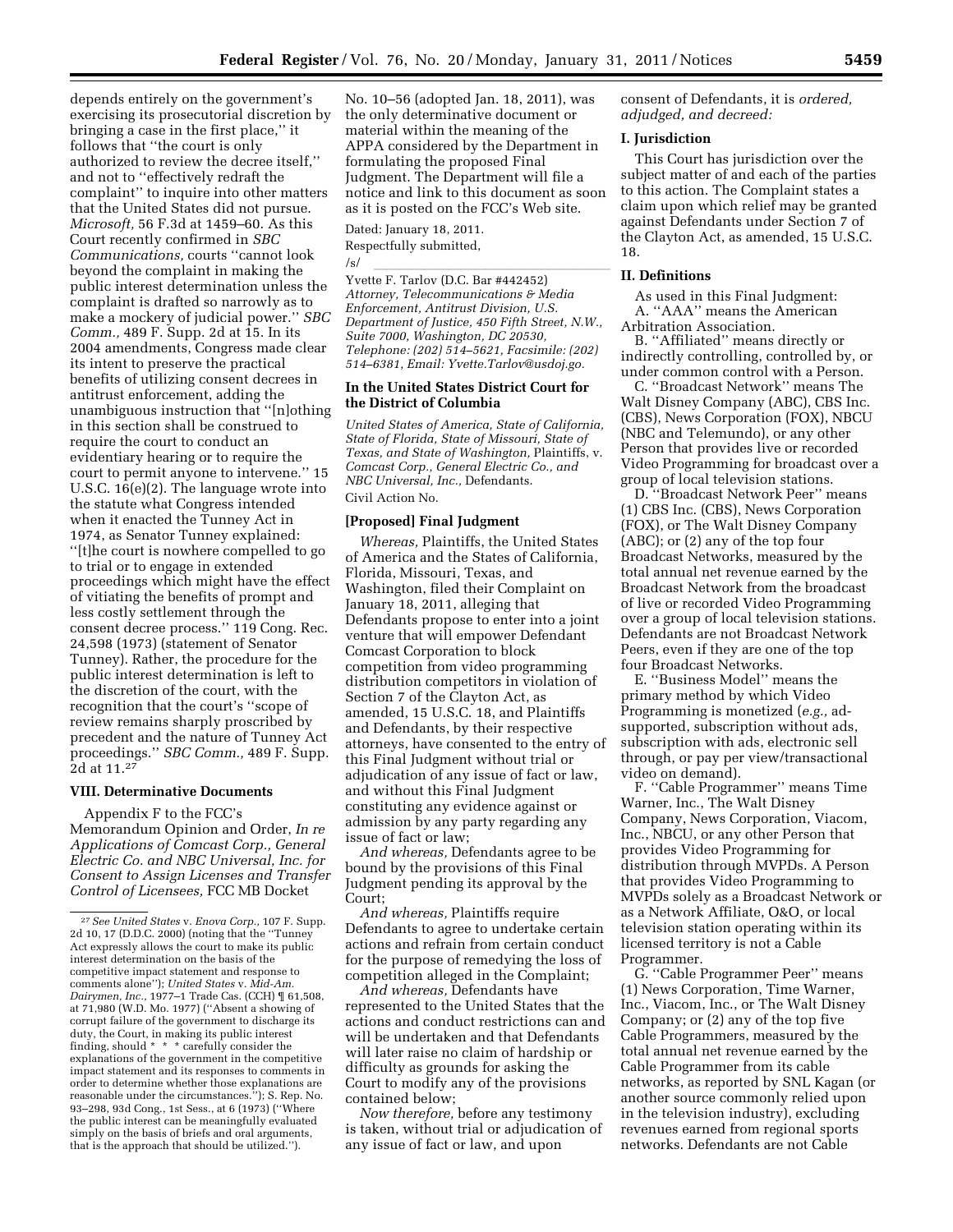Programmer Peers, even if they are one of the top five Cable Programmers.

H. ''Comcast'' means Comcast Corporation, a Pennsylvania corporation with its principal place of business in Philadelphia, Pennsylvania, its successors and assigns, and its Subsidiaries (whether partially or wholly owned), divisions, groups, Partnerships, and Joint Ventures, and their directors, officers, managers, agents, and employees.

I. ''Defendants'' means Comcast, General Electric, and NBCU, acting individually or collectively, as appropriate. Where the Final Judgment imposes an obligation to engage in or refrain from engaging in certain conduct, that obligation shall apply to each Defendant individually and to any Joint Venture established by any two or more Defendants.

J. ''Department of Justice'' means the United States Department of Justice Antitrust Division.

K. ''Experimental Deal'' means an agreement between an OVD and a Peer for a term of six months or less.

L. ''Film'' means a feature-length motion picture that has been theatrically released.

M. ''Final Offer'' means a proposed contract identifying the Video Programming Defendants are to provide to OVDs pursuant to Section IV.A or IV.B of this Final Judgment and containing the proposed price, terms, and conditions on which Defendants will provide that Video Programming.

N. ''General Electric'' means General Electric Company, a New York corporation with its principal place of business in Fairfield, Connecticut, its successors and assigns, and its Subsidiaries (whether partially or wholly owned), divisions, groups, Partnerships, and Joint Ventures, and their directors, officers, managers, agents, and employees.

O. ''Hulu'' means Hulu, LLC, a Delaware limited liability company with its headquarters in Los Angeles, California, its successors and assigns, and its Subsidiaries (whether partially or wholly owned), divisions, groups, Partnerships, and Joint Ventures, and their directors, officers, managers, agents, and employees.

P. ''Internet Access Service'' means a mass-market retail communications service by wire or radio that provides the capability to transmit data to and receive data from all or substantially all Internet endpoints, including any capabilities that are incidental to and enable the operation of the communications service, but excluding dial-up Internet access service. Internet Access Service does not include virtual

private network services, content delivery network services, multichannel video programming services, hosting or data storage services, or Internet backbone services (if those services are separate from Internet Access Services).

Q. ''MVPD'' means a multichannel video programming distributor as that term is defined on the date of entry of this Final Judgment in 47 CFR 76.1200(b).

R. ''NBCU'' means NBC Universal, Inc., a Delaware corporation with its principal place of business in New York, New York, its successors and assigns, and its Subsidiaries (whether partially or wholly owned), divisions, groups, Partnerships, and Joint Ventures, and their directors, officers, managers, agents, and employees.

S. ''Network Affiliate'' means a local television station that broadcasts some or all of the Video Programming of Defendants' Broadcast Networks (i.e., NBC or Telemundo). A Network Affiliate is owned and operated by Persons other than Defendants.

T. ''O&O'' means a local television station owned and operated by Defendants that broadcasts the Video Programming of one of Defendants' Broadcast Networks (i.e., NBC or Telemundo).

U. ''OVD'' means any Person that distributes Video Programming in the United States by means of the Internet or another IP-based transmission path provided by a Person other than the OVD. This definition (1) includes an MVPD that offers Video Programming by means of the Internet or another IPbased transmission path outside its MVPD footprint as a service separate and independent of an MVPD subscription; and (2) excludes an MVPD that offers Video Programming by means of the Internet or another IP-based transmission path to homes inside its MVPD footprint as a component of an MVPD subscription.

V. ''Peer'' means any Broadcast Network Peer, Cable Programmer Peer, or Production Studio Peer, its successors, assigns, and any Person that is managed or controlled by any Broadcast Network Peer, Cable Programmer Peer, or Production Studio Peer. Defendants are not Peers.

W. ''Person'' means any natural person, corporation, company, partnership, joint venture, firm, association, proprietorship, agency, board, authority, commission, office, or other business or legal entity, whether private or governmental.

X. ''Plaintiff States'' means the States of California, Florida, Missouri, Texas, and Washington.

Y. ''Production Studio'' means Time Warner, Inc. (Warner Bros. Television and Warner Bros. Pictures), News Corporation (20th Century Fox Television and 20th Century Fox), Viacom, Inc. (Viacom's television production subsidiaries and Paramount Pictures), Sony Corporation of America (Sony Pictures Television and Sony Pictures Entertainment), The Walt Disney Company (Disney-ABC Studios and the Walt Disney Motion Pictures Group), NBCU (Universal Pictures, Focus Films, and Universal Studios), and any other Person that produces Video Programming for distribution through Broadcast Networks or Cable Programmers.

Z. ''Production Studio Peer'' means (1) News Corporation, Viacom, Inc., Sony Corporation of America, Time Warner, Inc., or The Walt Disney Company; or (2) any of the top six Production Studios, measured by the total annual net revenue earned by the Production Studio from the sale or licensing of Video Programming. Defendants are not Production Studio Peers, even if they are one of the top six Production Studios.

AA. ''Qualified OVD'' means any OVD that has an agreement with a Peer for the license of Video Programming to the OVD (other than an agreement under which an OVD licenses only short programming segments or clips from the Peer), where the OVD is not Affiliated with the Peer.

BB. ''Specialized Service'' means any service provided over the same last-mile facilities used to deliver Internet Access Service other than (1) Internet Access Services, (2) services regulated either as telecommunications services under Title II of the Communications Act or as MVPD services under Title VI of the Communications Act, or (3) Defendants' existing VoIP telephony service.

CC. ''Subsidiary,'' ''Partnership,'' and ''Joint Venture'' refer to any Person in which there is partial (25 percent or more) or total ownership or control between the specified Person and any other Person.

DD. ''Value'' means the economic value of Video Programming based on, among other factors, the Video Programming's ratings (as measured by The Nielsen Company or other Person commonly relied upon in the television industry for television ratings), affiliate fees, advertising revenues, and the time elapsed since the Video Programming was first distributed to consumers by a Broadcast Network or Cable Programmer.

EE. ''Video Programming'' means programming provided by, or generally considered comparable to programming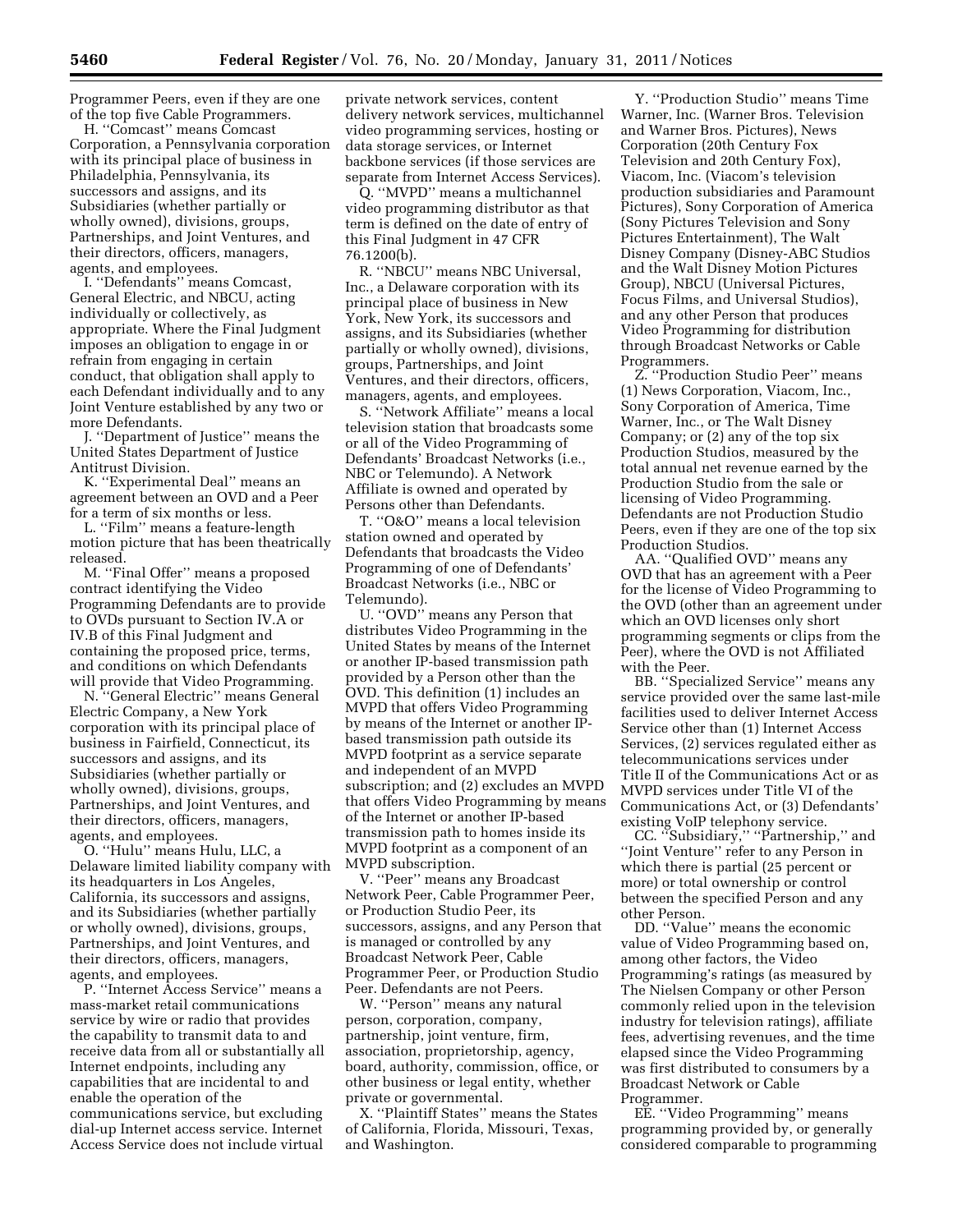provided by, a Broadcast Network or Cable Programmer, regardless of the medium or method used for distribution, and includes programming prescheduled by the programming provider (also known as scheduled programming or a linear feed); programming offered to viewers on an on-demand, point-to-point basis (also known as video on demand); pay per view or transactional video on demand; short programming segments related to other full-length programming (also known as clips); programming that includes multiple video sources (also known as feeds, including camera angles); programming that includes video in different qualities or formats (including high-definition and 3D); and Films for which a year or more has elapsed since their theatrical release. For purposes of this Final Judgment, Video Programming shall not include programming over which General Electric possesses ownership or control that is unrelated to its ownership interest in NBCU.

#### **III. Applicability**

This Final Judgment applies to Defendants and all other Persons in active concert or participation with any of them who receive actual notice of this Final Judgment by personal service or otherwise.

#### **IV. Required Conduct**

#### *Provision of Economically Equivalent Video Programming Terms to OVDs*

A. At the request of any OVD, Defendants shall provide, for distribution to consumers through a linear feed (plus any associated videoon-demand rights), all Video Programming they provide to any MVPD in the United States with more than one million subscribers, on terms that are Economically Equivalent to the terms on which Defendants provide Video Programming to that MVPD.

For purposes of this Section IV.A: 1. ''Economically Equivalent'' means the price, terms, and conditions that, in the aggregate, reasonably approximate those on which Defendants provide Video Programming to an MVPD, and shall take account of, among other things, any difference in advertising revenues earned by Defendants through OVD distribution and those earned through MVPD distribution; any limitation of Defendants' legal rights to provide Video Programming as a linear feed over the Internet or other IP-based transmission path; any generally applicable, market-based requirements regarding minimum subscriber and penetration rates; and any other

evidence concerning differences in revenues earned by Defendants in connection with the provision of Video Programming to the OVD rather than to an MVPD.

2. Defendants shall provide to any requesting OVD all Video Programming subject to Defendants' management or control and all Video Programming, including Video Programming owned by another Person, over which Defendants possess the power or authority to negotiate content licenses.

3. At the request of the OVD, Defendants shall provide any bundle of channels, and all quality formats (e.g., high definition, 3D) and video-ondemand rights that Defendants provide to any MVPD in the United States with more than one million subscribers.

4. Subject to other provisions of this Section IV.A, Defendants shall not apply to an OVD any terms or conditions contained in Defendants' agreements with MVPDs that would not be technically or economically practicable if applied generally to Video Programming distributed by OVDs (e.g., that the OVD distribute Video Programming over an MVPD system).

5. In any agreement they enter into with an OVD under this Section IV.A, Defendants may require that the OVD not distribute Defendants' Video Programming to consumers (a) if Defendants' Video Programming constitutes more than 45 percent of the OVD's Video Programming (measured by hours available to subscribers), and (b) until at least one Peer has agreed to provide Video Programming to the OVD (including, if the Defendants agree to provide NBC Video Programming to the OVD, at least one Broadcast Network Peer).

6. Defendants may condition their provision of Video Programming to an OVD under this Section IV.A on the OVD's (a) Agreement not to distribute the Video Programming to consumers through a Web site promoting or communicating the availability or accessibility of pornography, gambling, or unlawful activities; (b) reasonable demonstration of its ability to meet its financial obligations; (c) demonstration of its ability to satisfy reasonable quality and technical requirements for the display and secure protection of Defendants' Video Programming; (d) agreement to limit the distribution of an O&O's Video Programming linear feed solely to that O&O's designated market area or ''DMA''; or (e) agreement to limit the distribution of Defendants' Video Programming to the territory of the United States.

#### *Provision of Comparable Video Programming to OVDs*

B. At the request of any Qualified OVD, Defendants shall provide Comparable Video Programming to the Qualified OVD on terms that are Economically Equivalent to the price, terms, and conditions on which the Qualified OVD receives Video Programming from a Peer.

For purposes of this Section IV.B: 1. ''Economically Equivalent'' means price, terms, and conditions that, in the aggregate, reasonably approximate those on which the Peer provides Video Programming to the Qualified OVD, and shall take account of, among other things, any difference between the Value of the Video Programming the Qualified OVD seeks from Defendants and the Value of the Video

Programming it receives from a Peer. 2. ''Comparable'' Video Programming means Defendants' Video Programming that is reasonably similar in kind and amount to the Video Programming provided by the Peer, considering the volume (i.e., number of channels or shows) of Video Programming and its Value.

3. The following, among other types of Video Programming, are not Comparable:

a. First-day Video Programming and Video Programming distributed after Defendants' first-day distribution of that Video Programming to consumers;

b. Repeat, prior-season Video Programming and original, first-run Video Programming;

c. Non-sports Video Programming and sports Video Programming;

d. Broadcast Video Programming and cable Video Programming;

e. Video Programming directed to children and Video Programming not directed to children;

f. Local news Video Programming and Video Programming that is not local news;

g. Film and non-Film Video Programming; and

h. Film between one and five years from initial distribution and Film over five years from initial distribution.

4. In any agreement they enter into with an OVD under this Section IV.B, Defendants shall not be required to include exclusivity provisions for Comparable Video Programming even if the Qualified OVD's Peer agreement includes exclusivity provisions, *provided that* the price, terms, and conditions on which Defendants provide Video Programming to the Qualified OVD shall be adjusted so that, in the aggregate, they reasonably approximate the price, terms, and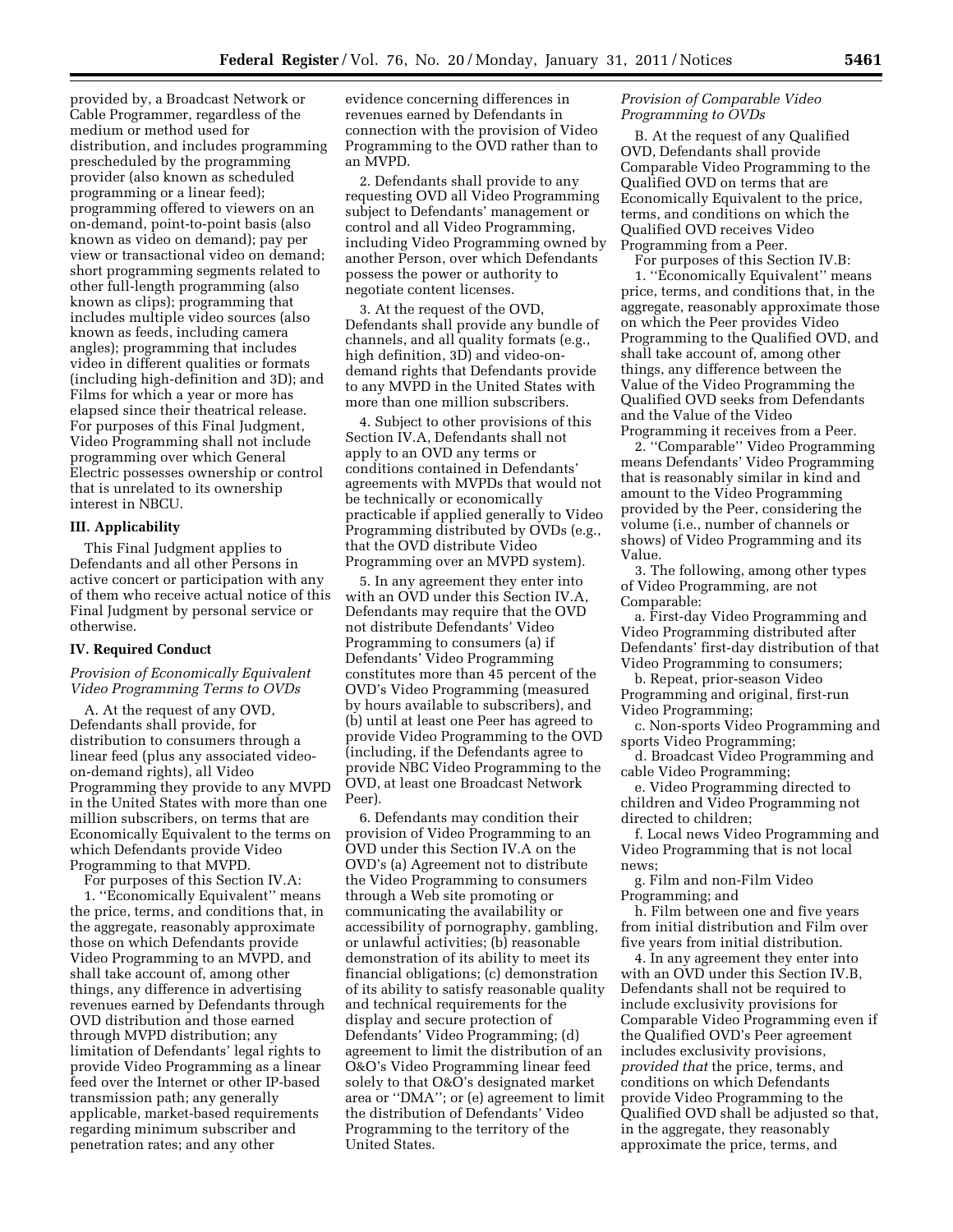conditions on which the Peer provides Video Programming to the Qualified OVD.

5. If a Qualified OVD receives Video Programming from two or more Peers in any single Peer category (*i.e.,* Broadcast Network Peers, Cable Programmer Peers, or Production Studio Peers) and pursuant to the same Business Model, Defendants shall provide, pursuant to this Section IV.B, Video Programming Comparable to the Video Programming of one Peer in that category selected by the Qualified OVD. If a Qualified OVD receives Video Programming from a Peer in two or more Peer categories, Defendants shall provide Video Programming Comparable to the Peer in both or all categories. If a Qualified OVD receives Video Programming from two or more Peers in the same Peer category but pursuant to different Business Models, Defendants shall provide Video Programming Comparable to each Peer pursuant to the Business Model specified in each Peer contract.

6. In responding to a request from a Qualified OVD to which Defendants have provided Video Programming under this Section IV.B, Defendants shall not be required to provide additional Video Programming unless the Qualified OVD enters into a Video Programming agreement with (a) A Peer in a different Peer category (*i.e.,*  Broadcast Network Peers, Cable Programmer Peers, or Production Studio Peers), (b) the same Peer under a different Business Model, or (c) the same Peer for additional Video Programming pursuant to the same Business Model.

7. At the request of an OVD with which Defendants have an agreement to provide Video Programming that subsequently becomes a Qualified OVD, Defendants shall provide additional or different Video Programming so the Video Programming Defendants provide to the Qualified OVD (including any Video Programming the Defendants have previously agreed to provide to the OVD) is Comparable to that which the Qualified OVD receives from the Peer.

8. Defendants may require the Qualified OVD to distribute Video Programming obtained from Defendants pursuant to the Business Model under which the Qualified OVD distributes the Peer's Video Programming.

9. The number of Experimental Deals to which Defendants, at the request of Qualified OVDs, must respond by providing Comparable Video Programming is limited to the maximum number of Experimental Deals any single Peer has entered into with OVDs.

10. If a Cable Programmer Peer provides substantially all of its cable

channels to a Qualified OVD for distribution to consumers through a linear feed, Defendants may meet their obligation under this Section IV.B to provide Comparable Video Programming by providing to the Qualified OVD and requiring the Qualified OVD to distribute substantially all of Defendants' channels.

#### *OVD Rights to Commercial Arbitration*

C. If, after negotiations, in which Defendants shall participate in good faith and with reasonable diligence, Defendants and any OVD fail to agree on appropriate Economically Equivalent terms on which Defendants must provide Video Programming under Sections IV.A or IV.B of this Final Judgment or on Comparable Video Programming under Section IV.B of this Final Judgment, the OVD may apply to the Department of Justice (but not to the Plaintiff States) for permission to submit its dispute with Defendants to commercial arbitration in accordance with Section VII of this Final Judgment. For so long as commercial arbitration is available for the resolution of such disputes in a timely manner under the Federal Communications Commission's rules and orders, the Department of Justice will ordinarily defer to the Federal Communications Commission's commercial arbitration process to resolve such disputes; *provided that* the Department of Justice reserves the right, in its sole discretion, to permit arbitration under this Final Judgment to advance the competitive objectives of this Final Judgment. Nothing in this Section IV.C shall limit the right of the United States to apply to this Court, pursuant to Section IX of this Final Judgment, either before or in place of commercial arbitration under Section VII of this Final Judgment, for an order enforcing Defendants' compliance or punishing their noncompliance with their obligations under Sections IV.A and IV.B of this Final Judgment.

#### *Disposition of Control Over Hulu*

D. Within ten days after entry of this Final Judgment, Defendants shall (1) delegate any voting and other rights they hold pursuant to their ownership interest in Hulu in a manner that directs and authorizes Hulu to cast any votes related to such ownership interest in an amount and manner proportional to the vote of all other votes cast by other Hulu owners; and (2) relinquish any veto right or other right to influence, control, or participate in the governance or management of Hulu; *provided that*  such delegation and relinquishment shall terminate upon Defendants'

complete divestiture of their ownership interests in Hulu.

E. Defendants shall not read, receive, obtain, or attempt to obtain any confidential or competitively sensitive information concerning Hulu or influence, interfere, or attempt to influence or interfere in the management or operation of Hulu. Notwithstanding the foregoing, Defendants may request and receive from Hulu regularly prepared, aggregated financial statements and information reasonably necessary for Defendants to exercise their rights to purchase advertising inventory from Hulu and to comply with their obligations under Section IV.G of this Final Judgment.

F. Defendants shall not obtain or acquire any ownership interest in Hulu beyond that which it possessed on January 1, 2011. Nothing in this Section IV.F shall prohibit Defendants from receiving a proportional or less than proportional distribution of Hulu equity securities in connection with any future conversion of Hulu into a corporation, *provided that* Defendants' economic share in Hulu may not increase in connection with such distribution.

G. Defendants shall continue to provide Video Programming to Hulu of a type, quantity, ratings, and quality comparable to that of the Broadcast Network owner of Hulu providing the greatest quantity of Video Programming to Hulu. Provided that the other current Broadcast Network owners of Hulu renew their agreements with Hulu, Defendants also either shall continue to provide Video Programming to Hulu on substantially the same terms and conditions as were in place on January 1, 2011, or shall enter into agreements with Hulu on substantially the same terms and conditions as those of the Broadcast Network owner whose renewed agreement is the most economically advantageous to Hulu.

#### *Clear Delineation of Rights*

H. Any agreement Defendants enter into with any Production Studio concerning Defendants' distribution of the Production Studio's Video Programming shall include, unless inconsistent with common and reasonable industry practice and subject to any agreements not prohibited by Section V.B of this Final Judgment, either (1) an express grant by the Production Studio to Defendants of the right to provide the Video Programming to OVDs, or (2) an express retention of that right by the Production Studio.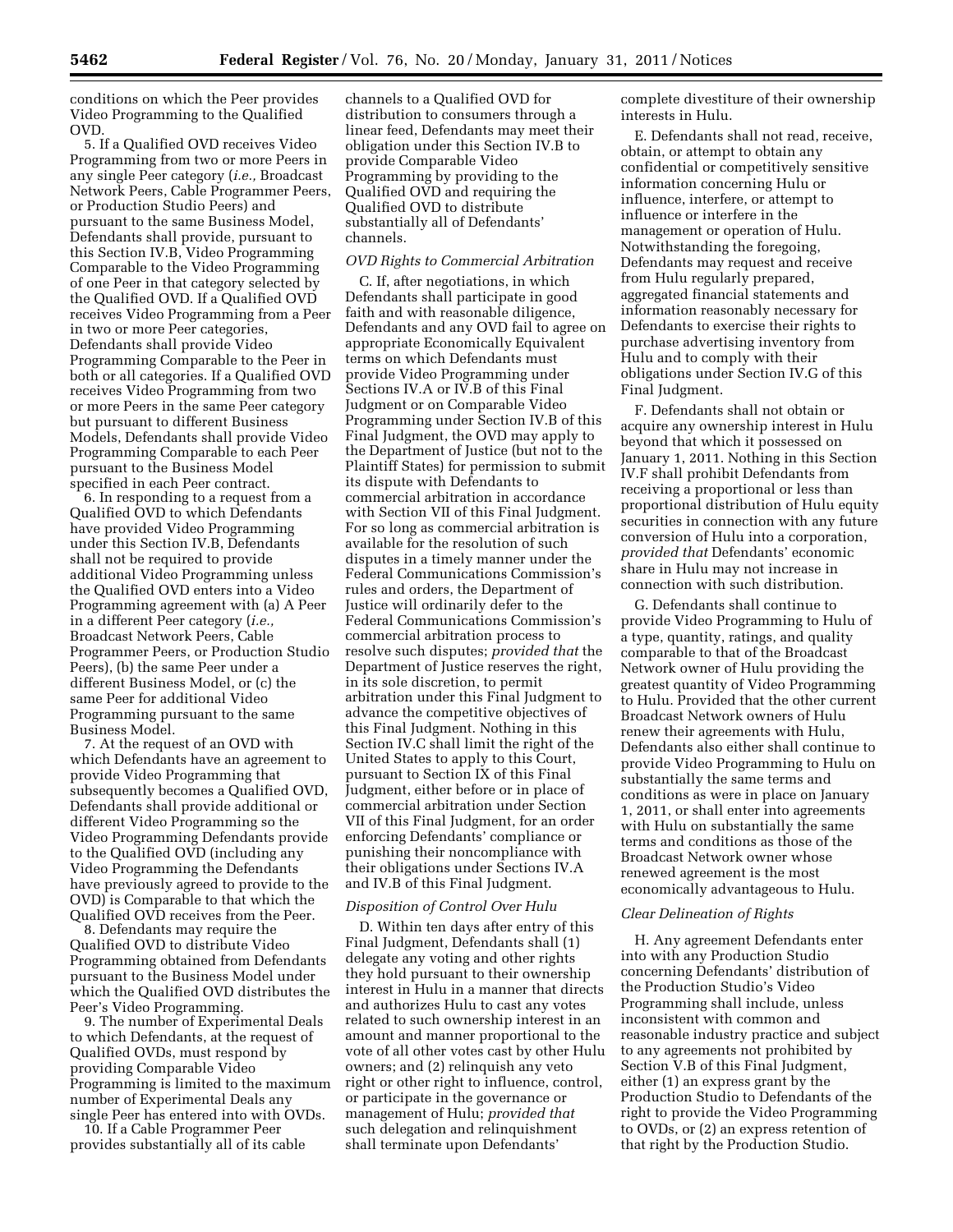#### *Document Retention and Disclosures*

I. Comcast and NBCU shall furnish to the Department of Justice and the Plaintiff States quarterly electronic copies of any communications with any MVPD, OVD, Broadcast Network, Cable Programmer, or Production Studio containing allegations of Defendants' noncompliance with any provision of this Final Judgment.

J. Comcast and NBCU shall collect and maintain one copy of each of the following agreements, currently in effect or established after entry of this Final Judgment:

1. Each affiliation agreement between Defendants and any Network Affiliate;

2. Each agreement under which a Network Affiliate authorizes Defendants to negotiate on its behalf for carriage or retransmission on MVPDs;

3. Each agreement for the carriage or retransmission of an O&O's or a Network Affiliate's (to the extent Defendants possess the power or authority to negotiate on behalf of the Network Affiliate) Video Programming on an MVPD; and

4. Each syndication agreement under which Defendants provide Video Programming to an O&O or Network Affiliate for distribution to consumers.

K. Comcast and NBCU shall collect and maintain each document in their possession, custody, or control discussing an O&O's or a Network Affiliate's denial or threat to deny Video Programming to an MVPD or OVD. Defendants shall notify the Department of Justice and the Plaintiff States within 30 days of learning that an O&O or a Network Affiliate has denied or threatened to deny Video Programming to any MVPD or OVD.

L. Comcast and NBCU shall collect and maintain documents sufficient to show the compensation each O&O and each Network Affiliate (about which Comcast or NBCU possesses information) receives from any MVPD or OVD.

M. Comcast and NBCU shall collect and maintain complete copies of any final agreement or unsigned but operative agreement (1) under which Defendants provide Video Programming (other than short programming segments or clips) to any MVPD or OVD, and (2) for Defendants' carriage or retransmission on their MVPD of Video Programming from a Network Affiliate, a local television station, a Broadcast Network, or a Cable Programmer. For any ongoing negotiations that have not yet produced a final or operative agreement, Comcast and NBCU shall also collect and maintain electronic copies of the most recent offer made to

Defendants by an MVPD or OVD seeking Video Programming or by a Network Affiliate, local television station, Broadcast Network, or Cable Programmer seeking carriage or retransmission on Defendants' MVPD, and Defendants' most recent response or offer to any such Persons.

N. Comcast and NBCU shall identify for the Department of Justice and the Plaintiff States semiannually

1. the name of each Person that in writing has requested or submitted to Defendants a contractual offer for Video Programming (other than short programming segments or clips) for distribution to consumers, the date of such Person's most recent written request or contractual offer, and the date of Defendants' most recent response or offer to such Person; and

2. the name of each Person that in writing has requested or submitted a contractual offer for carriage or retransmission of the Person's Video Programming on Defendants' MVPD, the date of such Person's most recent written request or contractual offer, and the date of Defendants' most recent response or offer to such Person.

O. Comcast and NBCU shall collect and maintain each document sent to or received from General Electric relating to (1) Defendants' provision of Video Programming to any MVPD or OVD, (2) any OVD's distribution of any Person's Video Programming to consumers, (3) carriage or retransmission of any Person's Video Programming on Defendants' MVPD, or (4) Defendants' compliance or noncompliance with the terms of this Final Judgment.

#### **V. Prohibited Conduct**

#### *Discrimination and Retaliation*

A. Defendants shall not discriminate against, retaliate against, or punish (1) any Broadcast Network, Cable Programmer, Production Studio, local television station, or Network Affiliate for providing Video Programming to any MVPD or OVD, or (2) any MVPD or OVD (i) for obtaining Video Programming from any Broadcast Network, Cable Programmer, Production Studio, local television station, or Network Affiliate, (ii) for invoking any provisions of this Final Judgment, (iii) for invoking the provisions of any rules or orders concerning Video Programming adopted by the Federal Communications Commission, or (iv) for furnishing information to the United States or the Plaintiff States concerning Defendants' compliance or noncompliance with this Final Judgment.

#### *Contractual Provisions*

B. Defendants shall not enter into any agreement pursuant to which Defendants provide Video Programming to any Person in which Defendants forbid, limit, or create economic incentives to limit the distribution of such Video Programming through OVDs, *provided that,* nothing in this Section V.B shall prohibit Defendants from entering into agreements consistent with common and reasonable industry practice. Evidence relevant to determining common and reasonable industry practice may include, among other things, Defendants' contracting practices prior to December 3, 2009, and the contracting practices of Defendants' Peers. Notwithstanding any other provision in this Section V.B, in providing Comparable Video Programming to a Qualified OVD under Section IV.B of this Final Judgment, Defendants may include exclusivity provisions only to the extent those provisions are no broader than any exclusivity provisions in the Qualified OVD's agreement with a Peer.

C. Defendants shall not enter into or enforce any agreement for Defendants' carriage or retransmission on their MVPD of Video Programming from a local television station, Network Affiliate, Broadcast Network, or Cable Programmer under which Defendants forbid, limit, or create incentives to limit the local television station's, Network Affiliate's, Broadcast Network's, or Cable Programmer's provision of its Video Programming to one or more OVDs, *provided that,*  nothing in this Section V.C shall prohibit Defendants from

1. entering into and enforcing an agreement under which Defendants discourage or prohibit a local television station, Network Affiliate, Broadcast Network, or Cable Programmer from making Video Programming for which Defendants pay available to consumers for free over the Internet within the first 30 days after Defendants first distribute the Video Programming to consumers;

2. entering into and enforcing an agreement under which the local television station, Network Affiliate, Broadcast Network, or Cable Programmer provides Video Programming exclusively to Defendants, and to no other MVPD or OVD, for a period of time of not greater than 14 days; or

3. entering into and enforcing an agreement which requires that Defendants are treated in material parity with other similarly situated MVPDs, except to the extent application of other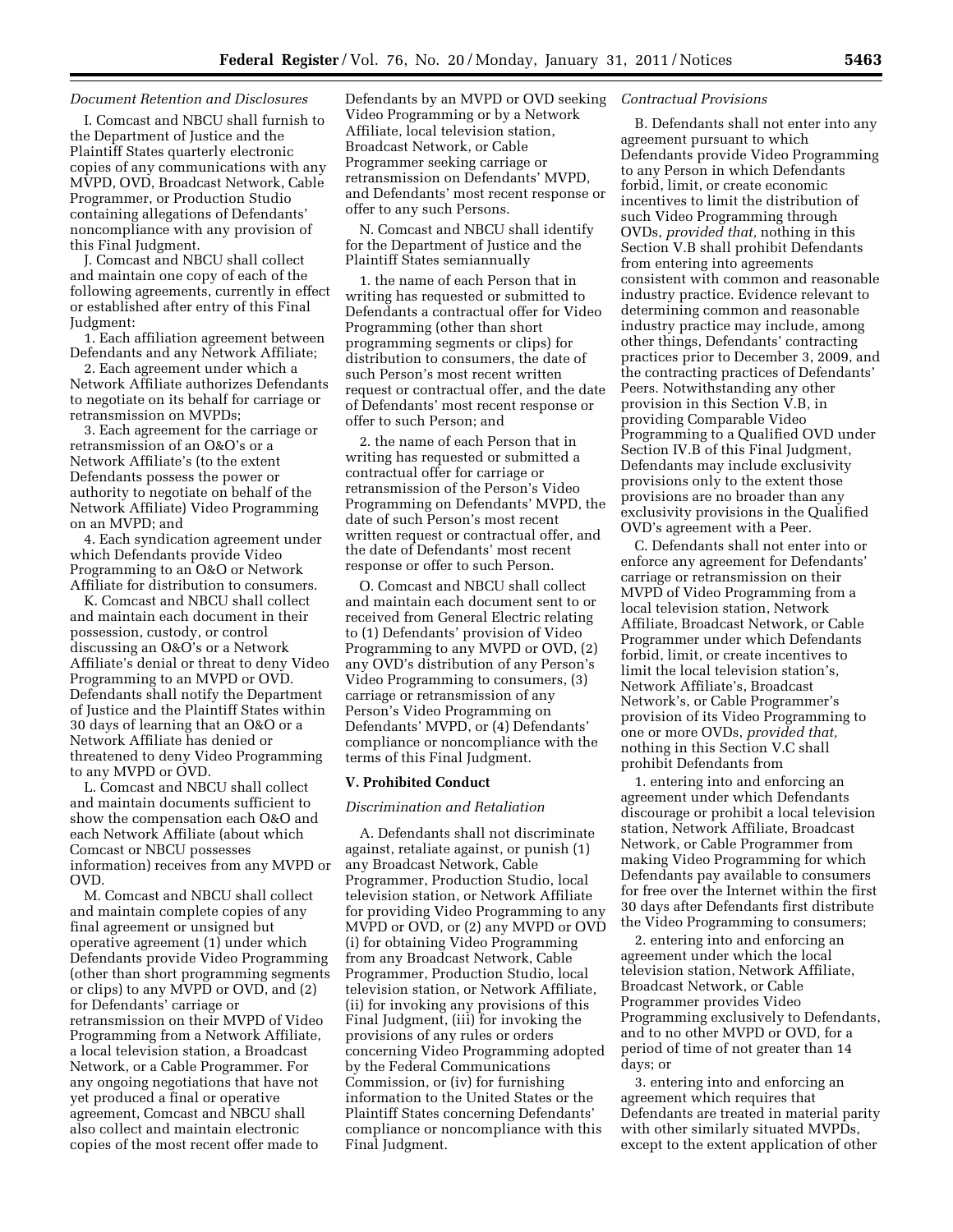MVPDs' terms would be inconsistent with the purpose of this Final Judgment.

#### *Control or Influence Over Other Persons*

D. Except as permitted by Section V.B of this Final Judgment, Defendants shall not require, encourage, unduly influence, or provide incentives to any local television station or Network Affiliate to

1. Deny Video Programming to (a) any MVPD that provides Video Programming to consumers in any zip code in which Comcast also provides Video Programming to consumers or (b) any OVD; or

2. Provide Video Programming on terms that exceed its Value.

E. Notwithstanding any other provisions of this Final Judgment, including the definitions of ''Defendant,'' ''Comcast,'' ''NBCU,'' ''General Electric,'' ''Subsidiary,'' ''Partnership,'' or ''Joint Venture,'' unless Comcast, NBCU, or General Electric possesses or acquires control over The Weather Channel, TV One, FearNet, the Pittsburgh Cable News Channel, or Hulu, or the right or ability to negotiate for any of those Persons or to influence negotiations for the provision of any such Person's Video Programming to MVPDs or OVDs, such Person is not a Defendant subject to the obligations of this Final Judgment.

F. Defendants shall not exercise any rights under any existing management or operating agreement with The Weather Channel to participate in negotiations for the provision of any of The Weather Channel's Video Programming to any MVPD or OVD, to advise The Weather Channel concerning any such negotiations, or to approve or obtain any information (other than aggregated financial reports) about any agreement between The Weather Channel and any MVPD or OVD. If, in the future, Defendants acquire the right to negotiate for The Weather Channel or to exercise any control or influence over The Weather Channel's negotiation of agreements with MVPDs or OVDs, Defendants shall provide The Weather Channel Video Programming to OVDs when required to do so under Sections IV.A or IV.B of this Final Judgment.

#### *Practices Concerning Comcast's Internet Facilities*

G. Comcast shall abide by the following restrictions on the management and operation of its Internet facilities:

1. Comcast, insofar as it is engaged in the provision of Internet Access Service, shall not unreasonably discriminate in transmitting lawful network traffic over a consumer's Internet Access Service.

Reasonable network management shall not constitute unreasonable discrimination. A network management practice is reasonable if it is appropriate and tailored to achieving a legitimate network management purpose, taking into account the particular network architecture and technology of the Internet Access Service.

2. If Comcast offers consumers Internet Access Service under a package that includes caps, tiers, metering, or other usage-based pricing, it shall not measure, count, or otherwise treat Defendants' affiliated network traffic differently from unaffiliated network traffic. Comcast shall not prioritize Defendants' Video Programming or other content over other Persons' Video Programming or other content.

3. Comcast shall not offer a Specialized Service that is substantially or entirely comprised of Defendants' affiliated content.

4. If Comcast offers any Specialized Service that makes content from one or more third parties available to (or that otherwise enables the exchange of network traffic between one or more third parties and) its subscribers, Comcast shall allow any other comparable Person to be included in a similar Specialized Service on a nondiscriminatory basis.

5. Comcast shall offer Internet Access Service that is sufficiently provisioned to ensure, in DOCSIS 3.0 or better markets, that an Internet Access Service subscriber can typically achieve download speeds of at least 12 megabits per second. The United States or Defendants may petition this Court, based upon a showing that comparable Internet Access Service providers (e.g., Persons using hybrid fiber-coax technology to provide service on a massmarket scale) have generally increased or decreased the speed of their services after the entry of this Final Judgment, to modify Comcast's required download speeds. This Section V.G does not restrict Comcast's ability to impose byte caps or consumption-based billing, subject to the other provisions of this Final Judgment.

6. Nothing in this Section V.G

a. Supersedes any obligation or authorization Comcast may have to address the needs of emergency communications or law enforcement, public safety, or national security authorities, consistent with or as permitted by applicable law, or limits Comcast's ability to do so; or

b. Prohibits reasonable efforts by Comcast to address copyright infringement or other unlawful activity.

#### **VI. Permitted Conduct**

Nothing in this Final Judgment prohibits Defendants from refusing to provide to any MVPD or OVD any Video Programming (1) for which Defendants do not possess copyright rights; (2) not subject to Defendants' management or control or over which Defendants do not possess the power or authority to negotiate content licenses; or (3) the provision of which would require Defendants' to breach any contract not prohibited by Sections V.B or V.C of this Final Judgment.

#### **VII. Arbitration**

A. Defendants shall negotiate in good faith and with reasonable diligence to provide Video Programming sought by an OVD pursuant to Sections IV.A and IV.B of this Final Judgment and, upon demand by an OVD approved by the Department of Justice pursuant to Section IV.C of this Final Judgment, shall participate in commercial arbitration in accordance with the procedures herein.

B. Defendants and an OVD may, by agreement, modify any time periods specified in this Section VII.

C. Any OVD seeking to invoke commercial arbitration under this Final Judgment must, pursuant to Section IV.C of this Final Judgment, apply to the Department of Justice for permission to do so. If the Department of Justice determines the commercial arbitration should proceed, the OVD shall furnish a written notice to Defendants and the Department of Justice expressly (1) waiving all rights to invoke any dispute resolution process under Federal Communications Commission orders and rules to resolve a dispute with Defendants concerning the same Video Programming; and (2) stating that the OVD consents to be bound by the terms in the Final Offer selected by the arbitrator. Arbitration under this Final Judgment is not available if a dispute between an OVD and Defendants concerning the same Video Programming is the subject of any Federal Communications Commission dispute resolution process. Defendants shall not (a) commence arbitration of any dispute under the arbitration procedures contained in this Final Judgment, or (b) upon receipt of the notice from the OVD that it intends to commence arbitration under this Final Judgment, commence any Federal Communications Commission dispute resolution process to resolve the same dispute with the OVD.

D. Arbitration pursuant to this Final Judgment shall be conducted in accordance with the AAA's Commercial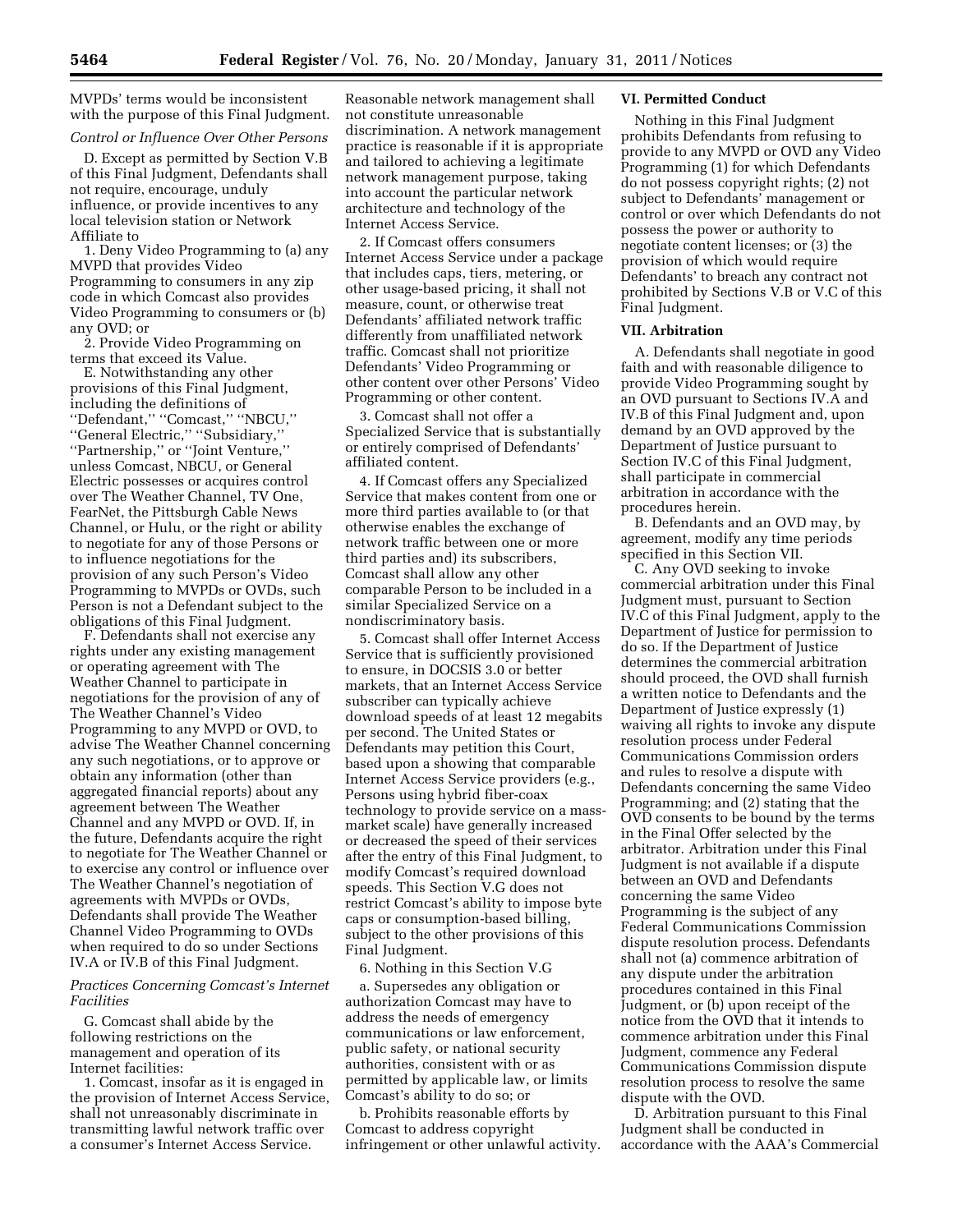Arbitration Rules and Expedited Procedures, except where inconsistent with specific procedures prescribed by this Final Judgment. As described below in Sections VII.P and VII.Q, the arbitrator shall select the Final Offer of either the OVD or the Defendants and may not alter, or request or demand alteration of, any terms of those Final Offers. The decision of the arbitrator shall be binding on the parties, and Defendants shall abide by the arbitrator's decision.

E. The AAA, in consultation with the United States, shall assemble a list of potential arbitrators, to be furnished to the OVD and Defendants as soon as practicable after commencement of the arbitration. Within five business days after receipt of this list, the OVD and Defendants each may submit to the AAA the names of up to 20 percent of the persons on the list to be excluded from consideration, and shall rank the remaining arbitrators in their orders of preference. The AAA, in consultation with the United States, will appoint as arbitrator the candidate with the highest ranking who is not excluded by the OVD or Defendants.

F. Defendants shall continue to provide Video Programming to an OVD pursuant to the terms of any existing agreement until the arbitration is completed. If the arbitrator's decision changes the financial terms on which Defendants must provide Video Programming to the OVD, Defendants or the OVD, as the case may be, shall compensate the other based on application of the new financial terms for the period dating from expiration of the existing agreement (plus appropriate interest).

G. Within five business days of the commencement of an arbitration, the OVD and the Defendants each shall furnish a writing to the other and to the Department of Justice committing to maintain the confidentiality of the arbitration and of any Final Offers and discovery materials exchanged during the arbitration, and to limit the use of any Final Offers and discovery materials to the arbitration. The writing shall expressly state that all records of the arbitration and any discovery materials may be disclosed to the Department of Justice..

H. Defendants shall not be bound by the provisions of this Section VII if an OVD commences arbitration under this Final Judgment more than 60 days prior to the expiration of an existing Video Programming agreement, or less than 30 days after an OVD first requests Defendants to provide Video Programming under Section IV.A or IV.B of this Final Judgment.

I. After an OVD receives approval from the Department of Justice, pursuant to Section IV.C of this Final Judgment, the OVD may commence arbitration by filing with the AAA and furnishing to Defendants and to the Department of Justice.

1. An assertion that Defendants must provide Video Programming to the OVD pursuant to Section IV.A or IV.B of this Final Judgment; and

2. If the Qualified OVD's assertion is based, pursuant to Section IV.B of this Final Judgment, on Comparable Video Programming provided by a Peer or Peers, each agreement with any such Peers.

J. Simultaneously with the commencement of arbitration, the OVD must file with the AAA its Final Offer for the Video Programming it believes Defendants must provide.

K. Within five business days of the commencement of an arbitration, Defendants shall file with the AAA and furnish to the Department of Justice their Final Offer for the Video Programming sought by the OVD.

L. After the AAA has received Final Offers from the OVD and Defendants, it will immediately furnish a copy of each Final Offer to the other party.

M. At any time after the commencement of arbitration, the OVD and Defendants may agree to suspend the arbitration, for periods not to exceed 14 days in the aggregate, to attempt to resolve their dispute through negotiation. The OVD and the Defendants shall effectuate such suspension through a joint writing filed with the AAA and furnished to the Department of Justice. Either the OVD or the Defendants may terminate the suspension at any time by filing with the AAA and furnishing to the Department of Justice a writing calling for the arbitration to resume.

N. The OVD and the Defendants shall exchange written discovery requests within five business days of receiving the other party's Final Offer, and shall exercise reasonable diligence to respond within 14 days. Discovery shall be limited to the following items in the possession of the parties:

1. Previous agreements between the OVD and the Defendants;

2. Formal offers to renew previous agreements;

3. Current and prior agreements between the Defendants and MVPDs or other OVDs;

4. Current and prior agreements between the OVD and other Broadcast Networks, Cable Programmers, or Production Studios;

5. Records of past arbitrations pursuant to this Final Judgment;

6. Documents reflecting Nielsen or other ratings of the Video Programming at issue or of Comparable Video Programming; and

7. Documents reflecting the number of subscribers to the OVD. There shall be no discovery or use in the arbitration of documents or information not in the possession, custody, or control of the OVD or the Defendants, of draft agreements or other documents concerning negotiations between the OVD and the Defendants (other than formal offers to renew previous agreements, pursuant to Section VII.N.2 of this Final Judgment), or of the costs associated with Defendants' production of their Video Programming.

O. In reaching his or her decision, the arbitrator may consider only documents exchanged in discovery between the parties and the following:

1. Testimony explaining the documents and the parties' Final Offers;

2. Briefs submitted and arguments made by counsel; and

3. Summary exhibits illustrating the terms of Defendants' agreements with MVPDs or other OVDs or of the party OVD's agreements with other Broadcast Networks, Cable Programmers, or Production Studios.

P. Arbitrations under Section IV.A of this Final Judgment shall begin within 30 days of the AAA furnishing to the OVD and to the Defendants, pursuant to Section VII.L of this Final Judgment, each party's Final Offer. The arbitration hearing shall last no longer than ten business days, after which the arbitrator shall have five business days to inform the OVD and the Defendants which Final Offer best reflects the appropriate Economically Equivalent terms under Section IV.A of the Final Judgment.

Q. Arbitrations under Section IV.B of this Final Judgment shall be conducted in two stages, the first of which shall begin within 30 days of the AAA furnishing to the Qualified OVD and to the Defendants, pursuant to Section VII.L of this Final Judgment, each party's Final Offer. The first stage shall last no longer than ten business days, after which the arbitrator shall have five business days to inform the Qualified OVD and the Defendants which Final Offer encompasses the appropriate Comparable Video Programming under Section IV.B of this Final Judgment. Within five business days of the arbitrator's decision, the Qualified OVD and the Defendants shall file with the AAA, furnish to the Department of Justice, and exchange revised Final Offers containing proposed financial terms for the Comparable Video Programming selected by the arbitrator. The second stage of the arbitration shall